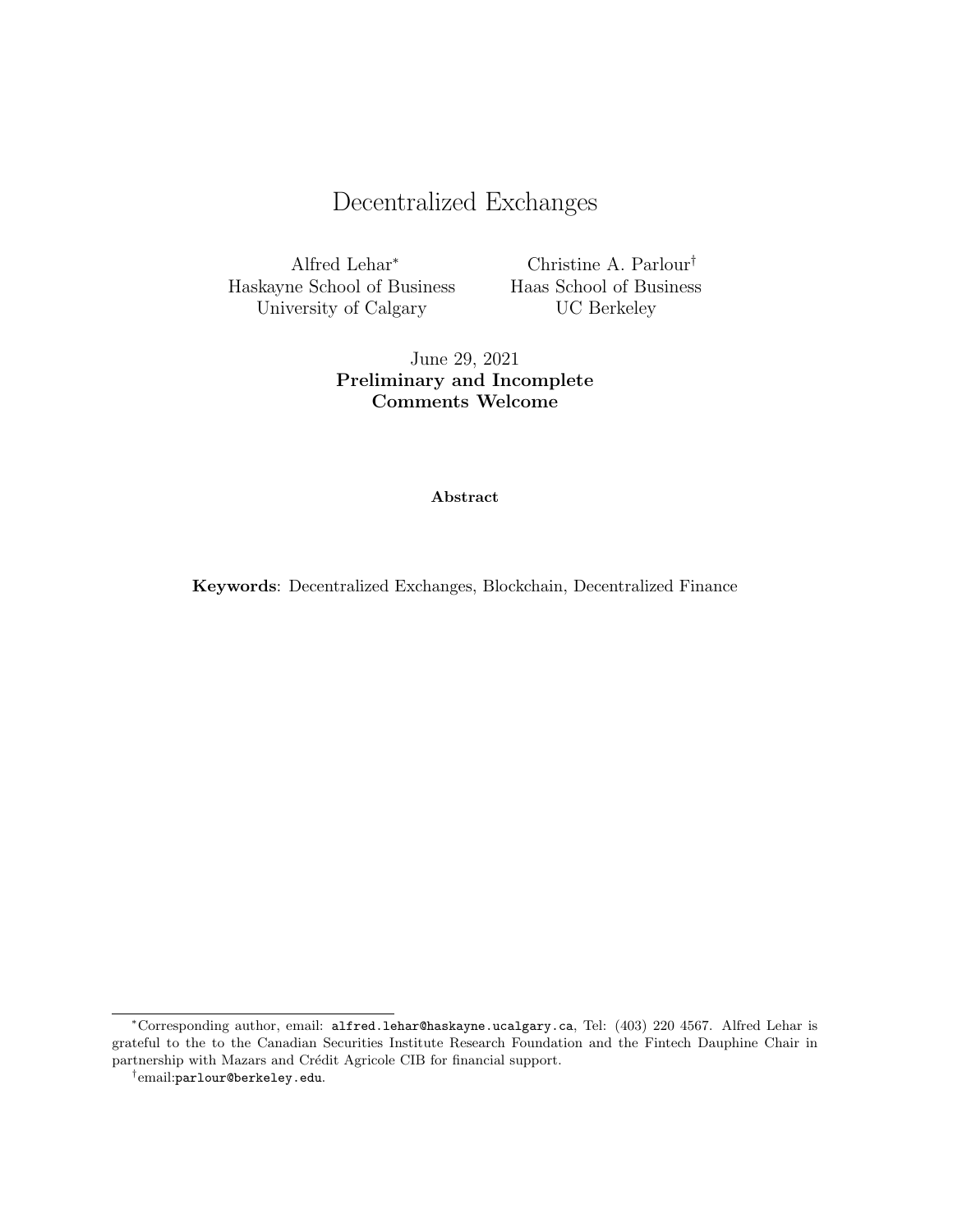## Decentralized Exchanges

Preliminary and incomplete

#### Abstract

Uniswap is one of the largest decentralized exchanges with a liquidity balance of over 3 billion USD and daily trading volume of over 700 million USD. It is designed as a system of smart contracts on the Ethereum blockchain, and is a new model of liquidity provision, so called automated market making. We collect and analyze data on all 19 million Uniswap interactions from 2018 to the current time. For this new market, we analyze returns to liquidity provision and returns.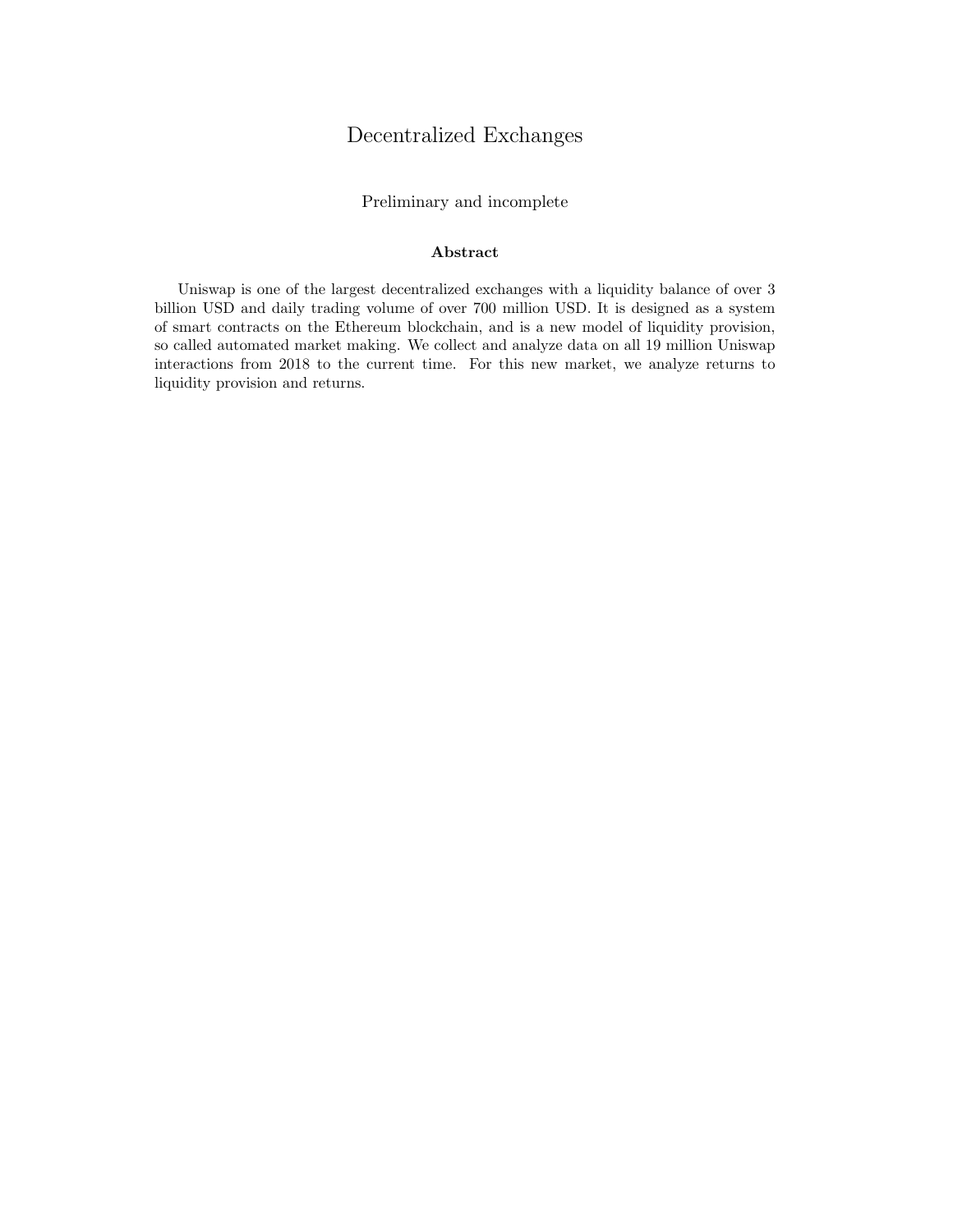## 1 Introduction

Uniswap is a decentralized exchange that launched in November 2018. To date, committed liquidity supply tops 3 billion USD among various cryptocurrencies. This liquidity facilitates transactions worth over 700 million USD per day. One of the striking features of this successful exchange is that instead of a centralized limit order book, it uses a novel model of liquidity provision. In this paper, we provide a detailed empirical analysis of UniSwap and analyze the way in which "automated market making" provides liquidity and what this new protocol informs us about centralized order limit order markets.

In an automated market maker (AMM) such as Uniswap, each asset pair comprises a distinct pool or market. Agents supply liquidity by adding both assets in proportion to the existing pool size. Agents demand liquidity by adding one asset and removing the other. The ratio of the two traded assets, is average price paid and is calculated according to a predetermined downward sloping, convex relationship. This is referred to as a bonding curve. The convexity implies that larger orders have a larger price impact. In addition, all liquidity demanders pay a proportional fee to the liquidity suppliers.

We focus on two key differences between an AMM and a limit order market. First, in the AMM, the benefits and costs of supplying liquidity are shared pro rata: Liquidity suppliers are not in competition. In contrast, in the limit order book, strategic liquidity suppliers actively compete with each other. The costs and benefits of supplying liquidity are individual to each liquidity supplier. Second, in the AMM price impact is deterministic. In particular, the transaction price is determined by the bonding curve and is perfectly predictable given the size of the liquidity pool. By contrast, in the limit order market, liquidity suppliers choose the price impact that maximizes their profits.

We investigate the equilibrium effect of these two key differences in a market for an asset whose fundamental value is volatile. Risk neutral liquidity suppliers, a liquidity demander and an arbitrageur all interact. In both markets, liquidity suppliers may be adversely selected as liquidity is posted before any potential asset innovation. In a stylized limit order book market, competing liquidity suppliers post prices to trade off adverse selection risk against profitable liquidity supply. Of course, if two liquidity suppliers are competing in the same market, each earns zero in expectation. Because of this, each liquidity supplier has an incentive to invest in monitoring technology to find trading opportunities in which he does not have to compete. This captures the idea that liquidity is cheap if two suppliers are competing on price. However, if they compete on other dimensions such as in speed, it may increase the cost of liquidity.

In the AMM, we consider the expected payoff to liquidity provision. This comprises the direct payoff to supplying liquidity (typically in the form of fees) and the indirect cost of supplying liquidity which is the loss of committed capital if the liquidity supplier trades against an informed arbitrageur. Recall, that a liquidity supplier deposits assets in the pool. Thus, if the relative price of one of the asset shifts, an arbitrageur would find it profitable to buy the underpriced asset. The arbitrageur effectively rebalances the liquidity suppliers' portfolio at disadvantageous terms. The equilibrium size of a pool balances the fee revenue against this "picking off" risk. Equilibrium is reached through a change in the size of a pool rather than a change in price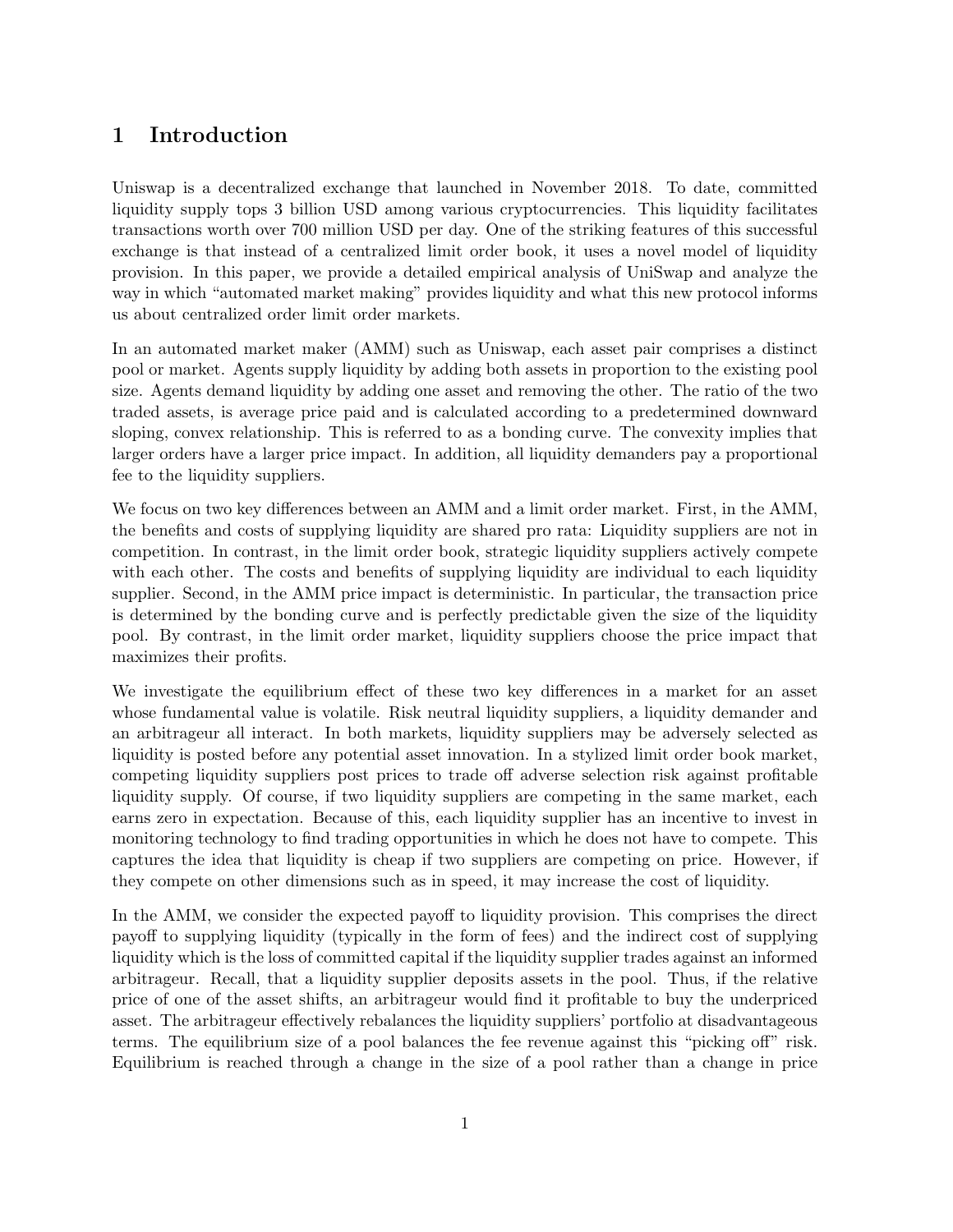because larger pools mechanically have a smaller price impact.

Intuitively, in the limit order market liquidity suppliers retain all the price impact revenue from supplying liquidity, whereas in the AMM, arbitrageurs obtain this benefit and liquidity suppliers only earn the fees. In this way, the overall gains from trade in the each market is split differently among the various market participants, which affects agents' incentives to supply liquidity. In the limit order market, the fact that there can be both competition that decreases transaction costs and competition that increases transaction costs means that it does not always dominate the AMM. Indeed, for assets that have lower volatility (and hence adverse selection) the AMM can be more effective (i.e., is cheaper) at providing liquidity. This observation depends on the fundamental parameters of the tokens traded.

In order to verify our predictions, we collected a detailed data set of 43,349,198 interactions with the Uniswap smart contract. These allow us to identify all flows into and out of 36,958 liquidity pools as well as all the token trades. We can trace how liquidity is both supplied and demanded for each set of asset pairs. The preponderance of liquidity provision is for wrapped Ether and US dollar stablecoin pools.

Our data is consistent with an equilibrium pool size – for large pools an increase in liquidity flows leads to future liquidity withdrawals, while for smaller pools growth in pool size lead to more liquidity additions. Further, high past returns lead to future inflows while low past returns lead to future outflows. We also find that liquidity use is persistent.

We compare prices and volume for tokens listed on both Uniswap and Binance and find that prices are close. Pricing error is smaller when trading volume is somewhat evenly distributed between exchanges, when token price volatility is small, trading volume in general is high, transaction costs on the Ethereum blockchain are low, and when price impact is low. Consistent with our model, we find that price impact on Uniswap is small with low volatility, while price impact on Binance is higher and exhibits a high volatility. Of course, we observe this difference because of the equilibrium choice of pool size and trading venue.

There is a large literature on liquidity provision in limit order markets. Since Lawrence R. Glosten (1994), the efficiency of the limit order book in supplying liquidity has been widely accepted. Most modern markets operate as a form of an open electronic limit order book. More recently, the rise of high frequency traders has generated research into competition that does not lead to cheaper liquidity. Bruno Biais, Thierry Foucault & Sophie Moinas (2015) present a nuanced view of the effect of speed on market competition as it generates both positive and negative externalities. Empirically, Jonathan Brogaard, Terrence Hendershott & Ryan Riordan (2019) examine the limit orders submitted by HFT on a Canadian exchange. They document high limit order submission and cancellation  $(95\%$  of the message traffic), which is consistent with strategic liquidity provision.

A few papers have analyzed the theoretical properties of constant function market makers. In a general framework, Guillermo Angeris & Tarun Chitra (2020) show how this class of mechanisms can reflect "true" prices. They also provide a bound on the minimum value of assets held by such an automated system. These two concepts are related because of the increasing price impact faced by a potential arbitrageur. Further, Guillermo Angeris, Hsien-Tang Kao, Rei Chiang &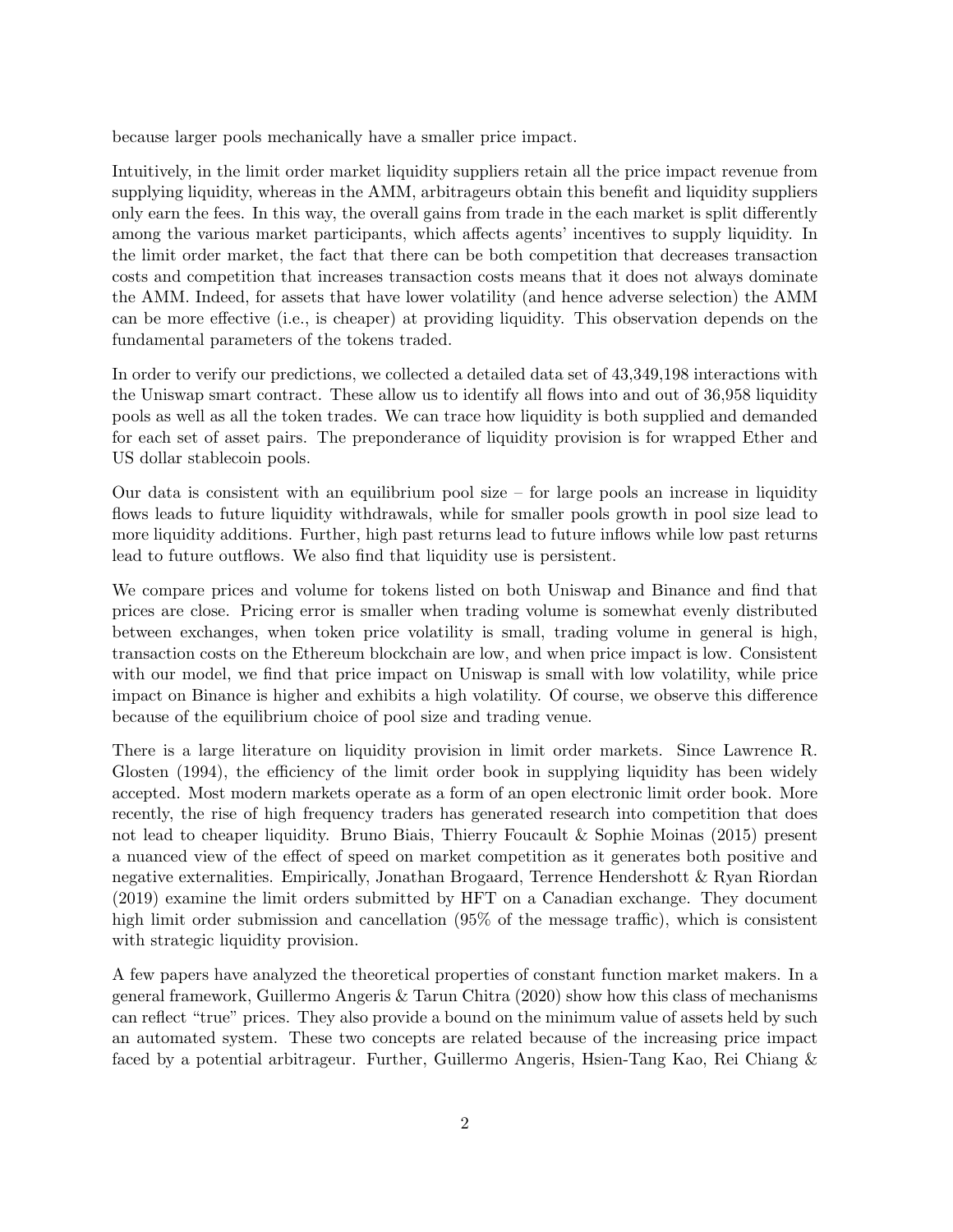Charlie Noyes (2019) presents a more specific analysis of Uniswap. Similarly, Jun Aoyagi (2020) characterizes the effect of information asymmetry on these types of markets and shows that the equilibrium liquidity supply size is stable. Most closely related to our work is Agostino Capponi & Ruizhe Jia (2021). They present a model and test of an AMM with a focus on competition among arbitrageurs. This competition allows them to consider the joint determination of gas fees and pool size. By contrast, our focus is on the comparison of a limit order market with AMM as markets for liquidity.

### 1.1 Detailed Description of Automated Market Making

A general analysis of constant function market makers appears in Angeris & Chitra (2020); while Angeris et al. (2019) examine the Uniswap protocol specifically. In this subsection we describe the market making mechanics, for readers unfamiliar with this protocol. We present an additional numerical example in Appendix D. Our model section follows in Section 2 below.

Providing Liquidity: Each swap pool comprises a pair of cryptocurrencies. Most frequently, as we document below, one of the currencies is Eth, the native cryptocurrency on the Ethereum Blockchain. We will typically use Eth as the numeraire, and refer to the other generic coin as the 'token.' An agent wishing to provide liquidity to their preferred pool deposits both Eth and the token into the pool. The deposit ratio of Eth to token is determined by the existing ratio in the pool, which implicitly defines the Eth price of the token.

An agent who makes such a deposit receives a proportional amount of a liquidity token. This third token is specific to the pool and represent an individual liquidity provider's share of the total liquidity pool. As the pool trades with users the value of the liquidity pool may rise or fall in value. Liquidity providers can redeem their liquidity tokens at any time and get their share of the liquidity pool paid out in equal value of ETH and tokens. Providing liquidity is potentially profitable because each trade faces a tax of 30bps which is redeposited into the pool. Of course, in keeping with any form of passive liquidity there is the possibility of being adversely selected.

Consummating Trade: Suppose a trader wishes to buy the token. In this case, he will deposit Eth into the pool, and withdraw the token. The amount that he has to deposit or withdraw depends on the bonding curve which is illustrated in Figure 1. Before the trade, there are  $E_0$ Eth and  $T_0$  tokens. The ratio of Eth to tokens is the implied price quoted by the pool. Someone who is interested in selling an arbitrarily small amount of the Token, would pay or receive  $E_0$ . To trade a larger quantity, consider someone who wishes to sell some of the Token. This would mean that the trader deposits some amount  $T_1 - T_0$  of the token into the pool. In return, he would receive  $E_1 - E_0$ , and the amount of Eth in the pool drops. If the seller was a liquidity trader, the post trade price in the pool is now too low and a potential arbitrageur would enter the market to restore the ratio to equilibrium.

If  $T_0$  is the amount of tokens and  $E_0$  the amount of ETH in the contract's liquidity pool, then the terms of trade are set such that for any post trade quantities before any fee revenue  $T_1$ ,  $E_1$ 

$$
k := T_1 \cdot E_1 = T_0 \cdot E_0. \tag{1}
$$

In other words, the product of the Token and ETH quantities is always on the bonding curve.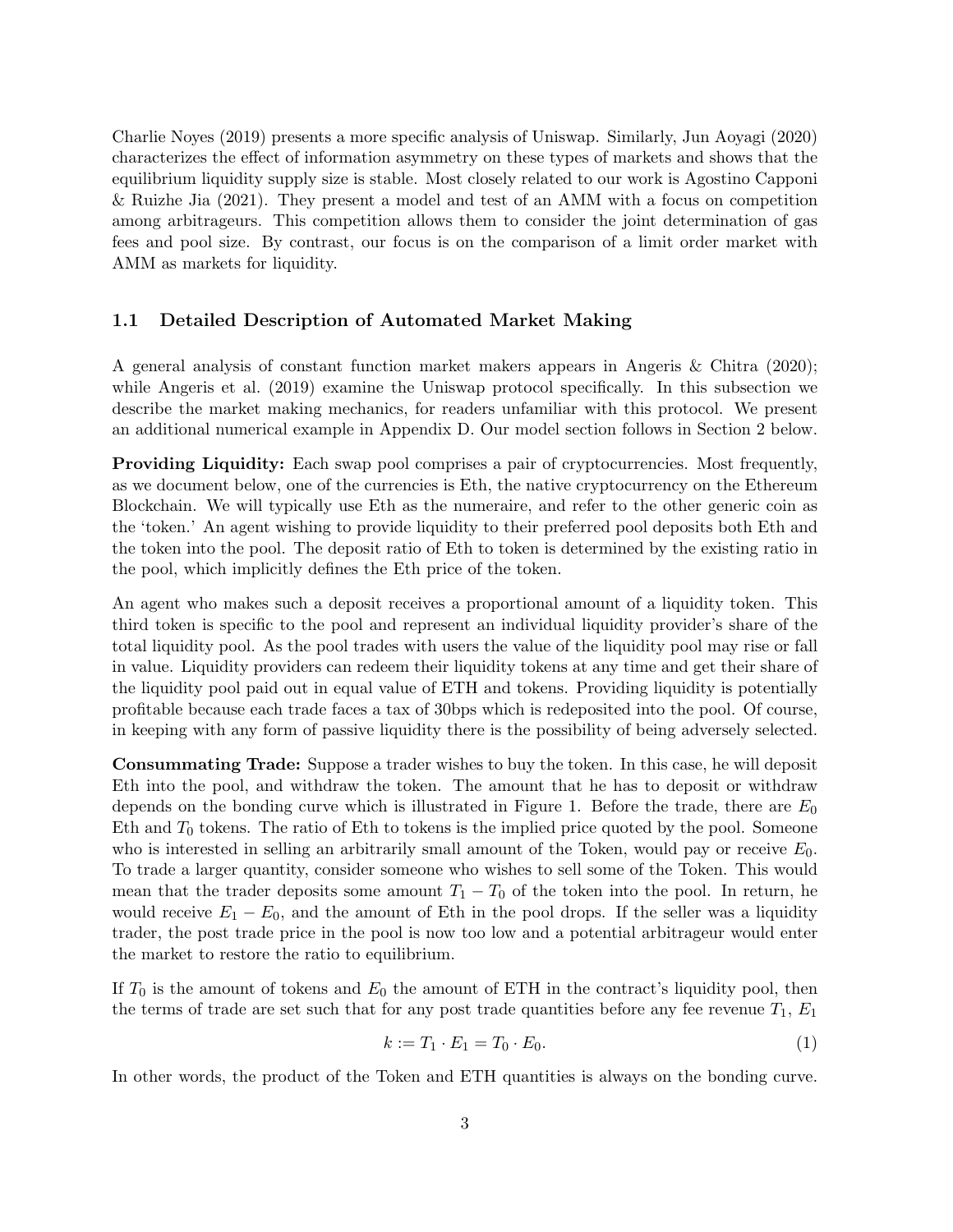

**Figure 1.** A bonding curve. From an initial amount of Eth and Tokens of  $E_0$  and  $T_0$  respectively, a trader deposits  $T_1 - T_0$  tokens (sells) in exchange for  $E_1 - E_0$  Eth. the price impact of this trade is determined by the bonding curve.

For each pool, the constant  $k$ , depends on the amount of liquidity that has been deposited in the pool up to this point. We note that if more liquidity is posted, the constant changes.

Assessing Liquidity Fees: The previous clarifies the terms of trade absent the liquidity fee. Of course, this remuneration is important for the liquidity providers. To see how the fee affects trades and prices, suppose that an agent wants to trade e ETH in exchange for tokens. The exchange collects a fee  $\kappa$ , which benefits liquidity holders.<sup>1</sup> Thus the effective amount of ETH that gets traded is  $(1 - \kappa)e$ . This leads to a post trade, but before fee revenue liquidity pool balance of  $E' = E + (1 - \kappa)e$ . Following the logic of the bonding curve (1), the post trade token balance must be

$$
T' = \frac{T \cdot E}{E'} = \frac{T \cdot E}{E + (1 - \kappa)e}.
$$
\n
$$
(2)
$$

The smart contract which executes the trade accepts the e ETH and returns the difference between the pre and post trade token balances. Or, the amount of token  $t$  that the trader receives is given by

$$
t = T - T' = \frac{(1 - \kappa)eT}{(1 - \kappa)e + E}.
$$
\n(3)

Therefore, the terms of trade expressed in ETH/token is given by

$$
p^{tot} = \frac{e}{t} = \frac{e}{T} + \frac{E}{(1 - \kappa)T}.
$$
\n(4)

Notice that the liquidity fee generates what is essentially a tick size that is distinct from the

<sup>&</sup>lt;sup>1</sup>Recall, Uniswap collects a fee of 30bps per trade.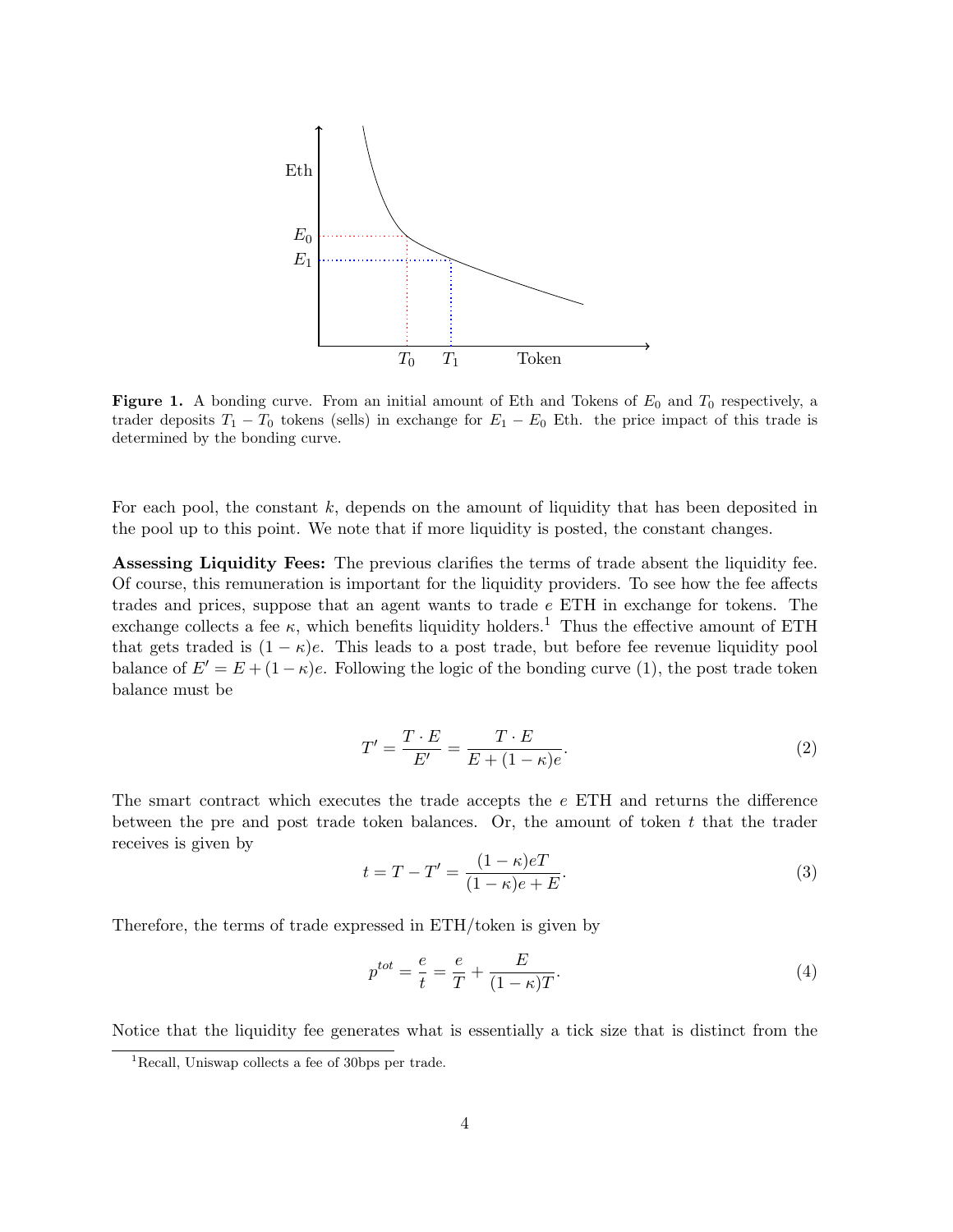volume-induced price impact that the trader pays when he moves long the bonding curve, then

$$
\lim_{\epsilon \to 0} \frac{p^{tot}}{p^0} = \frac{ET}{ET(1 - \kappa)} = \frac{1}{1 - \kappa} \tag{5}
$$

That is when buying tokens, traders have to pay a fixed spread of  $\frac{1}{1-\kappa}p^0$ . Similarly for token sales traders have to pay a fixed spread of  $(1 - \kappa)p^0$ .

Pool size: The price that a trader gets is determined by the bonding curve, for a given volume of posted liquidity. In particular, the price impact of a marginal increase in the order is  $\partial p/\partial e =$  $1/T$ . As the liquidity pool grows both token, the price impact of a fixed order size decreases. Thus, understanding the payoff to liquidity provision is an important determinant of AMM market quality.

Figure 2 presents an example of an 'orderbook' that an incoming trader might face. The blue line is for a small pool and the orange line for a large pool. Because Uniswap has a unique mapping of trading quantity to price the graph shows the exact amount that is traded at a certain price. The spread or fixed cost of trading is manifested in the interval around the mid-price of 10 for which no quantities can be bought.



Figure 2. Uniswap orderbook depth The graph shows how many Token B could be bought or sold at a given price for a large (orange) and small (blue) liquidity pool, respectively. The parameters are:  $\kappa = 0.003$  and  $T = 20, E = 200$  for the large pool, and  $T = 10, E = 100$  for the small pool.

In the next section, we present the framework that we use to interpret the data. We note that for analytic tractability and for ease of comparison with the limit order market, we model the AMM fees as if they go into a separate account and not augmenting the pool.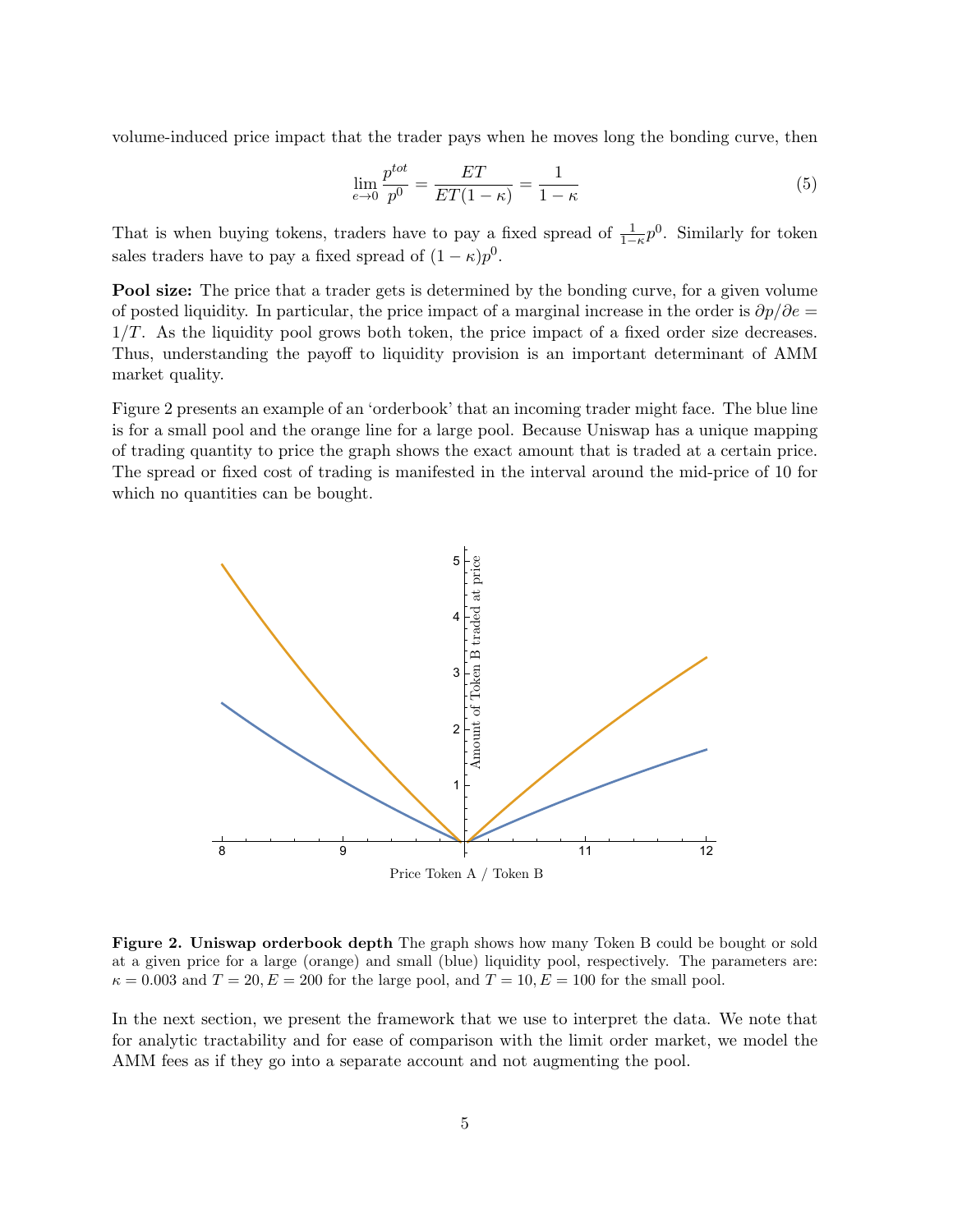## 2 Framework

Consider a market with one asset, with current value  $p_0$ . With probability  $\alpha$  there is an innovation and the asset is equally likely to jump up or down to  $p_0 + \sigma$  or  $p_0 - \sigma$  respectively, else the asset value remains  $p_0$ . A potentially informed trader monitors the market and trades whenever profitable, otherwise a passive trader, who trades a fixed quantity  $q$ , arrives. The passive trader is equally likely to buy or sell, at any price  $p \in [p_0 - \sigma, p_0 + \sigma]$  at these extreme prices a trading crowd stands ready to execute orders.

There are two rational, deep pocketed, liquidity suppliers who potentially enter the market before the passive trader and post a price that optimally trades off the surplus they can extract from him against the possibility of being "picked off" by an informed trader. We focus on the case of two liquidity suppliers as it is the minimum required for competition. Rational liquidity suppliers search over profitable asset markets to supply liquidity. The probability that a liquidity supplier finds a profitable market in which to post liquidity is  $\gamma$ . This is determined by an exante investment in monitoring technology; at a cost  $I(\gamma) = a\gamma^2$ . This monitoring technology captures the fact that liquidity provision requires active monitoring.

To simplify the exposition, in the text we only describe the case where the informed trader buys, i.e., if there is an innovation the asset value jumps up. The case where the informed trader sells is symmetric. We characterize symmetric equilibria.

### 2.1 Limit order market

The sequence of events in the limit order market is as follows: First, each liquidity supplier chooses their level of investment in the monitoring technology. Second, in a specific asset market, nature determines the number of limit order submitters, then the limit order submitters post their orders. Nature then determines the new asset value. If there is no information event, the liquidity trader arrives and trades against the best quote or randomizes if indifferent. If there was an information event, the informed trader trades if it is profitable.

Given that liquidity traders are searching for profitable trading opportunities, they may be alone or competing in a market. We characterize their optimal trading strategies in both cases, and then consider the investment in monitoring technology. The amount that the liquidity trader trades is fixed, q, and so this is also the amount that the liquidity suppliers post. Notice, that the informed trader will trade the maximum amount possible if it is profitable, i.e., 2q.

If a liquidity supplier is alone in the market, then he will always post a sell price of  $p_0 + \sigma$ . Posting at this high price completely mitigates adverse selection, and at the same time extracts maximal surplus from the passive trader.

**Lemma 1** A monopolist liquidity supplier in the market, will post a sell price of  $p_0 + \sigma$ , and a buy price of  $p_0 - \sigma$  to obtain a profit of  $q(1 - \alpha)\sigma$ .

By contrast, if two competing liquidity suppliers are in the market then a liquidity supplier who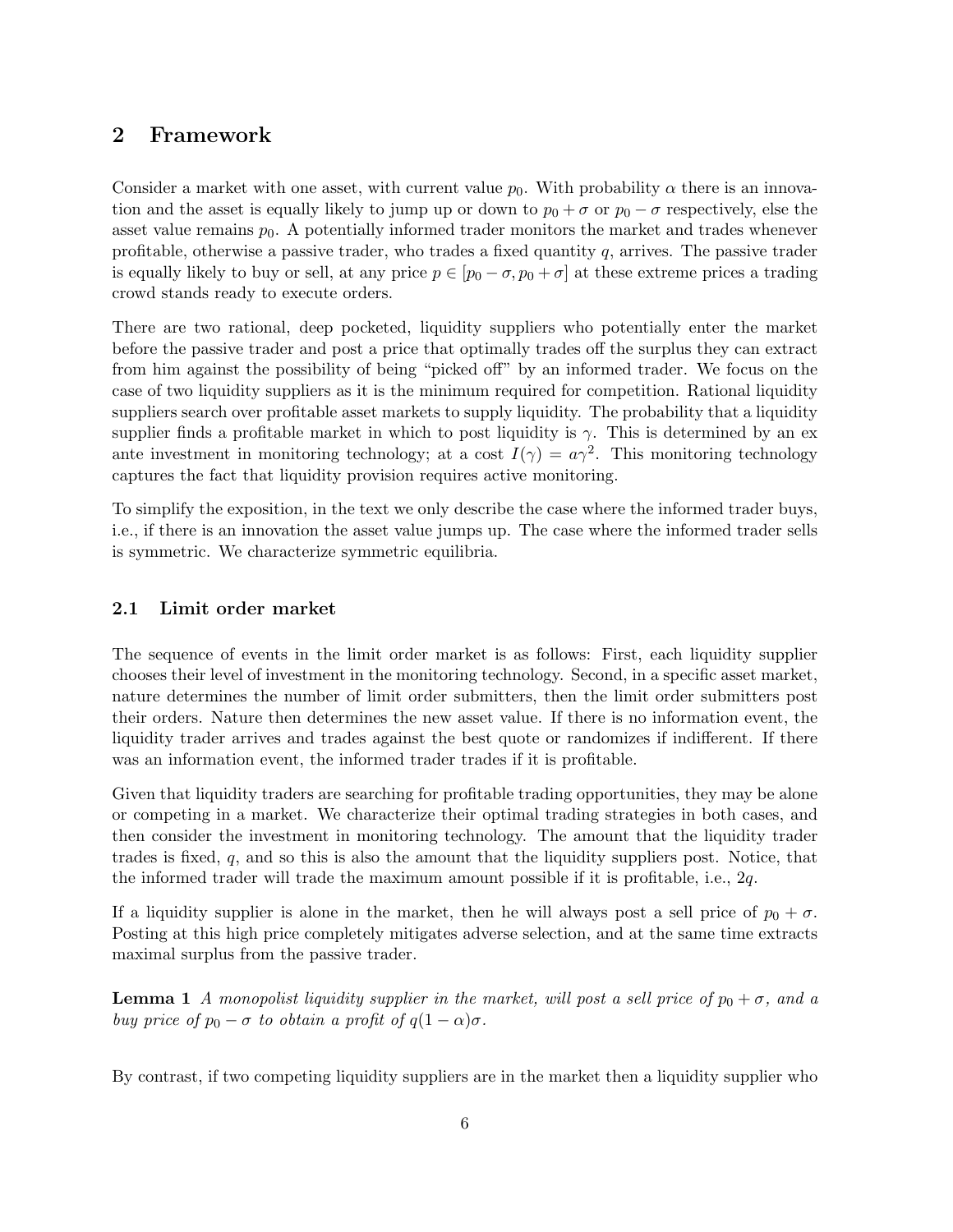charges the highest feasible price will always be undercut and lose out on the profitable trade against the passive trader. In this way, rivalrous liquidity provision will make them aggressively undercut. The symmetric equilibrium is in mixed strategies.

**Lemma 2** If two competing liquidity suppliers are in the market offering orders to sell, then in the symmetric, mixed strategy equilibrium each will choose a distribution over prices  $F<sup>s</sup>(.)$  over  $[p^s_{\min}, p^s_{\max}]$ , where

$$
F^{s}(p) = \frac{(p-p_0) - \alpha \sigma}{(p-p_0)(1-\alpha)},
$$

with  $p_{\min}^s = p_0 + \alpha \sigma$  and  $p_{\max}^s = p_0 + \sigma$ .

A symmetric expression holds for competing liquidity buyers. Each competing liquidity supplier makes zero profits.

A sole liquidity supplier makes positive profits, while those in competition make zero profits. Increasing investment in the monitoring technology makes it more likely that a liquidity suppliers finds a profitable market in which to post liquidity and potentially make positive profits. The logic in support of competitive liquidity provision is that competition leads to lower prices. However, this is only true if the only dimension on which firms are competing is price. Given the complexity of modern electronic markets, liquidity suppliers compete for more profitable opportunities. Such competition does not necessarily lead to lower prices and may even be inefficient. In the context of our framework, we capture this through liquidity suppliers' investment in a monitoring technology.

**Proposition 3** Each trader chooses a monitoring intensity,  $\gamma^* = \frac{(1-\alpha)\sigma}{2a+(1-\alpha)}$  $\frac{(1-\alpha)\sigma}{2a+(1-\alpha)\sigma}$ . The optimal monitoring intensity is increasing in  $\sigma$ , the size of the asset innovation, and decreasing in  $\alpha$ .

The limit order traders find it profitable to trade with the noise traders, and  $\sigma$  captures the extent to which they can extract surplus from them. They make no profits on trading with the informed trader, and so are less likely to invest in monitoring if informed trade is more likely.

#### 2.2 Automated Market Maker

In the AMM or bonding curve market, liquidity suppliers choose a market and commit quantities of both Eth and Tokens. The first thing to observe is that liquidity provision is not rivalrous and there is no incentive to monitor the market. The second thing to observe is that the AMM requires committed capital.

Suppose that investors have each committed  $E_0$  Eth and  $T_0$  tokens. Two identities from the bonding curve will be useful: First, the ratio of Eth to tokens, in equilibrium, is the Eth price of tokens implied by the bonding curve market or

$$
\frac{E_0}{T_0} = b_0.
$$
\n(6)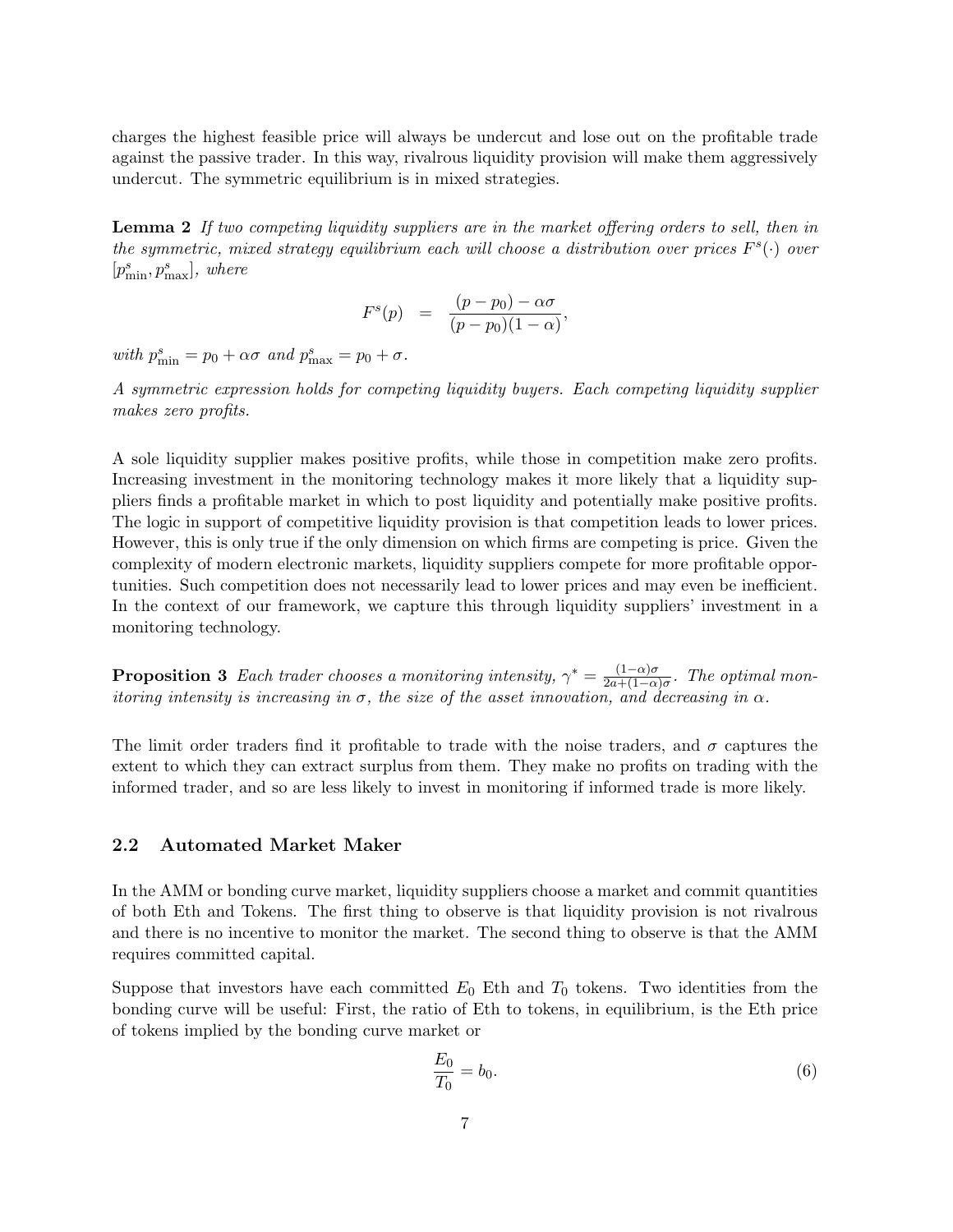We will start our analysis under the assumption that the price in the bonding curve market is equal to the equilibrium price, or  $b_0 = p_0$ . Second, any transactions must occur along the curve. Specifically, if an amount  $t$  tokens and  $e$  ether are traded, then

$$
E_0 T_0 = k, \t\t(7)
$$

$$
and \t(E_0 + e)(T_0 + t) = k \t(8)
$$

where  $k$  is the constant of the bonding curve. We simplify the algebra that follows by assuming that liquidity fees do not change the size of the pool, but are placed into a separate account. in reality, liquidity fees are paid into the pool and therefore changed the bonding curve constant.

As before, with probability  $\frac{\alpha}{2}$  there is an asset innovation and the informed trader removes tokens from the pool and deposits Eth. (Recall, we are characterizing the case in which there is a positive asset innovation.) With probability  $1 - \alpha$ , a liquidity trader arrives and buys q Tokens. As a result of this trade, the quoted Eth price of tokens is too high, and so the arbitrageur enters the market and sells to the liquidity providers until the Eth price of tokens reverts to the equilibrium amount. To facilitate comparison with the limit order market, we consider Eth to be the numeraire, and so the amount committed to trade is the number of tokens.

First consider the payoffs to liquidity provision if a liquidity trader arrives. If the liquidity trader buys tokens, they will remove  $q$  tokens, and will buy these with the numeraire good, Eth. Thus, they add in  $e_{\ell}^{b}$  to the Eth pool. The specific amount of Eth they add is determined by the bonding curve, so

$$
(E_0 + e_\ell^b)(T_0 - q) = E_0 T_0
$$
  

$$
e_\ell^b = \frac{E_0 T_0}{T_0 - q} - E_0
$$

Per the protocol, liquidity providers receive a fee for facilitating this transaction. We model this by assuming that a fee is deposited into a separate account. The fees paid by this noise trader are  $\tau e_{\ell}^b$ .

Given that  $e_{\ell}^{b} > 0$ , the ratio  $\frac{E_{0} + e_{\ell}^{b}}{T_{0} - q} > \frac{E_{0}}{T_{0}}$  $\frac{E_0}{T_0}$ . The pool is now quoting an Eth price of the token that is too high. This is an arbitrage opportunity, and therefore the arbitrageur will add tokens and remove Eth so that the ratio in the pool reflects the asset value of  $p_0$ . To effect this trade he also pays a fee. The payoff to liquidity provision is then twice the fee paid by the liquidity trader.<sup>2</sup> Or,  $2\tau e_{\ell}^b$ .

Symmetrically, if the liquidity trader is a seller, they will deposit q tokens and remove  $e_{\ell}^{s}$  $E_0 - \frac{E_0 T_0}{T_0 + a}$  $\frac{E_0 I_0}{T_0 + q}$ . The arbitrageur will buy tokens to return the pool to current price ratio. These two transactions generate a fee revenue of  $2\tau e_{\ell}^{s}$ .

**Lemma 4** Suppose that the aggregate amount of Eth and Tokens in a liquidity pool are  $E_0$  and  $T_0$  respectively. With probability  $(1-\alpha)$ , there is a liquidity event and the fee revenue for liquidity

<sup>&</sup>lt;sup>2</sup>Technically, the arbitrageur faces a different size pool than the liquidity trader as the liquidity fee has been paid into the pool. We do not consider this incremental effect.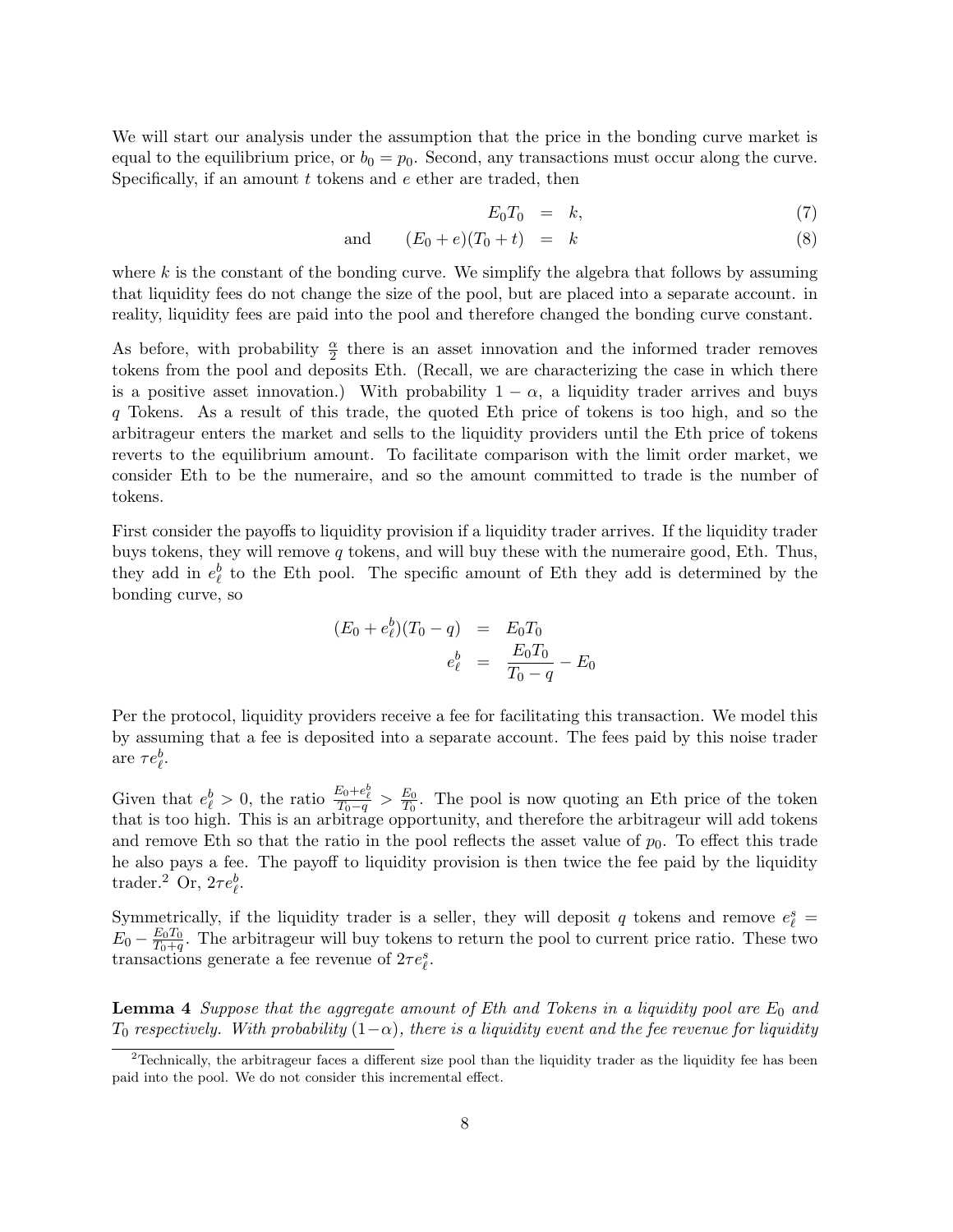provision is:

$$
2\tau p_0 q \left(\frac{T_0}{T_0^2 - q^2}\right). \tag{9}
$$

Now suppose that there was a positive innovation event so that an informed trader arrives. Since the pricing is deterministic she will trade an amount that maximizes her profit. She will buy  $t^b$  tokens and pay  $e^b_I$  for them. The Eth payment is pinned down by the bonding curve, which requires that  $(T_0 - t^b)(E_0 + e_I^b) = E_0 T_0$  which gives her a profit function of

$$
\pi_I^b = (p_0 + \sigma)t^b - (1 + \tau) \left[ \frac{E_0 T_0}{T_0 - t^b} - E_0 \right]. \tag{10}
$$

Given the convexity of the bonding curve, the optimal trading amount is determined by the first order condition,

$$
(p_0 + \sigma) - (1 + \tau) \frac{E_0 T_0}{(T_0 - t^b)^2} = 0,
$$
\n(11)

which implies

$$
t^{b} = T_{0} - \sqrt{\frac{(1+\tau)E_{0}T_{0}}{p_{0}+\sigma}}
$$
\n(12)

$$
e_I^b = \sqrt{\frac{E_0 T_0 (p_0 + \sigma)}{(1 + \tau)}} - E_0.
$$
\n(13)

After the innovation, absent informed trading, the Eth value of the total supplied capital would be  $E_0 + (p_0 + \sigma)T_0$ . Given the informed trade, the Eth value of the supplied capital is

$$
E_0 + e_I^b + (p_0 + \sigma)(T_0 - t^b)
$$

$$
= \sqrt{E_0 T_0 (p_0 + \sigma)} \left( \frac{2 + \tau}{\sqrt{(1 + \tau)}} \right)
$$

Therefore, the change in value of supplied capital for liquidity suppliers after an increase in the value of the asset is:

$$
\left(\frac{2+\tau}{\sqrt{(1+\tau)}}\right)\left(\sqrt{T_0E_0(p_0+\sigma)}\right) - \left(E_0+(p_0+\sigma)T_0\right) \tag{14}
$$

This change in value corresponds to "picking off" risk, in the sense that the informed trader rebalances the amount of Eth and Tokens to reflect the value in the wider market. In addition, however, the arbitrageur pays a liquidity fee. Consistent with the previous case, we assume that this is levied on the Eth total, for an amount equal to  $\tau \left( \sqrt{\frac{E_0 T_0(p_0 + \sigma)}{(1 + \tau)}} - E_0 \right)$ .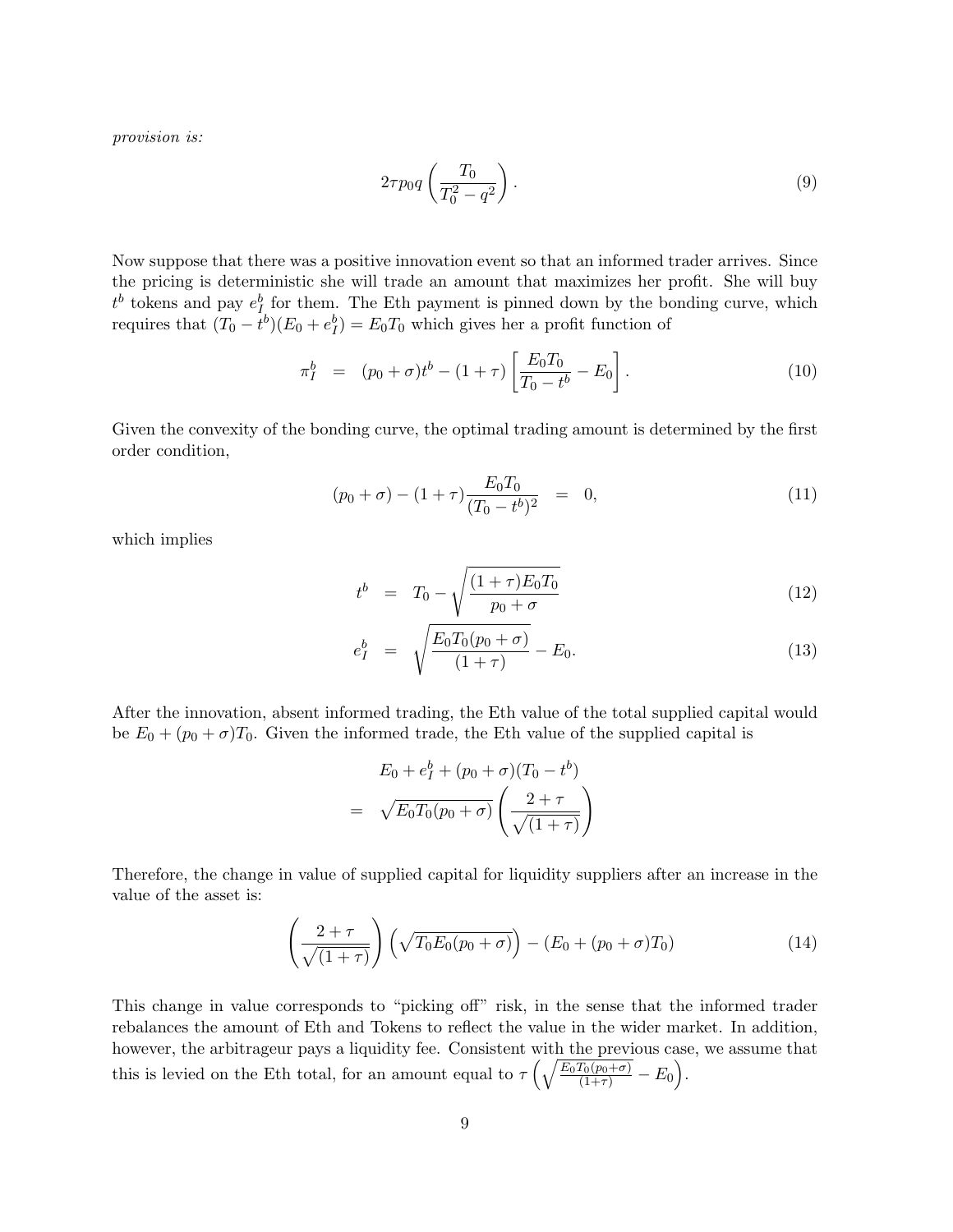**Lemma 5** Suppose that the aggregate amount of Eth and Tokens provided are  $E_0$  and  $T_0$  respectively. With probability  $\frac{\alpha}{2}$ , the asset value jumps up and the payoff to liquidity provision is:

$$
\underbrace{\left(\frac{2+\tau}{\sqrt{(1+\tau)}}\right)\left(\sqrt{T_0^2p_0(p_0+\sigma)}\right)-(T_0p_0+(p_0+\sigma)T_0)+\tau\left(\sqrt{\frac{T_0^2p_0(p_0+\sigma)}{(1+\tau)}}-p_0T_0\right)}_{liquidity\,provision}.
$$
 (15)

A symmetric expression holds for a jump down in the asset value.

Armed with Lemmas 4 and 5 we can determined the overall payoff to liquidity provision for the entire pool and thus the equilibrium size of the pool.

**Proposition 6** Suppose that  $\tau < \overline{\tau}$ , then the equilibrium supply of Tokens is given by

$$
T_0 = q \left[ \sqrt{1 + \frac{(1 - \alpha)^2 \tau^2 p_0^2}{\alpha^2 \omega^2}} - \frac{(1 - \alpha)\tau p_0}{\alpha \omega} \right]
$$
(16)

Where  $\omega = \sqrt{p_0(p_0 + \sigma)(1 + \tau)} + \sqrt{\frac{p_0(p_0 - \sigma)}{1 + \tau}} - 2p_0$ .

### 3 Data and stylized facts

Decentralized exchanges (DEX) are smart contracts mostly deployed on the Ethereum blockchain. Users initiate an exchange by posting an Ethereum transaction that sends token or cryptocurrency are to be sold to a smart contract and calls a function of the smart contract to perform the exchange. The smart contract then sends other tokens or cryptocurrency back. Since transactions on Ethereum are atomic, meaning that they either execute completely or fail, there is no settlement risk and users do not have to hand over custody of their digital assets to a third party. The source code for many DEXs is public and users can verify that the code is not fraudulent and perfectly predict the smart contract's behavior.

Uniswap was launched in November 2018 at Devcon 4, and the first pool allowed swaps between ETH and the Maker token (MKR). Uniswap is open source, functions as a public good, and has no owner or operator. In its first release, Uniswap V1, allows the exchange of any ERC20 tokens against Ether (ETH) by interacting with a smart contract. In case that no pool exists for a specific token it can be freely created by invoking the Uniswap factory contract and specifying the token for which a new pool should be created. The factory contract will then deploy a new pool for that specific token on the Ethereum blockchain.

Uniswap V2 was launched on May 18, 2020 and allows the direct trading of any ERC 20 token pairs. It provides several benefits over V1 such as a broader set of permissible tokens (such as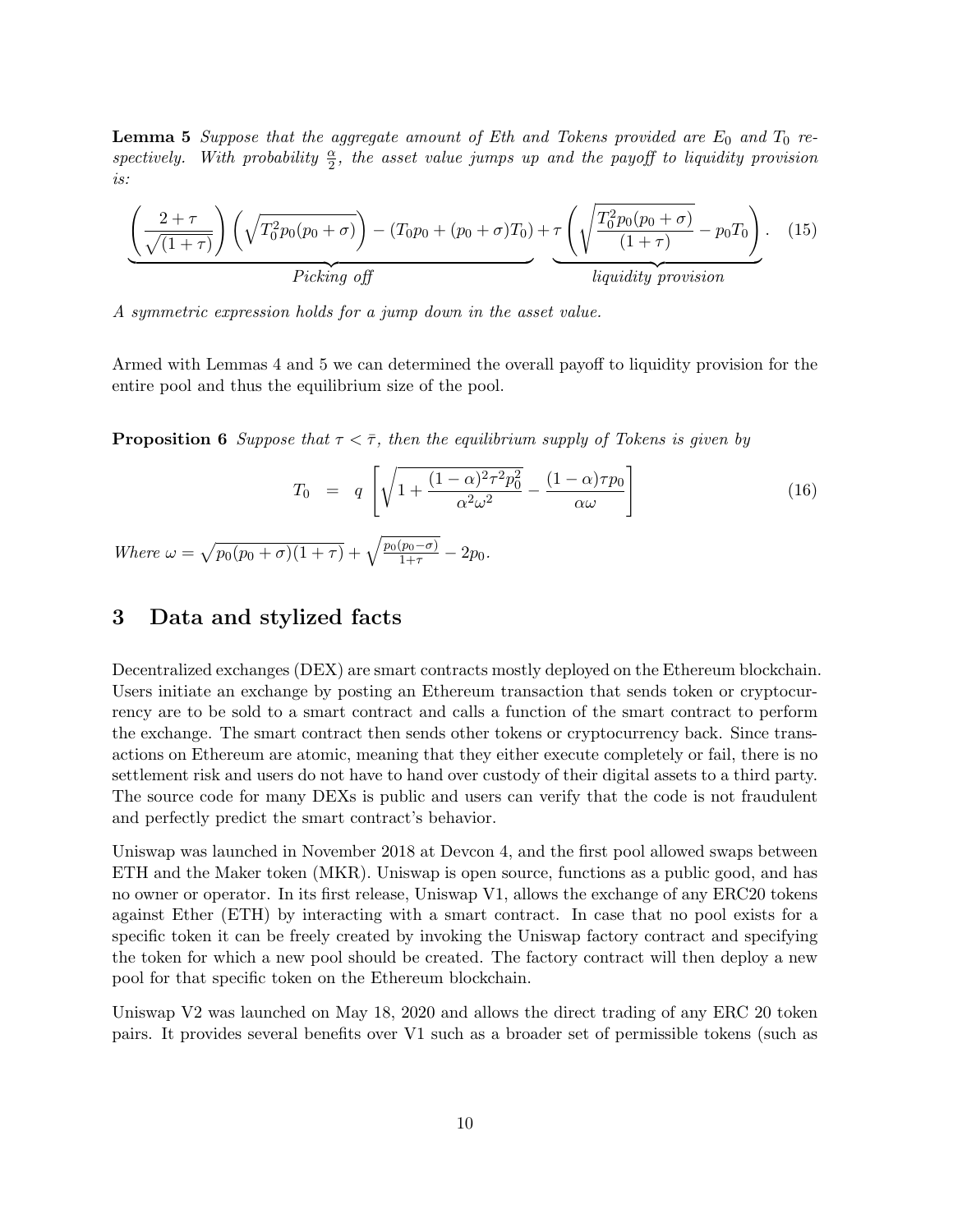Tether USDT for example), enhanced functionality, and better oracle functionality.<sup>3</sup> Because Uniswap has no owner, V1 pools cannot be deleted from the blockchain and exist in parallel to V2 pools. As we document below most V2 pools trade tokens against wrapped Ether (WETH), which is a ERC 20 representation of Ether (ETH).

First, we obtained a list of all UniSwap V1 and V2 liquidity pools from the original factory contract transactions. In our sample we have a total of 36,958 individual liquidity pools, consisting of 3,937 V1 pools and 33,021 V2 pools. We then matched transactions into and out of these liquidity pools with block-by-block transactions on the Ethereum block chain. Our data thus comprises 47,204,920 transactions on Uniswap from its inception on November 2, 2018 until May 20, 2021.

We note that, in contrast to traditional exchanges on which there are listing requirements, UniSwap liquidity pools are not certified. Indeed, some of the token pools are misleading. For example five different tokens in our sample have the ticker symbol USDC. A naive user, who does not verify the smart contract address could be tricked into buying a worthless coin with the same ticker.<sup>4</sup> While fake tokens exits, trading activity in these pools is limited and will not affect our results. We provide detailed information on fake tokens in Appendix B.

From the Ethereum blockchain we observe 1,084,581 liquidity injections into a pool, 582,063 withdrawals of liquidity from a pool, and 45,481,500 trades of tokens. The remaining 56,606 transactions are either complex transactions that combine liquidity additions or removals with swaps or flash swaps. Briefly, flash swaps were introduced in Uniswap V2 and allow a user to borrow any amount up to the total liquidity available in a pool, so long as the whole sum gets returned in the same Ethereum transaction. Because an Ethereum transaction is atomic, – i.e. it is either executed in its entirety or not at all – there is no credit risk for lenders as the loan is both originated and repaid in the same transaction. Several other protocols also offer such 'flash loans' but Uniswap is unique because the borrowed amount can be repaid in any combination of pool tokens as long as the value repaid equals the value borrowed. Borrowers pay a 0.3 percent fee on amounts borrowed.

Table 1 provides an overview of the 10 largest Uniswap V1 and V2 pools by total aggregate volume in ETH. V1 pools are smaller both in terms of volume as well as in number of trades, mostly because the introduction of V2 coincided with a huge boom in Decentralized Finance and caused most traders and liquidity providers to converge on the new protocol. The largest pool in terms of total volume traded is Tether (USDT) - Wrapped ETH with an aggregate volume

<sup>3</sup>Oracles provide information to other smart contracts that they need as input for their program. Many smart contracts use Uniswap as price feed to obtain current token prices, pretty much in the same way that many traders in mainstream financial markets use Bloomberg. There have been instances of price manipulation where traders placed huge orders on Uniswap V1 exchanges to push the price in a certain way and then take advantage of other smart contracts relying on this misleading information, for example to inflate the value of collateral against which they borrow. Once prices revert to normal they default on the undercollateralized loan. Uniswap V2 improves its oracle functionality by providing a moving average of past prices.

<sup>4</sup>The 'real' USDC stable coin resides under address 0xa0b86991c6218b36c1d19d4a2e9eb0ce3606eb48 and has over 4 million token transactions on the Ethereum blockchain. A token with the same ticker is 0x0xEFb9326678757522Ae4711d7fB5Cf321D6B664e6. Somebody created a Uniswap liquidity pool for this copycat token at the address 0x1bffb8a3fede9f83a3adc292ebf1716d40b220c1, which has a total of 10 trades and the size of the pool never exceeded 50 ETH.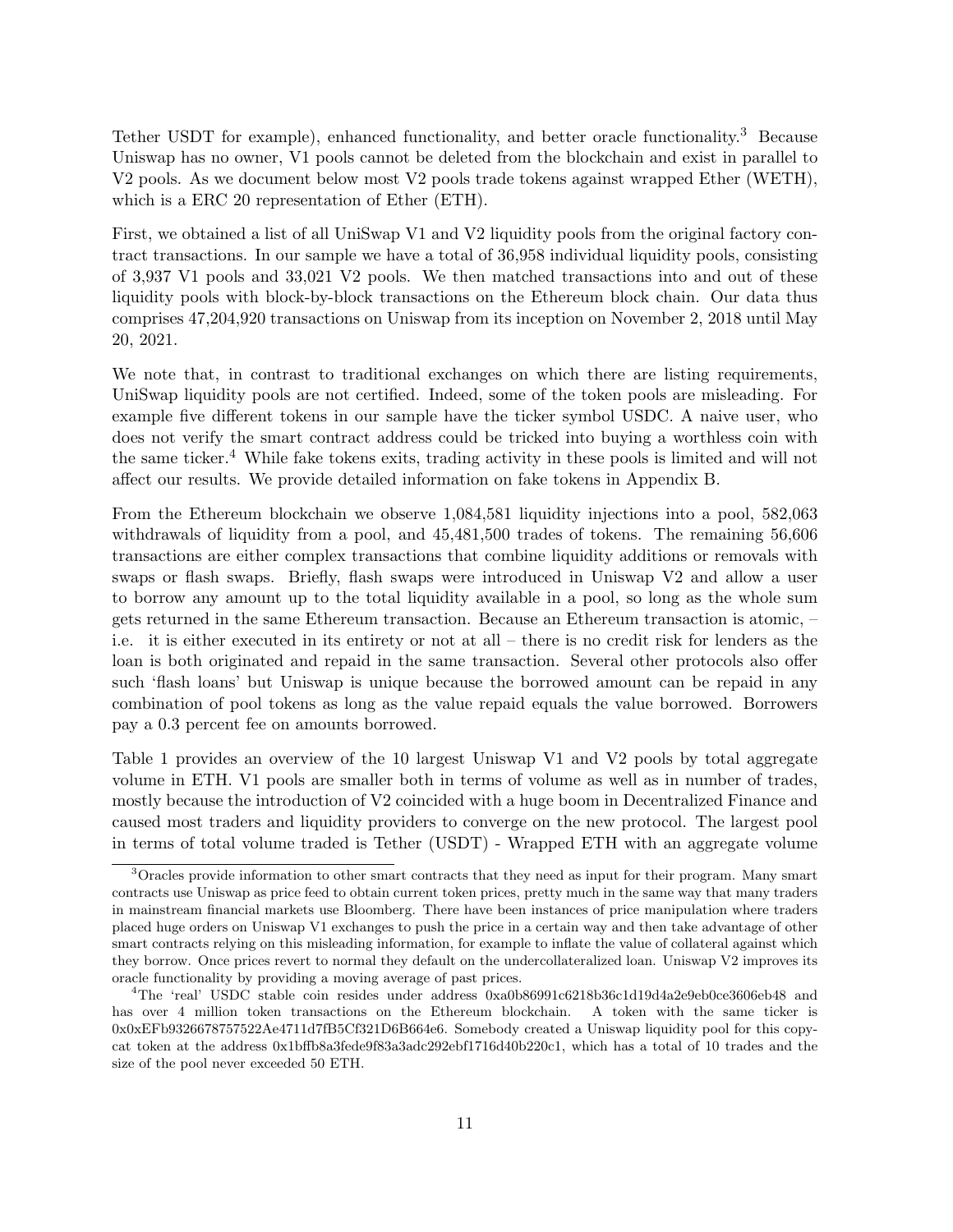| Token 1        |              | Token 2                 |             | Number       | Volume | Volume     | Pool size |
|----------------|--------------|-------------------------|-------------|--------------|--------|------------|-----------|
|                |              |                         |             | Transactions | (ETH)  | (USD)      | (ETH)     |
|                |              | Panel A: Uniswap V2     |             |              |        |            |           |
| Wrapped Ether  | <b>WETH</b>  | Tether USD              | <b>USDT</b> | 7,516.2      | 83,445 | 72,383,925 | 211,915   |
| USD Coin       | <b>USDC</b>  | Wrapped Ether           | WETH        | 5,757.4      | 81,018 | 71,535,793 | 197,864   |
| Dai Stablecoin | DAI          | Wrapped Ether           | WETH        | 3,008.9      | 46,683 | 36,897,989 | 162,671   |
| Uniswap        | UNI          | Wrapped Ether           | WETH        | 2,429.9      | 31,156 | 26,624,652 | 53,511    |
| Wrapped BTC    | <b>WBTC</b>  | Wrapped Ether           | WETH        | 957.9        | 29,277 | 23,932,848 | 284,151   |
| Fei USD        | FEI          | Wrapped Ether           | <b>WETH</b> | 288.6        | 26,780 | 68,605,073 | 374,990   |
| yearn.finance  | YFI          | Wrapped Ether           | <b>WETH</b> | 872.1        | 19,994 | 9,318,935  | 27,322    |
| Tendies Token  | <b>TEND</b>  | Wrapped Ether           | <b>WETH</b> | 144.3        | 16,260 | 24,569,585 | 724       |
| SushiToken     | <b>SUSHI</b> | Wrapped Ether           | <b>WETH</b> | 894.5        | 14,860 | 6,750,425  | 77,097    |
| Wrapped Ether  | WETH         | Truebit                 | TRU         | 3,680.3      | 14,171 | 43,746,104 | 1,647     |
|                |              | Panel B: Uniswap V1     |             |              |        |            |           |
| Ether          | <b>ETH</b>   | Dai Stablecoin          | DAI         | 540.6        | 2,681  | 524,088    | 9,226     |
| Ether          | <b>ETH</b>   | <b>HEX</b>              | <b>HEX</b>  | 219.4        | 1,801  | 378,702    | 22,300    |
| Ether          | <b>ETH</b>   | USD Coin                | <b>USDC</b> | 258.0        | 1,274  | 287,165    | 6,858     |
| Ether          | <b>ETH</b>   | Maker                   | <b>MKR</b>  | 118.3        | 1,101  | 217,221    | 11,010    |
| Ether          | <b>ETH</b>   | LoopringCoin V2         | LRC         | 20.5         | 983    | 365,065    | 794       |
| Ether          | <b>ETH</b>   | Sai Stablecoin v1.0     | SAI         | 166.4        | 770    | 153,078    | 5,030     |
| Ether          | <b>ETH</b>   | Synthetix Network Token | <b>SNX</b>  | 124.8        | 700    | 130,702    | 3,480     |
| Ether          | <b>ETH</b>   | Synth sETH              | sETH        | 44.1         | 576    | 110,465    | 26,579    |
| Ether          | <b>ETH</b>   | UniBright               | <b>UBT</b>  | 108.0        | 279    | 58,212     | 635       |
| Ether          | <b>ETH</b>   | Pinakion                | <b>PNK</b>  | 40.7         | 197    | 59,877     | 1,544     |

Table 1. Ten largest exchanges for Uniswap V1 and V2, respectively, sorted by volume. Number transactions is the daily average number of transactions, *Volume (ETH)* is the daily average volume in Ether, *Volume (USD)* is the daily average volume in USD, and *Pool size (ETH)* is the daily average pool size in Ether. We exclude pools with less than 5,000 total transactions. .

(over all days) of over 26.5 billion USD. This pool also has the highest number of total trades in our sample over 2.75 million trades. The on average largest pool in ETH is FEI-WETH with an average size of around 375 thousand ETH.

While some of the pools are very active, many are not: 24,466 pools in our sample have fewer than 100 transactions. Figure 3 shows the number of trades. With the release of V2 trading activity in V1 declined. We also observe that for V2 pools trading against WETH (orange) dominates direct trading of other tokens (red).

Figure 4 illustrates the trading volume per day. Trading volume varies more than the number of trades. Again V2 pools trading to WETH dominate in terms of trading volume. The highest volume in our sample is on March 31, 2021 with a volume of 18.33 billion USD. On that day a trader moved 5.5. billion USD of a token back and forth between her own wallets. Another spike, on October 26 with a volume of over 5.5 million ETH or USD 2.1 billion and is linked to an attack on Harvest Finance using a flash swap. A more detailed discussion of this incident and implications for Uniswap volume can be found in Appendix A. Usage of Flash Swaps varies a lot in our sample. Out of the 379 days when V2 was deployed, flash swaps occurred on 339 days. The median flash swap volume per day was 41,265 USD and the maximum was 17,1 billion USD on March 30, 2021.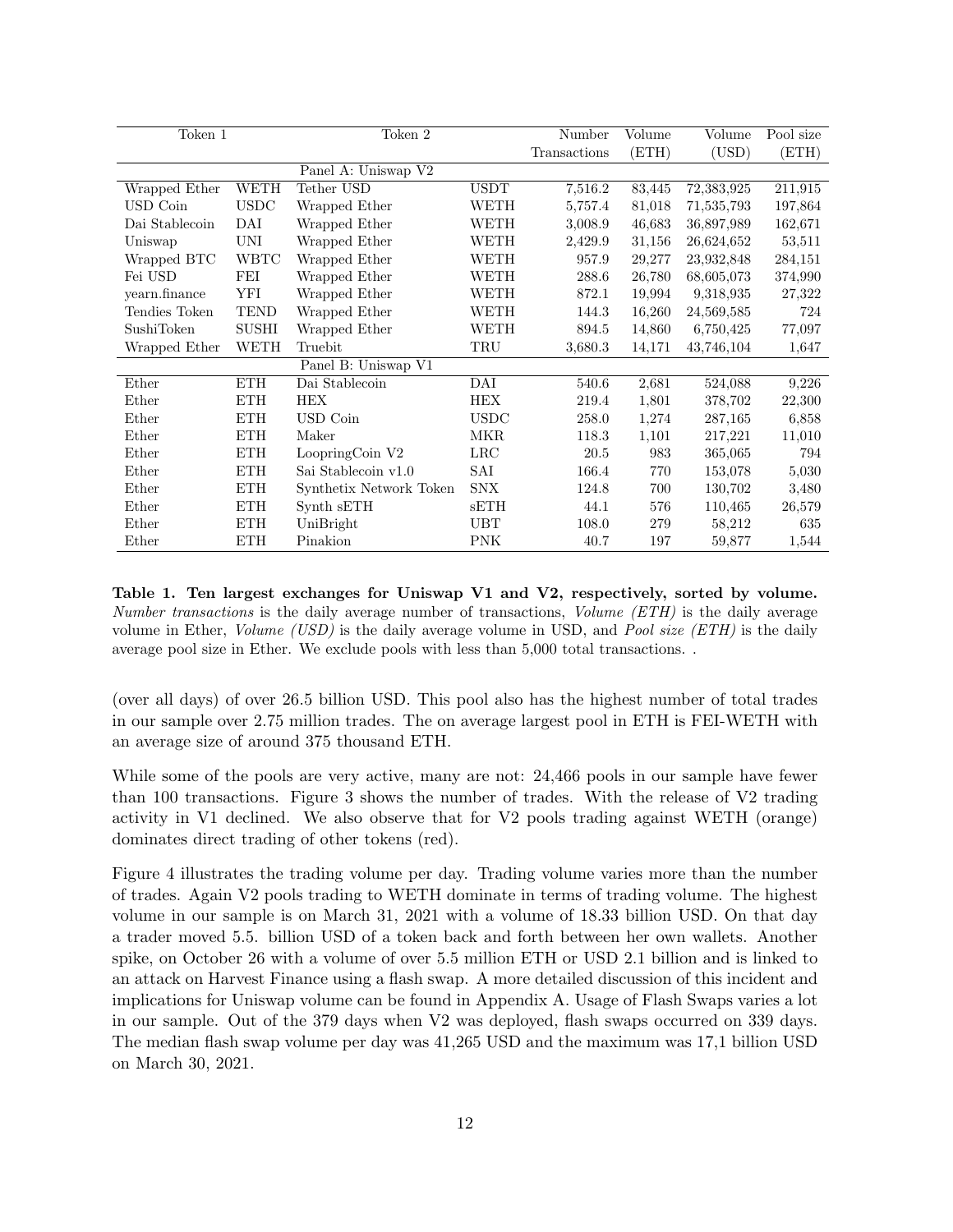

Figure 3. Number of transactions on Uniswap.

The largest non-flash swap trade in our sample was on December 17, 2020 when a trader swapped 48,584,947.17 DAI for 342,252.89 WETH, worth about USD 220.4 million at the time as part of an attack on the platform Warp finance. Many large trades are part of an exploit that targets weaknesses in a platform's code. On June 18, 2020, a trader swapped 100,000.39 WETH (about USD 23.2 million USD at the time) for 1,695,998.19 UniBomb tokens as part of another exploit.<sup>5</sup> The median trade size in our sample is 845.21 USD. 33.5% of trades are below 0.5 ETH and 15.3% are below 100 USD. Computing volume is not straightforward in Bonding curve markets as attackers often deliberately push markets out of equilibrium. We provide details on our methodology in Appendix C.

Users interact with the family of Uniswap smart contracts by posting transactions on the Ethereum blockchain. Apart for limits on transaction size given by the Ethereum network there is no theoretical limit on how many interactions with Uniswap liquidity pools can be done in one transaction. In our sample 79.7% of Ethereum transactions only have one interaction with one liquidity pool, another  $18.4\%$  have two interactions. 1615 transactions or 0.006% if the sample have 10 or more interactions with a liquidity pool. the most complex transaction in our sample has 60 interactions with 6 different Uniswap liquidity pools.<sup>6</sup> It is important to recognize

<sup>5</sup>See transaction 0x0x8492ce3b1ea8ec796471997731e557c057c2fb0a3ade7f9c0477450d53ad4791. Unibomb is deflationary token that burns 1% of the each transaction, thus increasing its value. Somebody seems to have borrowed 100.000 ETH from the lending platform dXdY and converted them to Unibomb. The transaction decreased token supply and the user could reconvert the Unibomb tokens to ETH with a slight gain in price, leaving a profit after the repayment of the loan.

 $^{6}$ see see Ethereum transaction 0x2d732ab5aeb05eeb52eebb9a6086e77b15198fe61a827648b2e43a79fb1902ec. Uniswap V2 introduced router contracts that can perform complex transactions with one function call. Assume for example that a pool exists that trades tokens A and B, another pool trades tokens B and C, and there is no pool to swap A and C. The router contract can then be instructed to swap A and C by trading through token B.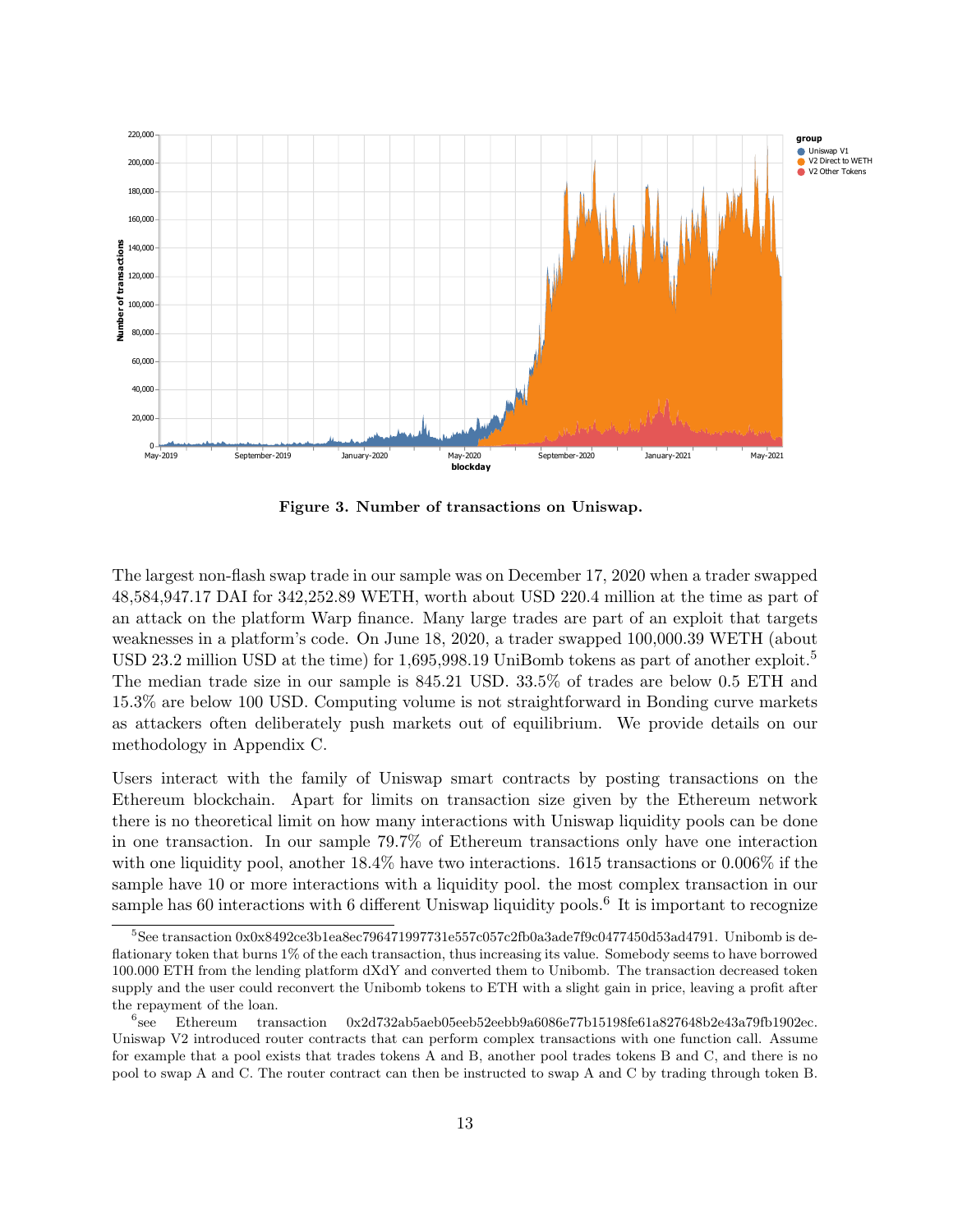

Figure 4. Trading volume on Uniswap The graph shows the daily volume of transactions including flash loans in USD capped at 2.4 billion USD.

that our analysis is on liquidity supply on both a limit order market and an AMM. Therefore, we do not consider market access fees – either on the limit order market (e.g., co-location) or on the AMM (e.g., gas fees). The latter are analyzed in Capponi  $\&$  Jia (2021).

Figure 5 presents the network of pools between all tokens that are part of the 50 largest pools by volume. The thickness of the line corresponds to the trading volume between the tokens and the color of the token-markers is proportional to the log of the depth of the liquidity pools for that token with red marking the most liquid tokens. We can see that Wrapped Ether (WETH) takes a central position in the Uniswap network. For our whole sample of 36,958 tokens we find that 30,912 tokens, or 73.64%, trade directly against WETH. The second highest number of tokens, 1,538, trade against USDT. The highest volume and the most connections are between WETH and USD stable coins such as USDT, USDC, and DAI. 2,913 tokens or 7.88% of tokens are trading directly against these three stablecoins. We note in passing that the Uniswap network has a core-periphery structure similar to many other financial networks. 27,773 tokens or 89% of tokens trade only against one other token.

For our subsequent econometric analysis we purge pools that are very small or were only used for a few days. Those are likely to be used for experiments, development, or exploits such as the fake tokens mentioned above. Specifically, we drop pools with less than 30 trading days and with less than 100 ETH average balance. The reduced sample has 37,902,764 observations in 1,376 pools.

In our sample such a transaction would show up as two separate transactions, one for each of the two involved pools.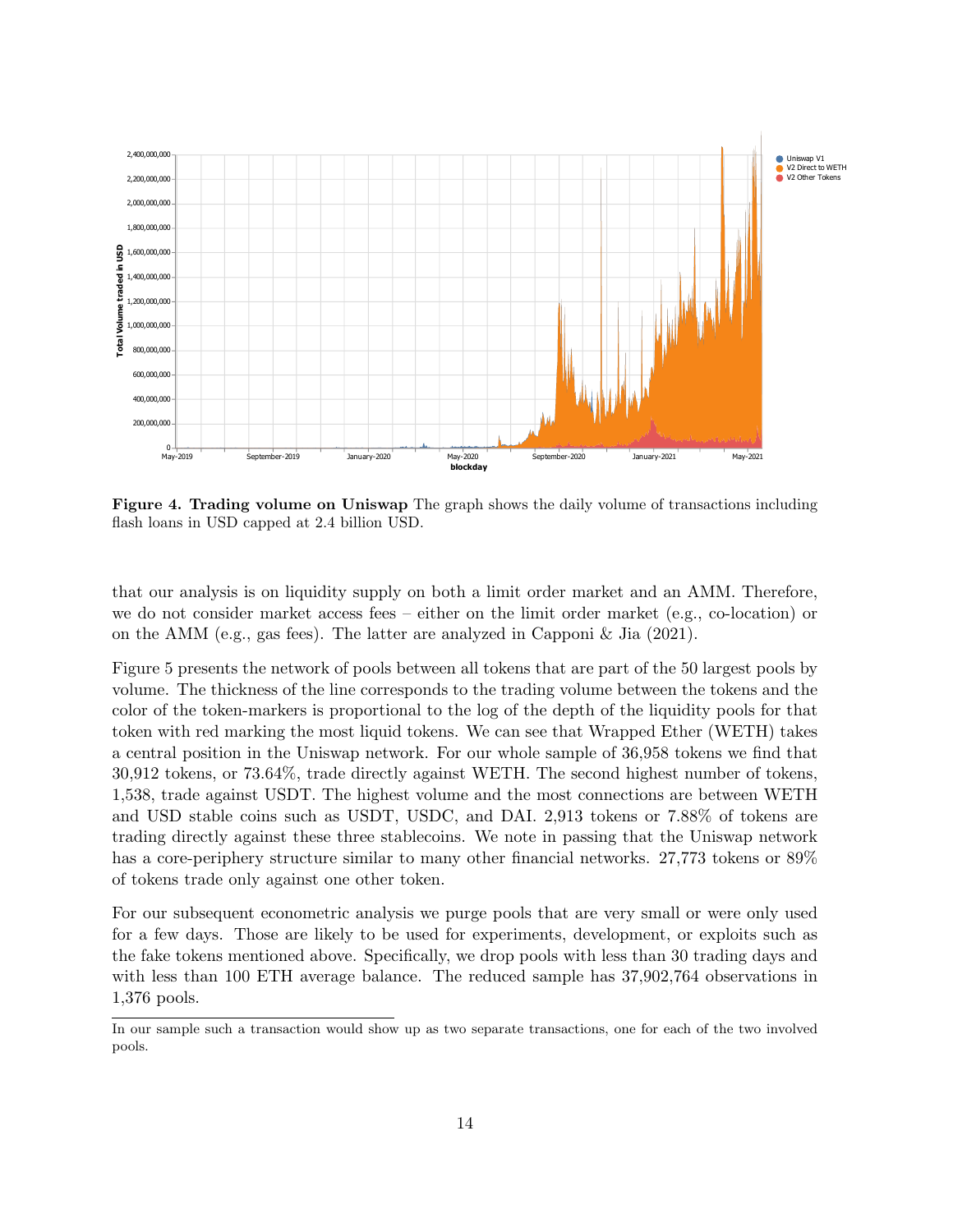

Figure 5. Network graph of pools between all tokens that are part of the 50 largest pools by volume.

## 4 Liquidity provision

### 4.1 Pool size

We have demonstrated empirically that there is heterogeneity in pools. The equilibrium pool size in Equation 16, permits us to derive comparative statics.

**Corollary 1** Suppose that  $(1 + \tau) < \sqrt{\frac{p_0 + \sigma}{p_0 - \sigma}}$  $\frac{p_0+\sigma}{p_0-\sigma}$ , then the equilibrium size of a liquidity pool is

- i. Linear in the size of the liquidity trade.
- ii. Is decreasing in the size of the innovation,  $\sigma$ .
- iii. Is decreasing in informed trades,  $\alpha$ .

In equilibrium, pool size is determined so a pool's fee revenue balances the cost from being picked off by arbitrageurs when the pool posts stale prices. When innovations,  $\sigma$ , are larger, the informed trader will ceteris paribus place larger trades, and losses for liquidity providers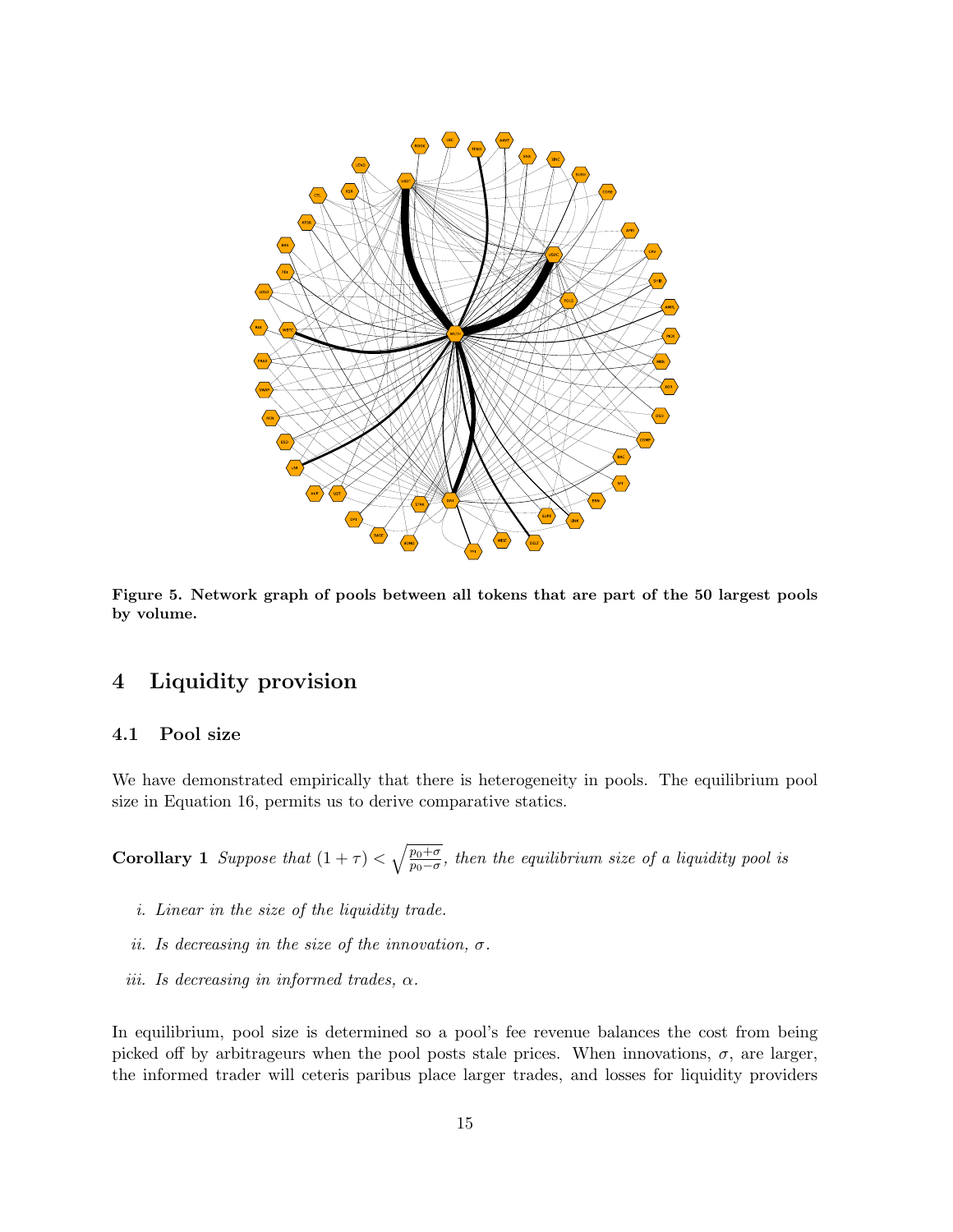will therefore be larger. By contrast, fee revenue from the liquidity trader is independent of movements in the fundamental price. This implies that to increase the fee revenue per unit of liquidity, the pool in equilibrium is smaller. As the pool shrinks, price impact increases and the informed trader places a smaller order.

The equilibrium pool size also decreases in  $\alpha$ , the intensity of informed trading, i.e. an arbitrageur trading because of an innovation. As  $\alpha$  increases the fraction of liquidity traders decreases and the pool is more likely to be picked off by arbitrageurs. The pool size again shrinks in equilibrium, increasing price impact, and reducing optimal the trade size of the informed trader. Figure 6 shows the poolsize as a function of  $\sigma$  and  $\alpha$  for a numerical example.



**Figure 6. Poolsize as function of**  $\sigma$  and  $\alpha$ . Unless otherwise stated the parameters are  $\alpha = 0.01$ ,  $P_0 =$  $10, \sigma = 4, q = 3, \tau = 0.003$ 

To test these predictions, we collect daily data on all 1,376 pools in our sample. For the average exchange, we observe 208 days, while the median is 205. In Table 2 we regress pool size on price volatility and measures of uninformed trading. Consistent with our theoretical predictions, we find that pool size decreases in token price volatility, which is our empirical proxy of the size of the innovation  $\sigma$ . Higher token price volatility means that the pool loses more when it gets picked off, thus liquidity providers in equilibrium are compensated with higher fee revenue which is achieved by reducing the pool size.

If innovations to the price are exogenous, for example because they are caused by new information, then higher trading volume must come from more noise trading. Consistent with this idea we find in columns (2) and (3) that pool size increases in trading volume. If new information arrives with an exogenous intensity then a higher number of trades in a given interval must correspond to more noise trading. In column (4) we confirm that pools with a higher number of trades per day are on average larger. Finally we examine reversals, which we define as a trade that is immediately followed by an opposite trade of at least 50% of the size of the original trade. This pattern is observed whenever a noise trader who pushes the price away from its fundamental value is followed by an arbitrageur who brings the pool quoted price back to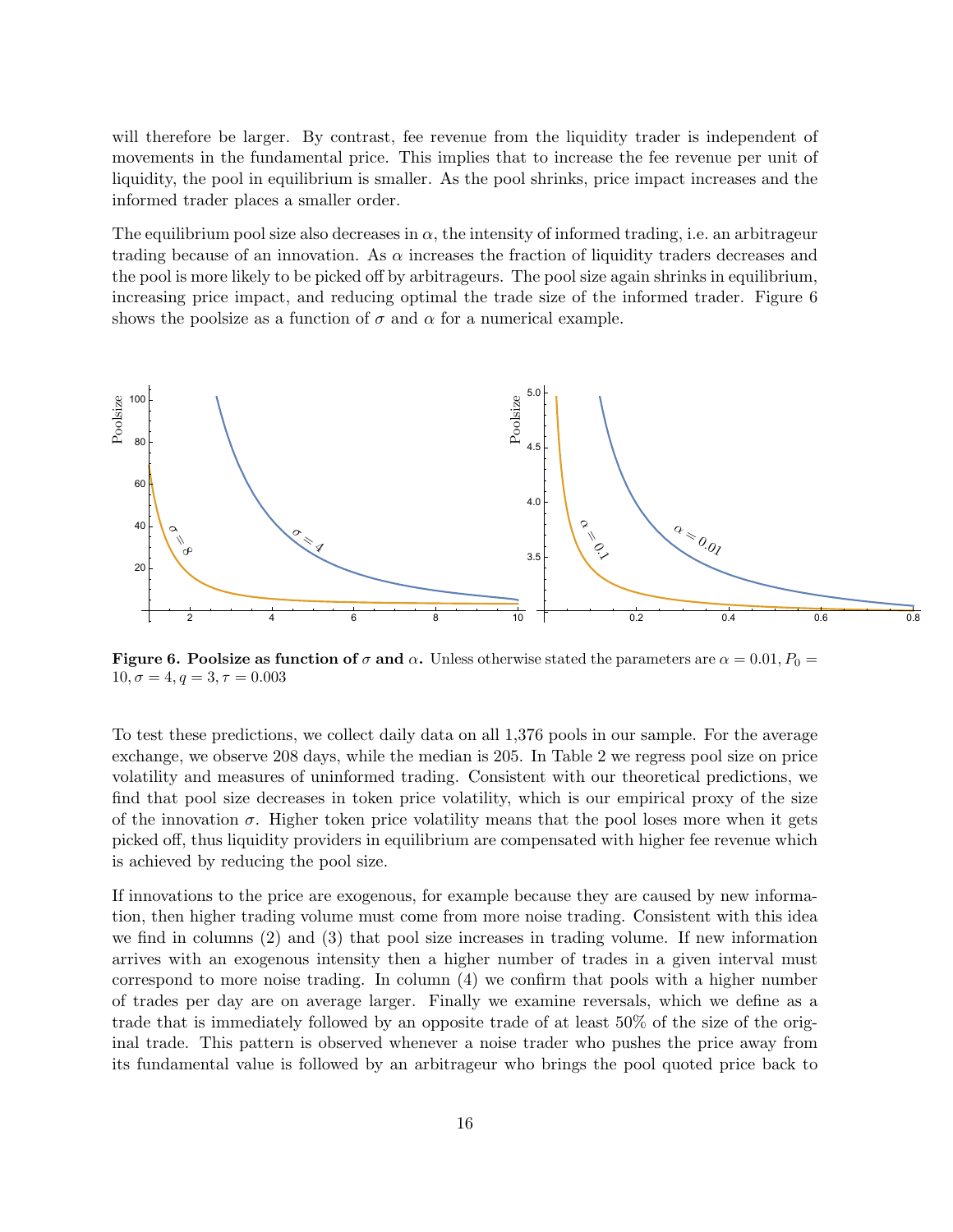|                | $\left 1\right\rangle$          | $\left( 2\right)$      | $\left( 3\right)$               | $\left( 4\right)$               | $\left( 5\right)$               |
|----------------|---------------------------------|------------------------|---------------------------------|---------------------------------|---------------------------------|
| Volatility     | $-14646277.8***$<br>(1907118.6) |                        | $-14193779.4***$<br>(1742450.0) | $-13976232.8***$<br>(1615636.4) | $-15986481.5***$<br>(2208943.9) |
| Volume (USD)   |                                 | $0.255***$<br>(0.0739) | $0.255***$<br>(0.0739)          |                                 |                                 |
| Number trades  |                                 |                        |                                 | $3051.9**$<br>(1521.2)          |                                 |
| Reversals      |                                 |                        |                                 |                                 | 18963.9**<br>(9073.6)           |
| $\mathbf{R}^2$ | 0.000925                        | 0.0498                 | 0.0507                          | 0.0338                          | 0.0264                          |
| Observations   | 263,750                         | 279,040                | 263,750                         | 263,750                         | 263,750                         |

the fundamental value. Consistent with the ideas of our model we find that pools with more reversals are larger.

Table 2. Regression explaining pool size as a function of price volatility and measures of uninformed trading. Pool size is the daily average size of the liquidity pool measured in USD. Volatility is the daily standard deviation of block by block price changes of the pool. Volume (USD) is the daily trading volume in USD, Number Trades is the number of trades for a pool per day, and Reversals are defined as a trades that are immediately followed by an opposite trade of at least 50% of the size of the original trade. Regressions include pool fixed effects and standard errors are clustered by pool. One, two, and three stars indicate significance at the 10%, 5%, and 1% level, respectively.

### 4.2 Stability in Liquidity provision

One of the characteristics of modern limit order markets is the rapid posting and cancelling of liquidity. Liquidity pools are not subject to this short term evaporation of liquidity. We only observe 445,136 liquidity withdrawals which are 1.17% of all the interactions with Uniswap liquidity pools in our sample. Many withdrawals small in size or are from small and illiquid pools.

It is also noteworthy that liquidity in pools does not get suddenly withdrawn in extreme market events. On May 19, 2021 Ether dropped from over USD 3,400 to 2,014, a 41% decline. To put this in perspective, on October 19, 1987 the S&P 500 index dropped by 20.5%, exactly half as much. The orange area in Figure 7 shows minute by minute pricing data from Binance. We examine liquidity withdrawals from the large USD stablecoin pools that trade against ETH, USDT, TSDC, and DAI. The blue line shows aggregate withdrawals from these pools in percent of pre-event the poolsize. When Ether reached its lowest price traders only about 2% of liquidity was withdrawn and users could trade with minimal price impact. Most withdrawals of liquidity happen an 53 minutes or 245 blocks after the big decline when prices have already recovered. Overall only 17% of the liquidity gets withdrawn in this extreme price movement, which could also reflect reduced expectations for future trading activity and thus fee revenue.

To see if certain liquidity providers engage in high frequency strategic liquidity provision we track liquidity providers by the wallet address where they store their liquidity tokens. Out of our 48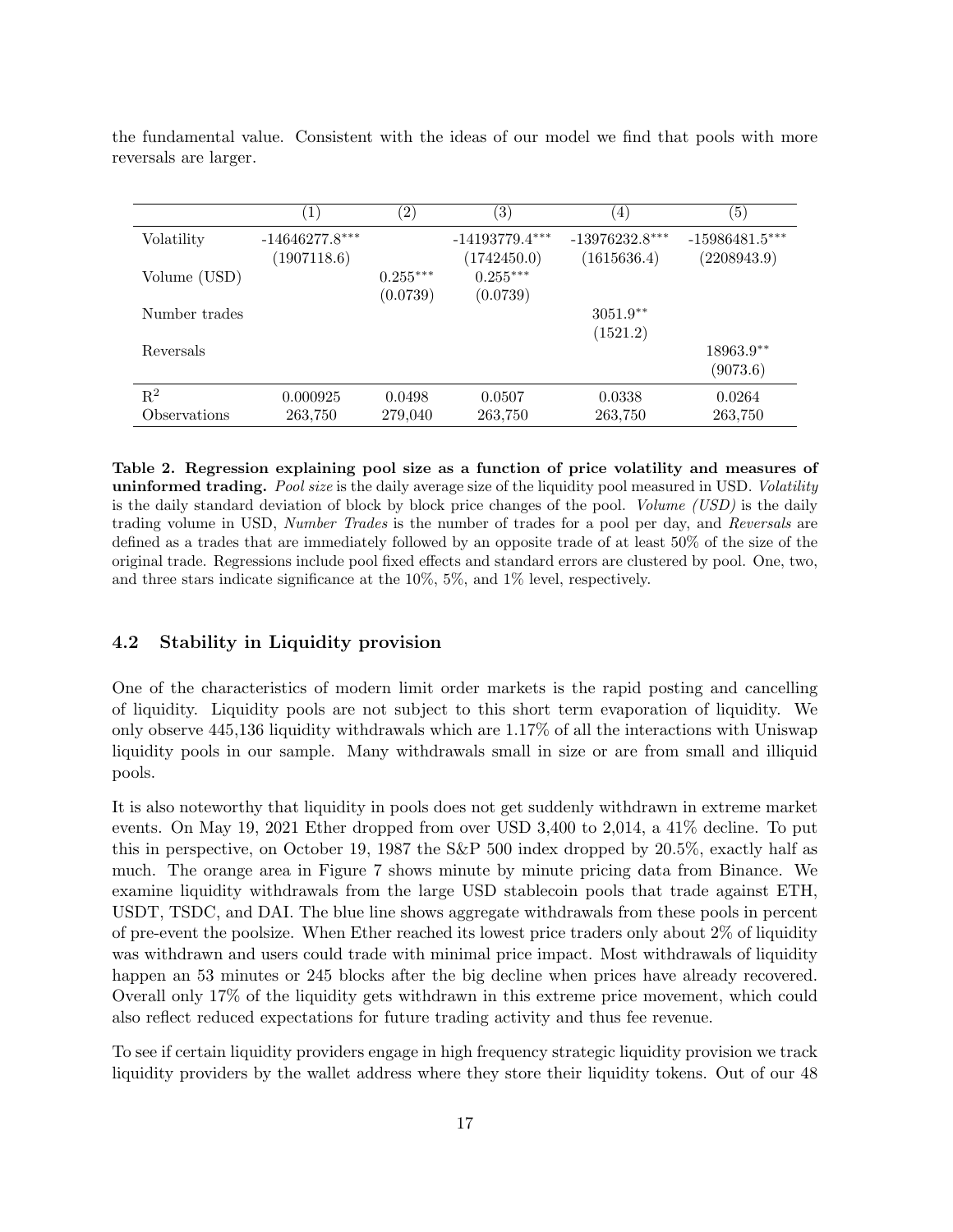

Figure 7. Liquidity withdrawals and extreme market events. The graph shows the minute by minute price of Ether from Binance around March 19 (in orange) and the aggregate percentage liquidity withdrawals from the four largest ETH - USD stablecoin pools on Uniswap.

million observations we find only 1,801 events where the same person deposited (withdrew) liquidity and withdrew (deposited) liquidity in the same pool within 50 blocks. Most of these withdrawals or additions are small, the median size is USD 146.75 or 0.0159% of the pool, which practically has zero impact on trading costs. Many liquidity additions or withdrawals are in small pools most likely because of testing or because of exploits. We find only 18 observations in total that are in pools with over USD 10,000, where the deposit or withdrawal is for more than USD 1,000, and where the gap between deposit and withdrawal is no more than 5 blocks. It seems therefore safe to conclude that liquidity providers on Uniswap do not engage in high frequency strategic liquidity provision and withdrawals.

### 5 Ranking Exchanges

### 5.1 Theory

To compare the limit order market with an automated market maker we focus on the total trading cost for a liquidity trader, which consist of fees and price impact. To start we derive some analytical results for the transaction cost in limit order markets.

Lemma 7 The expected transaction cost for the liquidity trader if there are two liquidity suppliers in the market is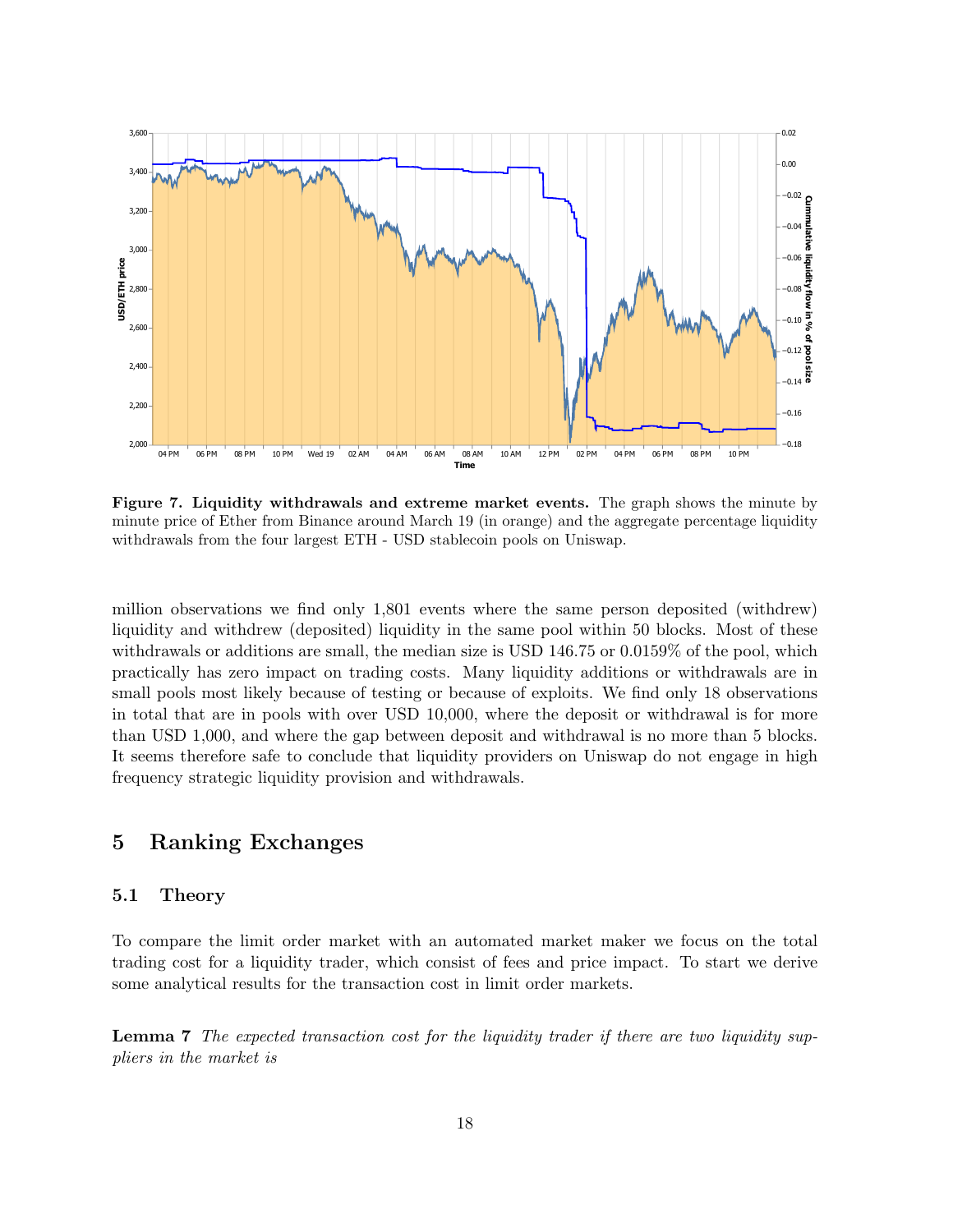$$
E(\Delta_p^{limit}) = \left(\frac{\alpha}{(1-\alpha)}\right)^2 \Gamma(\sigma, \alpha) - p_0,
$$

Where  $\Gamma(\sigma, \alpha)$  is a constant.

If there is only one liquidity supplier, transaction costs are  $\sigma$ .

**Proposition 8** The expected cost to the liquidity trader in a rivalrous limit order market is

$$
E(c^{limit}) = \gamma^2 \left( \left( \frac{\alpha}{(1-\alpha)} \right)^2 \Gamma(\alpha, \sigma) - p_0 \right) + (1-\gamma^2)\sigma
$$

In the AMM, the expected cost to the liquidity trader is

$$
E(c^{AMM}) = p_0(1+\tau)\left(\frac{\lambda^b + \lambda^s}{2}\right) - p_0,
$$

where  $\lambda^b > 1$  and  $\lambda^s > 1$  are constants.

Comparing the two market structures we find that the limit order market does not always dominate the automated market maker. When informed trading is low, the liquidity pool is large, price impact is low and thus cheaper for the liquidity trader. The price impact in the limit order market does not decrease in informed trading to the same extent because liquidity provision is not as competitive. Liquidity providers seek to find opportunities that allow them to extract rents from imperfectly competitive liquidity provision. In our model the cost of finding liquidity provision opportunities,  $a$ , captures these incentives in a stylized way. When  $a$  is high, liquidity provision is less competitive. We link  $a$  to several stylized facts in financial markets. Market makers invest heavily in high frequency trading, with the main objective to carve out a niche with less competition by, for example, receiving information faster than competitors or by detecting institutional traders earlier than rivals. Such investment is wasteful from the perspective of a liquidity trader. The cost  $a$  can also be seen as costs that deter entry to liquidity provision, leading to the high concentration of liquidity provision we see in financial markets today. Our model also implies that price impact in limit order markets is more volatile because the trader does not know ex-ante if he will face a monopolist liquidity provider or a competitive market. For automated market papers price impact is known ex-ante and can be very low when the pool is sufficiently large. We summarize this intuition below.

Proposition 9 The limit order market does not dominate the automated market maker.

- i. There exists an  $a^*$ , so that for  $a > a^*$ , trading in the AMM is cheaper for the liquidity trader.
- ii. Conditional on trading quantity q, price impact is more volatile in the limit order market than the AMM.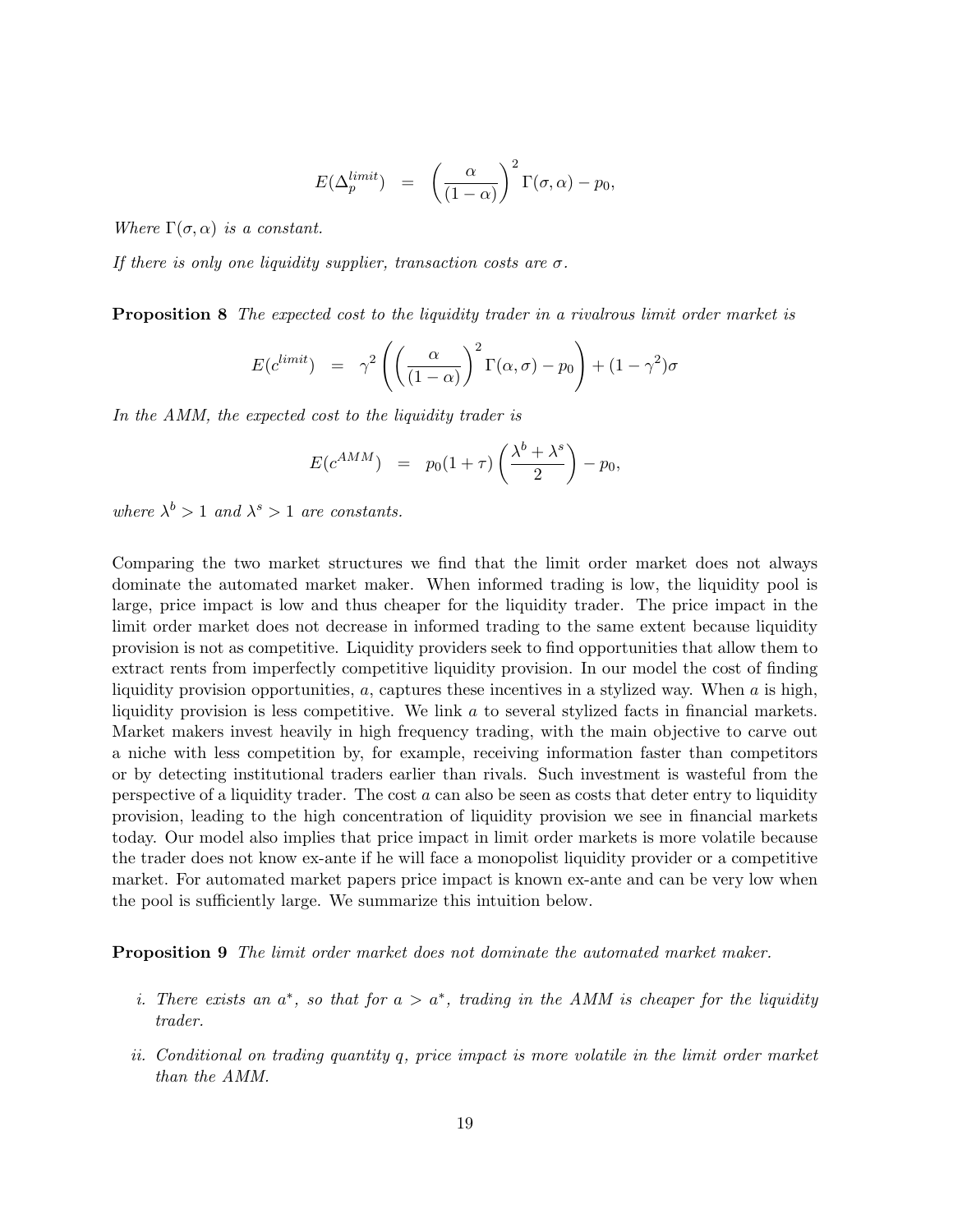

Figure 8. Region of the parameter space where AMMs dominate limit order markets. The graph shows the region of the parameter space where trading costs for the liquidity trader in the liquidity pool are lower tan in the limit order market. Unless otherwise stated the parameters are  $P_0 = 100, \sigma = 10, q = 10, a = 20, \tau = 0.003$ 

Figure 8 depicts the region of the parameter space where total trading costs for the liquidity trader in the liquidity pool are lower than in the limit order market. The left panel shows that automated market makers are the better trading venue for the liquidity trader when either the innovation in prices or the intensity of informed trading are sufficiently small. In those cases the pool is large and the liquidity trader can trade without much price impact. In line with proposition 9 the right panel shows that for high costs of finding liquidity provision opportunities, a, automated market makers dominate limit order markets.

### 5.2 Empirical analysis

To compare Uniswap to traditional exchanges we collect minute by minute trading data from Binance, one of the largest crypto-exchanges by volume. Many of the 1,251 token pairs listed on Binance trade against fiat currencies. We find 384 token pairs that trade on both, Uniswap and Binance, however many of these pairs are very infrequently traded. We eliminate all pairs with an average daily volume of less than 10 ETH on either market and an average daily Uniswap pool size of less than 10 ETH. We treat WETH and ETH as identically given the easy and cheap conversion. We end up with 27 token pairs that are cross listed on Uniswap and Binance.

Arbitrage between the two markets is not instant. Binance, like all 'traditional' crypto exchanges require to have custody of the traded assets. Any tokens that a user wants to trade on the exchange need to be transferred out the users personal wallet into the exchange wallet and the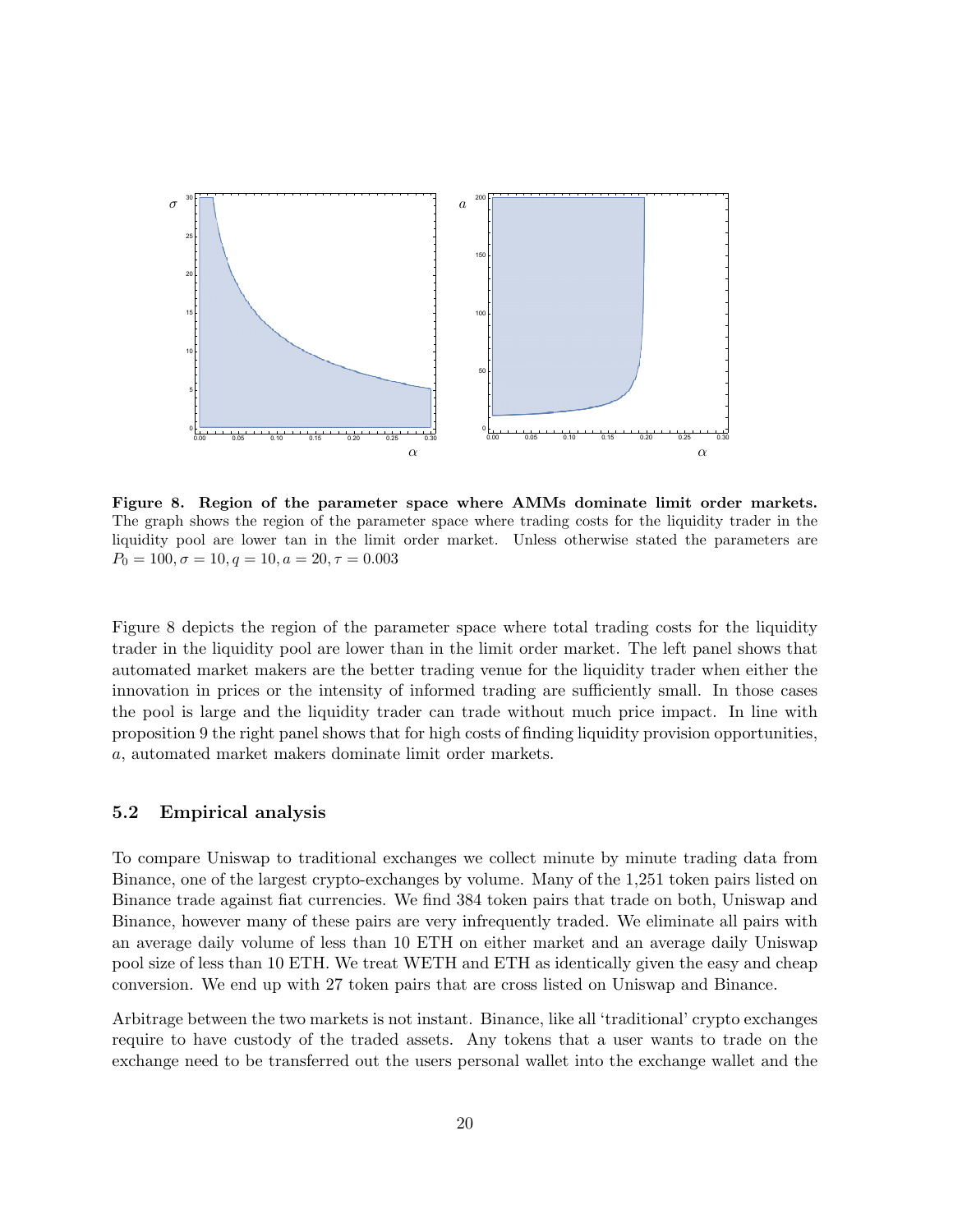exchange ha to give the user credit for these assets in their own internal ledger before they can be traded. Once they are in the system of the exchange tokens can be traded with minimal delay and high frequency. Uniswap, in contrast, is non-custodial, meaning that the user initiate a trade directly out of their personal wallet and keep custody of traded assets until they are swapped in an atomic transaction. Since Uniswap is on-chain trading is tied to the transaction processing of the Ethereum blockchain. Ethereum is designed to be faster than Bitcoin with about 10-20 seconds between blocks, however, execution of trades on Uniswap can never be as fast as on traditional exchanges.



Figure 9. Pricing error and pool size Pricing difference for the USDC/ETH pair when comparing Binance to Uniswap in percent of the Binance price (blue line, right axis) and pool size of the Uniswap USDC/ETH pool (orange, log-scale, left axis).

Pricing differences between Uniswap and Binance are small except in the startup-phase of the Uniswap pool when liquidity is scarce. Figure 9 shows the pricing in blue and pool size (in orange) for the USDC/ETH pool. When the pool starts, as long as the poolsize is below 100 ETH, pricing errors are huge reaching over  $40\%$ . This is not surprising as a small invariant k will cause a very steep bonding curve (see equation 1). Once the poolsize is above 700 ETH, the pricing difference stays below 1% with an average of -0.026% for this pool.

We examine determinants of price differences between Binance and Uniswap for the broader sample in Table 3. We examine the absolute percentage pricing error defined as the absolute value of the price differential between Binance and Uniswap divided by the price on Binance. Pricing error is lower for large pools, which are the ones that have more liquidity and are also the more commonly traded tokens. When fx-volatility is high, arbitrageurs find it harder to keep keep up with price changes and we see prices diverging across markets. Higher volume, measured here as volume on Binance is associated with smaller price differences. On Uniswap liquidity is defined by the poolsize and independent of trading activity, on Binance, however,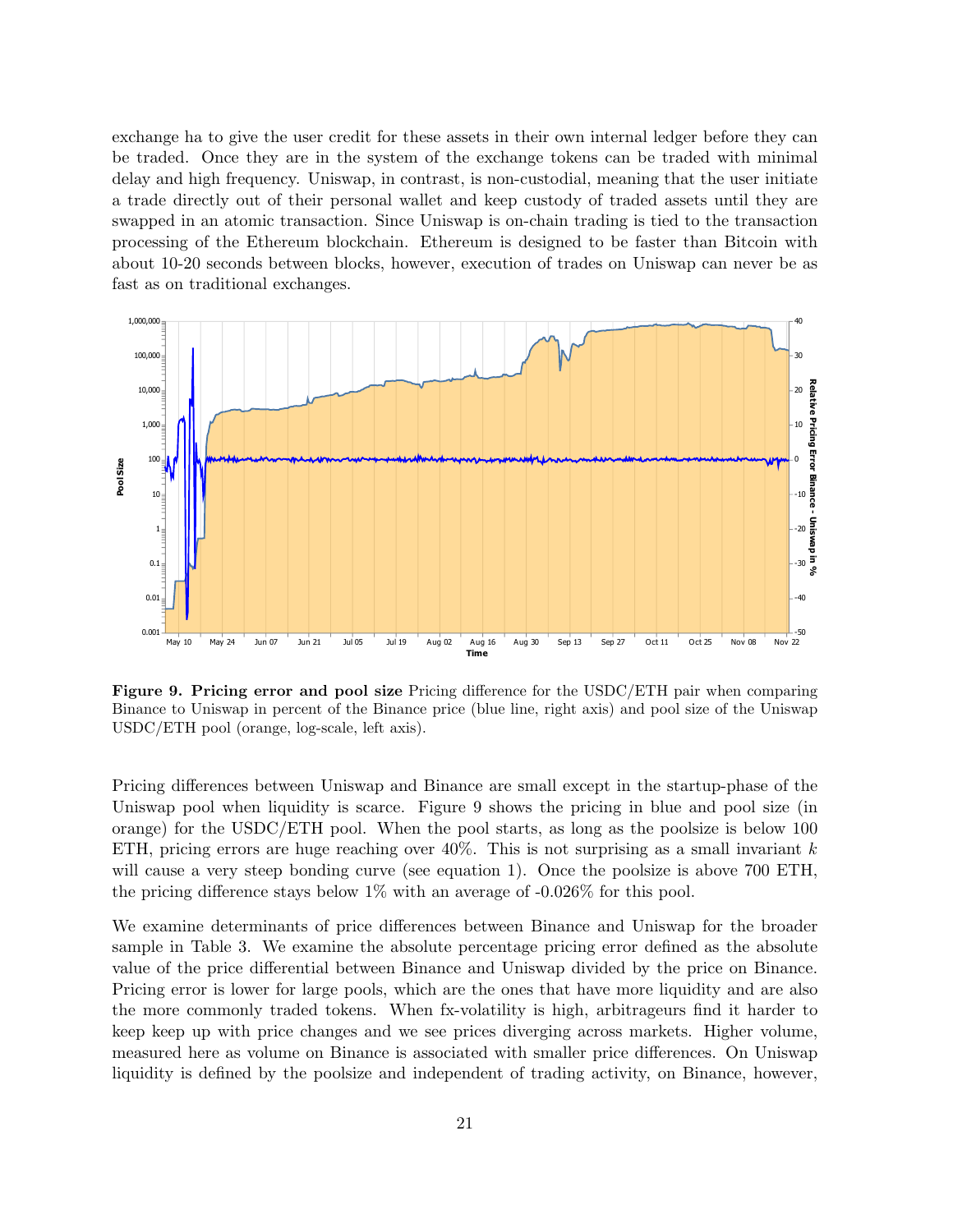|                                     |                   | $\widehat{\mathfrak{S}}$ | $\widehat{\mathbb{C}}$ | $\left( \frac{1}{2} \right)$ | $\widetilde{5}$ | $\odot$      | $\widehat{C}$                                                                                                                                                  | $\circledast$                                                          | $\circledcirc$                                                                                                                                                                                                                                                                                                          |
|-------------------------------------|-------------------|--------------------------|------------------------|------------------------------|-----------------|--------------|----------------------------------------------------------------------------------------------------------------------------------------------------------------|------------------------------------------------------------------------|-------------------------------------------------------------------------------------------------------------------------------------------------------------------------------------------------------------------------------------------------------------------------------------------------------------------------|
| Pool size                           | $-0.000000115***$ |                          |                        |                              |                 |              | $-0.000000202$                                                                                                                                                 | $-0.00000119***$                                                       | $-2.01e-08$                                                                                                                                                                                                                                                                                                             |
|                                     | (0.000000214)     |                          |                        |                              |                 |              |                                                                                                                                                                | (0.000000159)                                                          | (0.000000141                                                                                                                                                                                                                                                                                                            |
| Std.Dev Fx Rate                     |                   | $12.86***$               |                        |                              |                 |              |                                                                                                                                                                |                                                                        | $8.182***$                                                                                                                                                                                                                                                                                                              |
|                                     |                   | (1.890)                  |                        |                              |                 |              |                                                                                                                                                                |                                                                        |                                                                                                                                                                                                                                                                                                                         |
| Volume Binance                      |                   |                          | $-0.000000700$ ***     |                              |                 |              | $(0.000000143)$<br>$8.386***$<br>$(1.874)$<br>$(1.874)$<br>$-0.000000744***$                                                                                   |                                                                        | $(1.827)$<br>-0.000000733***                                                                                                                                                                                                                                                                                            |
|                                     |                   |                          | $(9.41e-08)$           |                              |                 |              | $\begin{array}{c} (0.000000108) \\ -3.105^{***} \\ (0.642) \\ 2.477^{***} \\ 2.477^{***} \\ (0.668) \\ -0.00289 \\ (0.00477) \\ 1.54e-12^{***} \\ \end{array}$ |                                                                        | $\begin{array}{c} (0.000000106) \\ -3.340^{***} \\ (0.705) \\ 2.640^{***} \\ (0.708) \\ (0.708) \\ (0.0802) \\ (0.00802) \\ (0.086-12^{***} \\ (6.88e-13) \\ (203.8) \\ (203.8) \\ (203.8) \\ (203.8) \\ (203.8) \\ (203.8) \\ (203.8) \\ (203.8) \\ (203.8) \\ (203.8) \\ (203.8) \\ (203.8) \\ (203.8) \\ (203.8) \\$ |
| Relative Vol Uniswap                |                   |                          |                        | $-3.908***$                  |                 |              |                                                                                                                                                                |                                                                        |                                                                                                                                                                                                                                                                                                                         |
|                                     |                   |                          |                        |                              |                 |              |                                                                                                                                                                |                                                                        |                                                                                                                                                                                                                                                                                                                         |
| (Relative Vol Uniswap) <sup>2</sup> |                   |                          |                        | $(0.668)$ $3.073***$         |                 |              |                                                                                                                                                                |                                                                        |                                                                                                                                                                                                                                                                                                                         |
|                                     |                   |                          |                        | (0.649)                      |                 |              |                                                                                                                                                                |                                                                        |                                                                                                                                                                                                                                                                                                                         |
| <b>Binance Price</b>                |                   |                          |                        |                              | $-0.0189***$    |              |                                                                                                                                                                |                                                                        |                                                                                                                                                                                                                                                                                                                         |
|                                     |                   |                          |                        |                              | (0.00301)       |              |                                                                                                                                                                |                                                                        |                                                                                                                                                                                                                                                                                                                         |
| Gas Price                           |                   |                          |                        |                              |                 | $.57e-12**$  |                                                                                                                                                                |                                                                        |                                                                                                                                                                                                                                                                                                                         |
|                                     |                   |                          |                        |                              |                 | $(7.00e-13)$ | $5.02e-13$                                                                                                                                                     |                                                                        |                                                                                                                                                                                                                                                                                                                         |
| Binance Price Impact                |                   |                          |                        |                              |                 |              |                                                                                                                                                                |                                                                        |                                                                                                                                                                                                                                                                                                                         |
|                                     |                   |                          |                        |                              |                 |              |                                                                                                                                                                |                                                                        |                                                                                                                                                                                                                                                                                                                         |
| Uniswap Price Impact                |                   |                          |                        |                              |                 |              |                                                                                                                                                                |                                                                        |                                                                                                                                                                                                                                                                                                                         |
|                                     |                   |                          |                        |                              |                 |              |                                                                                                                                                                | $\begin{array}{c} 221.7 \\ (218.4) \\ 2.257*** \\ (0.142) \end{array}$ |                                                                                                                                                                                                                                                                                                                         |
| $\mathbb{R}^2$                      | 0.0138            | 0.0761                   | 0.0067                 | 1780.0                       | 0.00263         | 0.00916      | 0.139                                                                                                                                                          | $\frac{1}{0.0324}$                                                     | 0.167                                                                                                                                                                                                                                                                                                                   |
| Observations                        | 4,322             | 4,233                    | 4,322                  | 4,322                        | 4,322           | 4,319        | 4,230                                                                                                                                                          | 4,307                                                                  | 4,215                                                                                                                                                                                                                                                                                                                   |
|                                     |                   |                          |                        |                              |                 |              |                                                                                                                                                                |                                                                        |                                                                                                                                                                                                                                                                                                                         |

| One, two, and                                   |                                                         |
|-------------------------------------------------|---------------------------------------------------------|
| between Uniswap and Binance markets. L          |                                                         |
|                                                 |                                                         |
|                                                 | r<br>C<br>C<br>C<br>C<br>$\leq$ %, and 1% level, $\Box$ |
| - CCACACALLY CCASE CHILICAG<br>.<br>.<br>.<br>. |                                                         |
| - -- I noninger                                 | e at the $10\%$ , $5\%$                                 |
|                                                 | ֚֝<br>֧֧֪֪֪֪֪֪֪֦֚֚֚֚֚֝֝֝֝֝֬֝֓֝֜֜֜֜֜֝֜֝֝֟֜֝֝֟֜֝֝         |
|                                                 | i                                                       |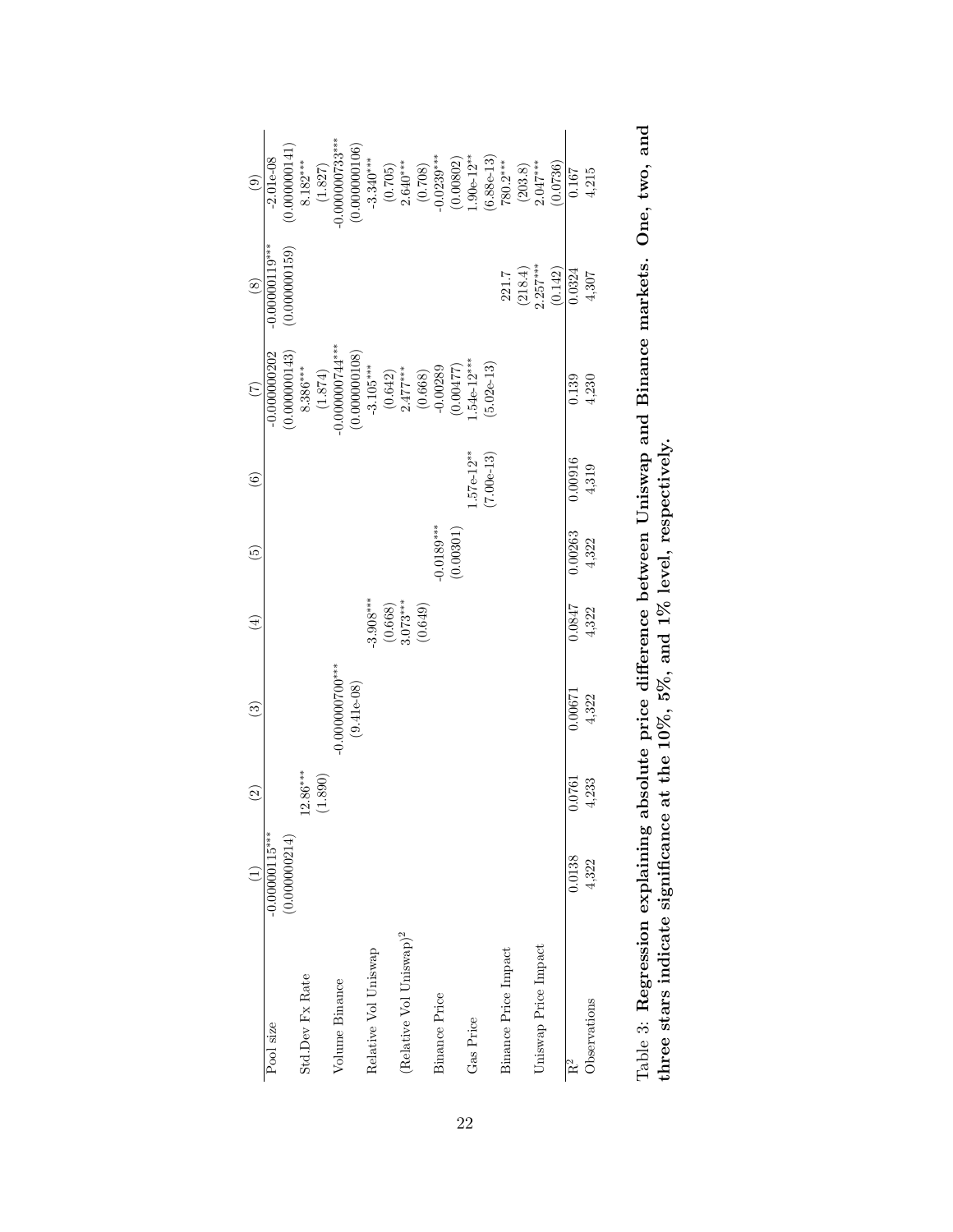higher liquidity is volume may be indicative of higher liquidity. Relative volume is defined as volume on Uniswap over combined volume. A negative coefficient on relative volume and a positive coefficient on squared relative volume indicates that the pricing error is u-shaped in relative volume, i.e. it is high when most trading activity is concentrated on one exchange and lower when both exchanges have a somewhat even share of trading volume. Pricing errors are larger for tokens with very low prices relative to ETH. We use the Binance price as a reference point. This might be similar to a penny stock effect, as some of the tokens trade at prices with four or five leading zeros. Traders might not realize that a price difference of 0.00001 ETH can be a huge percentage difference. Price differences also increase in gas prices. To trade on Uniswap users must pay the miner to record the transaction on the Ethereum blockchain. When mining costs, i.e. gas prices, are high small price differences are not profitable to arbitrage away.



Figure 10. Price Impact of USDC/ETH on Uniswap (orange, green) and Binance (blue). Price impact is computed as change in price over volume (green and blue lines) as well as analytically as the price change for a marginal unit bought using the bonding curve formula (green line).

In columns (8) and (9) of Table 3 we examine price impact as an explanatory variable. We define price impact as the absolute price change over trading volume computed over one minute intervals. For the regression we average the price impact measures on a daily basis. We have to control for pool size as price impact, i.e. the curvature of the bonding curve, is in Uniswap mechanically related to pool size. We find that higher price impact is associated with higher price differences between exchanges, which is intuitive as price impact reduces profits for arbitrageurs. Figure 10 shows our measures for price impact for the USDC/ETH pair. We can see that price impact on Binance almost always exceeds that on Uniswap. Binance's price impact also varies a lot over time while the price impact on Uniswap stays pretty much constant. We also compute the theoretical price impact for Uniswap which we derive analytically from the bonding curve in Equation (1) assuming zero fees. We find that our analytical measure of price impact on Uniswap (green line) corresponds closely to our empirical measure (orange line).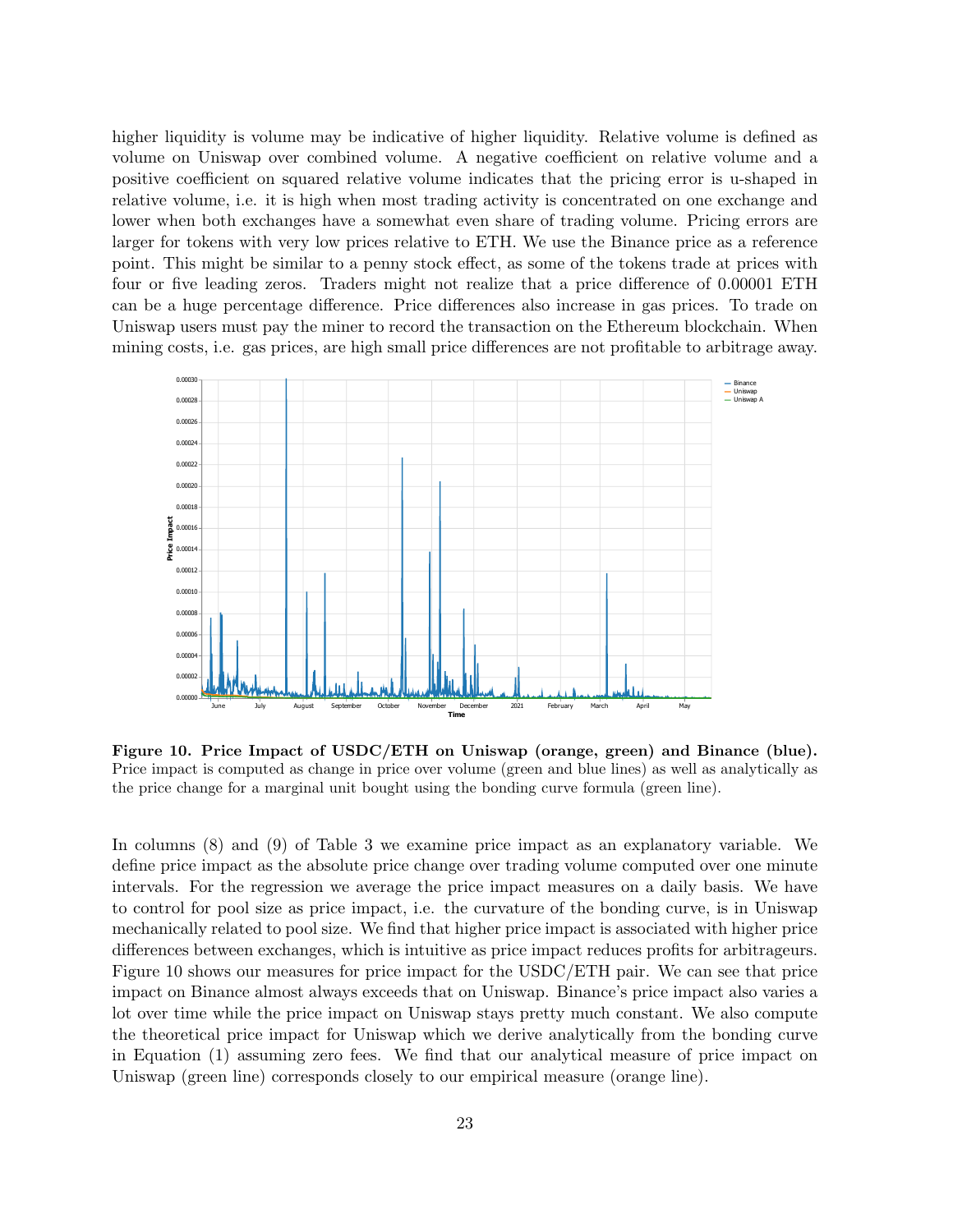

Figure 11. Trading volume of USDC/ETH on Uniswap (orange) and Binance (blue). The graph shows the trading volume excluding flash loans in ETH. Trading volume is aggregated over rolling eight hour intervals.

Figure 11 shows the trading volume of the USDC/ETH pair on Binance and Uniswap, respectively. We can see that trading volume is remarkably correlated across the two markets, which is surprising given that tokens have to be moved back and forth trough on-chain transactions between the two markets. We can also see that Uniswap is gaining market share over time and eventually more trading is happening on Uniswap relative to Binance.

Figure 12 shows intraday prices of the USDC/ETH pair on one day, October 21, 2020. The patters is typical for most days in our sample. It seems that often Binance prices are leading Uniswap prices. and that Binance prices are more volatile that the prices on Uniswap.

### 6 Conclusion

In 1971, Fischer Black wrote two articles for the Financial Analyst's Journal speculating on whether computers or "automation" could ever replace human interaction in financial markets (Fisher Black (1971a), Fisher Black (1971b)). In these papers, he argued that market liquidity was constrained by the size of a market maker's inventory and suggested that a solution would be to have more direct participation from other market participants.

The Uniswap experiment does not merely increase the supply of liquidity by relaxing market makers' inventory constraints. It also changes how the benefits and costs of liquidity provision are shared among market participants. In contrast to rivalrous liquidity supply on a limit order market, on an AMM the payoff to liquidity supply is mutualized. The pool size adjusts, so that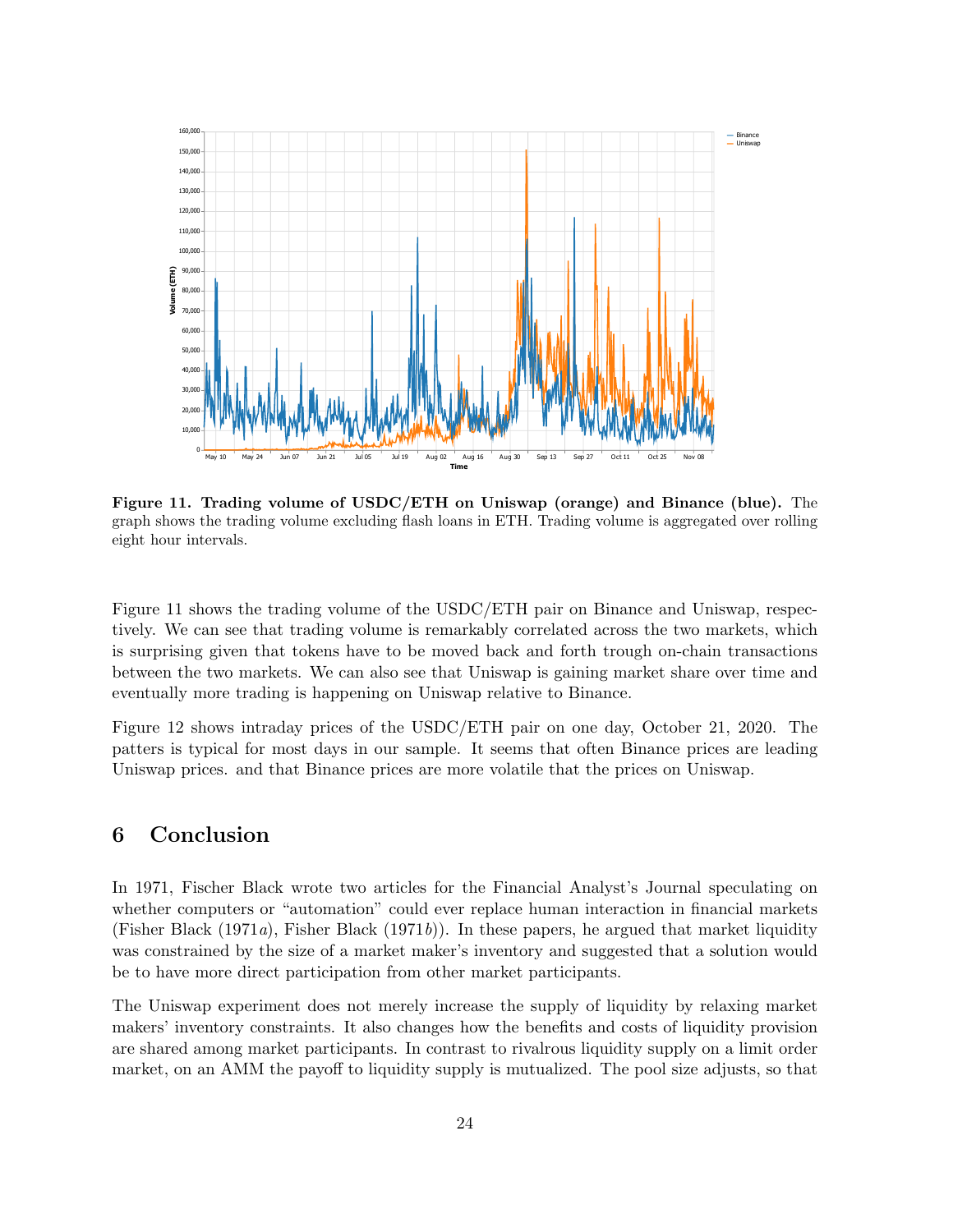

Figure 12. Intraday prices for the USDC/ETH pair on October 21, 2020 The graph shows minute-by-minute prices of the USDC/ETH pair on Binance and Uniswap.

potential adverse selection trades off against fee revenue.

The automated Uniswap protocol has clearly been successful. We have demonstrated both theoretically and empirically that pools adjust to tradeoff the benefits and costs of liquidity provision. Further, compared with a centralized exchange there are some token pairs for which the AMM provides liquidity more efficiently than a centralized exchange.

We note that Uniswap has recently introduced a V3. Their re-design of liquidity provision, will give liquidity suppliers partial ability to associate their liquidity to price ranges. This change re-introduces competition between liquidity suppliers. In as much as the AMM is effective if it reduces competition between liquidity suppliers, these changes may drive out non-strategic liquidity suppliers.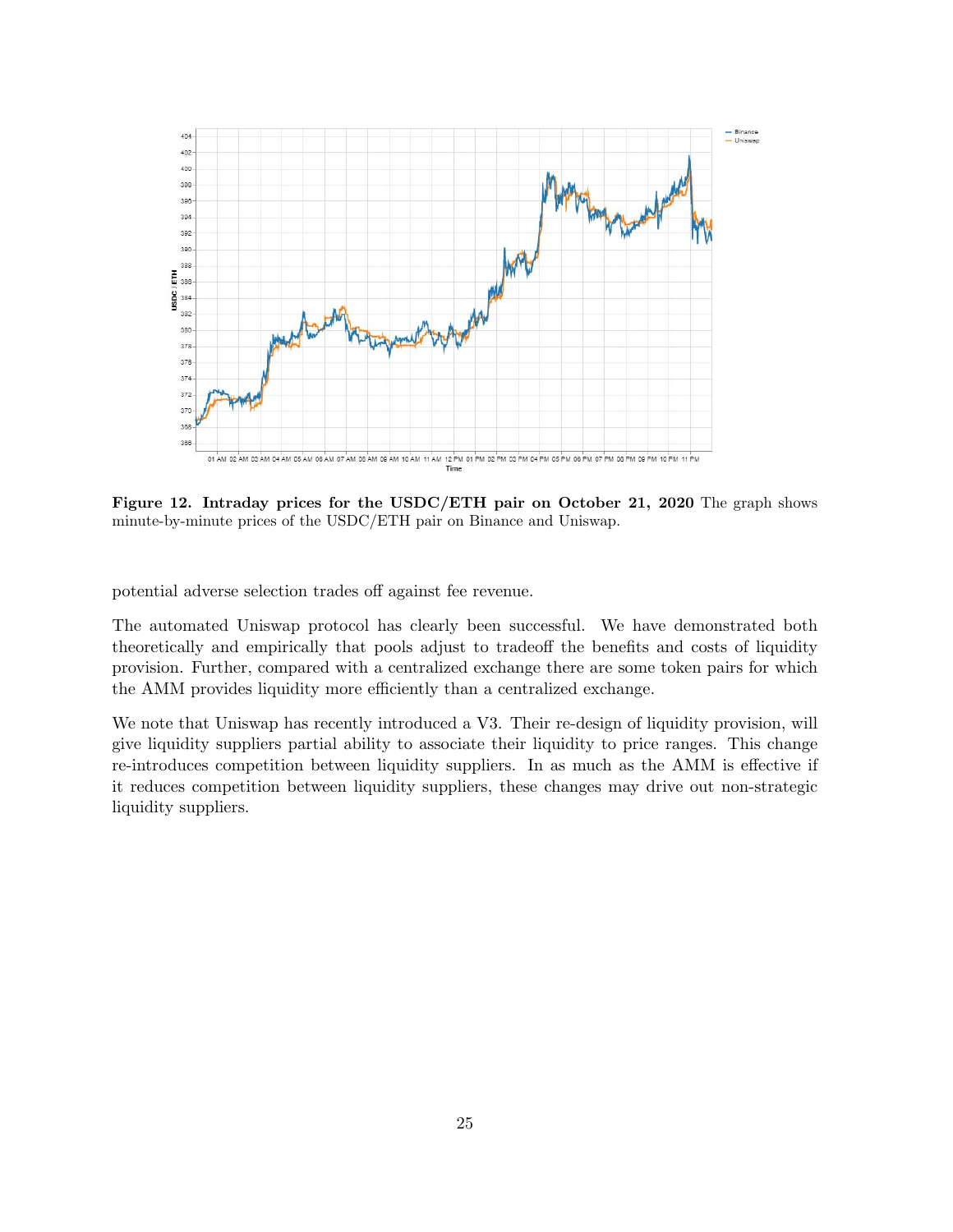## References

- Angeris, Guillermo, and Tarun Chitra. 2020. "Improved Price Oracles: Constant Function Market Makers." Working Paper.
- Angeris, Guillermo, Hsien-Tang Kao, Rei Chiang, and Charlie Noyes. 2019. "An Analysis of Uniswap markets." Working Paper.
- Aoyagi, Jun. 2020. "Liquidity Provision by Automated Market Makers." Working Paper.
- Biais, Bruno, Thierry Foucault, and Sophie Moinas. 2015. "Equilibrium Fast Trading." Journal of Financial Economics, 116,No2.: 292–313.
- Black, Fisher. 1971a. "Toward a Fully Automated Stock Exchange-Part 1." Financial Analysts Journal, 27(4): 28–35.
- Black, Fisher. 1971b. "Toward a Fully Automated Stock Exchange, Part 2." Financial Analysts Journal, , (6): 86–87.
- Brogaard, Jonathan, Terrence Hendershott, and Ryan Riordan. 2019. "Price Discovery without Trading: Evidence from Limit Orders." Journal of Finance, 74, No4.: 1621-1161.
- Capponi, Agostino, and Ruizhe Jia. 2021. "The Adoption of Blockchain-based Decentralized Exchanges." working paper.
- Glosten, Lawrence R. 1994. "Is the Electronic Open Limit Order Book Inevitable?" Journal of Finance, 49, No4.: 1127–1658.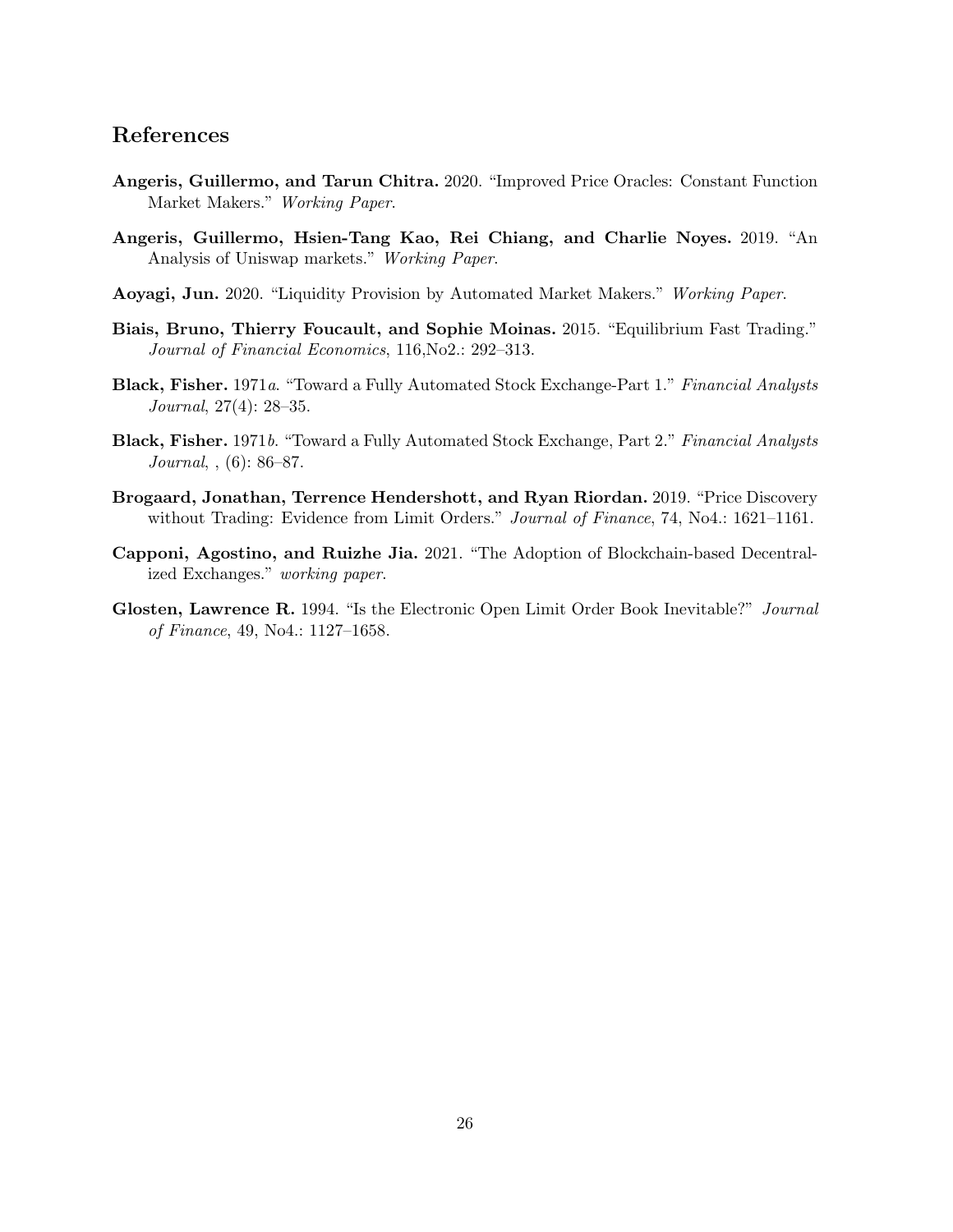## A Uniswap volume and the attack on Harvest Finance

On this day a hacker launched a large scale attack on Harvest finance, a yield farming cooperative. Users can deposit their tokens with Harvest finance in return for fAsset tokens (e.g. depositors of USDC receive a fUSDC token). The underlying tokens are then invested in high yielding liquidity pools and the revenues are shared with the holders of fAsset tokens.

On October 26 an attacker borrowed 18 million USDT and 50 million USDC on Uniswap and converted over 17 million USDT to USDC on curve.fi (an automated market maker similar to uniswap that specialized in trading stablecoins).<sup>7</sup> This temporarily increased the price of USDC in the curve.fi pool, which is used a price oracle (i.e. source of market information) for Harvest finance. Since Harvest finance was misled by this market information it issued too many fUSDC tokens to the attacker upon their deposit of USDC 50 million. Specifically the price manipulation caused the price of fUSDC to temporarily drop to 0.9712 from 0.98 before the attack. Then the attacker changed 17 million USDC back to USDT on curve.fi and sold his fUSDC tokens back to Harvest finance at 0.9833 as Harvest finance's smart contract updated the price based on the new information from curve.fi. The net profit of this attack was 619,408 USDC. The hacker then repeated the process 17 times and also attacked other harvest finance pools for a total profit of USD 24 million.<sup>8</sup>

To be consistent with websites like uniswap.info we include flash swaps in volume computations in this paper. Liquidity providers earn a fee identical to the one on regular token swaps that is based on the gross amount of the flash loan regardless whether the repayment is the same token that was borrowed or not. For liquidity providers flash swaps offer a risk free way to earn earn higher fees.

### B Fake tokens

Ticker symbols on Uniswap are not protected. Anyone can create a token and assign the ticker symbol of a popular token like WETH or USDC. Tokens are uniquely identified by their address, e.g. 0xc02aaa39b223fe8d0a0e5c4f27ead9083c756cc2 for WETH, which is not easy to work with. Most people therefore use tickers and are exposed to copycat tokens. Table 4 lists fraudulent versions of popular tokens. We can see that, for example, Yearn Finance (YFI) has 17 copycat tokens that use the same ticker symbol. A total of 328 transactions were done on Uniswap with copycat tokens which is small compared to 257,728 transactions in the legitimate token. Overall we find that there amount of trading in fake tokens is small and will not affect our findings.

<sup>7</sup> see transaction 0x35f8d2f572fceaac9288e5d462117850ef2694786992a8c3f6d02612277b0877.

<sup>8</sup>See 'Harvest Flashloan Economic Attack Post-Mortem', medium.com, Oct 26, 2020. https://medium.com/harvest-finance/harvest-flashloan-economic-attack-post-mortem-3cf900d65217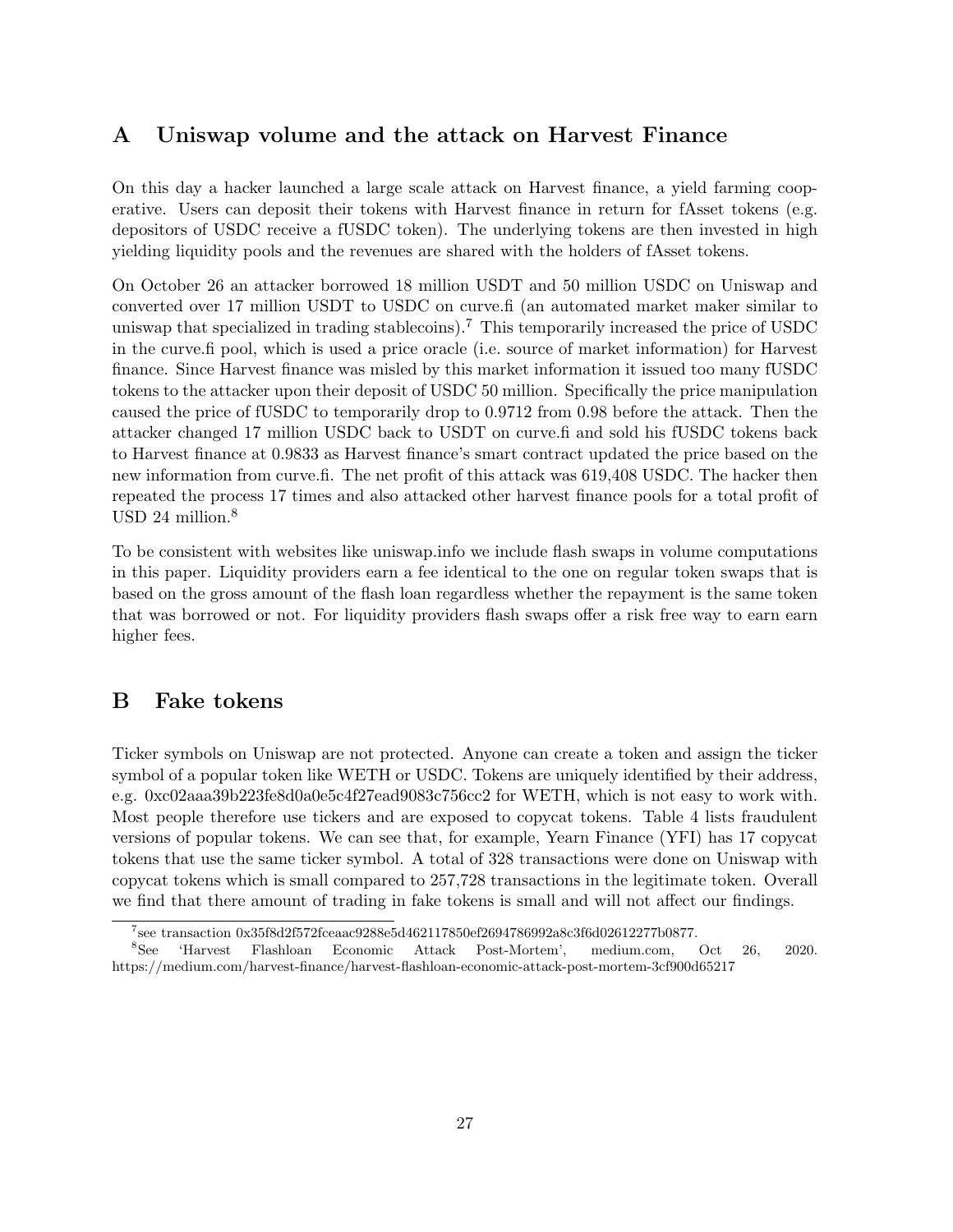| Ticker       | Number of fraudulent tokens | Fraudulent transactions | Nonfraudulent transactions |
|--------------|-----------------------------|-------------------------|----------------------------|
| WETH         | 4                           | 5                       | 30,624,081                 |
| <b>USDT</b>  | 17                          | 91                      | 3,062,694                  |
| <b>USDC</b>  | 6                           | 78                      | 2,977,465                  |
| DAI          | 4                           | 7                       | 1,967,084                  |
| <b>UNI</b>   | 14                          | 463                     | 550,393                    |
| AMPL         | 3                           | 15                      | 380,315                    |
| <b>WBTC</b>  |                             | 5                       | 350,009                    |
| <b>LINK</b>  | 9                           | 59                      | 349,431                    |
| <b>HEX</b>   | 4                           | 6                       | 271,709                    |
| YFI          | 17                          | 328                     | 257,728                    |
| SNX          |                             | 2,388                   | 232,924                    |
| MKR          |                             | 332                     | 230,044                    |
| <b>SUSHI</b> | 6                           | 90                      | 217,765                    |
| SAI          | 3                           | 22                      | 184,963                    |
| KP3R         | 18                          | 227                     | 184,644                    |

Table 4. Fraudulent tokens. The table shows the number of fraudulent tokens, i.e. tokens with the same ticker symbol as popular tokens but with a different address. Number of fraudulent tokens is the number of fraudulent tokens found as part of a Uniswap liquidity pool. Fraudulent transactions are the number of transactions in liquiditypools with these fraudulent tokens. Nonfraudulent transactions is the number of transactions in the original token in Uniswap pools.

## C Measuring volume

Measuring volume on uniswap is not trivial fro two reasons. First, large trades, for example oracle attacks can push prices out of equilibrium making it hard to measure volume. Second, we observe transactions that trade large quantities back and forth artificially inflating volume. We show examples for both distortions and then outline our process to compute volume.

Many other contracts such as lending platforms rely on decentralized exchanges as price feeds or oracles to determine, for example, the value of the collateral in relation to the face value of an outstanding loan. Attackers can exploit poorly written code of such lending platforms for financial gain. Typically large trades are used to move prices in the bonding curve market that the lending contract uses as oracle, making the smart contract believe that the collateral is very valuable. Then the attacker borrows against the collateral, brings the price on the bonding curve market back to equilibrium, and walks away from the, now under-collateralized, loan. One such attack happened on Warp Finance on December 17, 2020.<sup>9</sup> An attacker borrowed about 200 million USD in flash loans from Uniswap and dYdX to manipulate the DAI/ETH price by trading 48,58 million DAI against 342,252 WETH. DAI is a USD stablecoin so one side of the trade roughly corresponds to 40 million USD. One ETH was worth about USD 643 at the time, making the WETH side of the trade worth about 220 million USD. The whole purpose of this transaction is to cause a temporary difference in the true economic value of the two sides of the trade for the oracle attack. Yet it is not clear how to measure volume in this case. Based on the fact that most of the trading in the Uniswap system is against WETH we use ETH as numeraire

<sup>9</sup>See transaction 0x8bb8dc5c7c830bac85fa48acad2505e9300a91c3ff239c9517d0cae33b595090.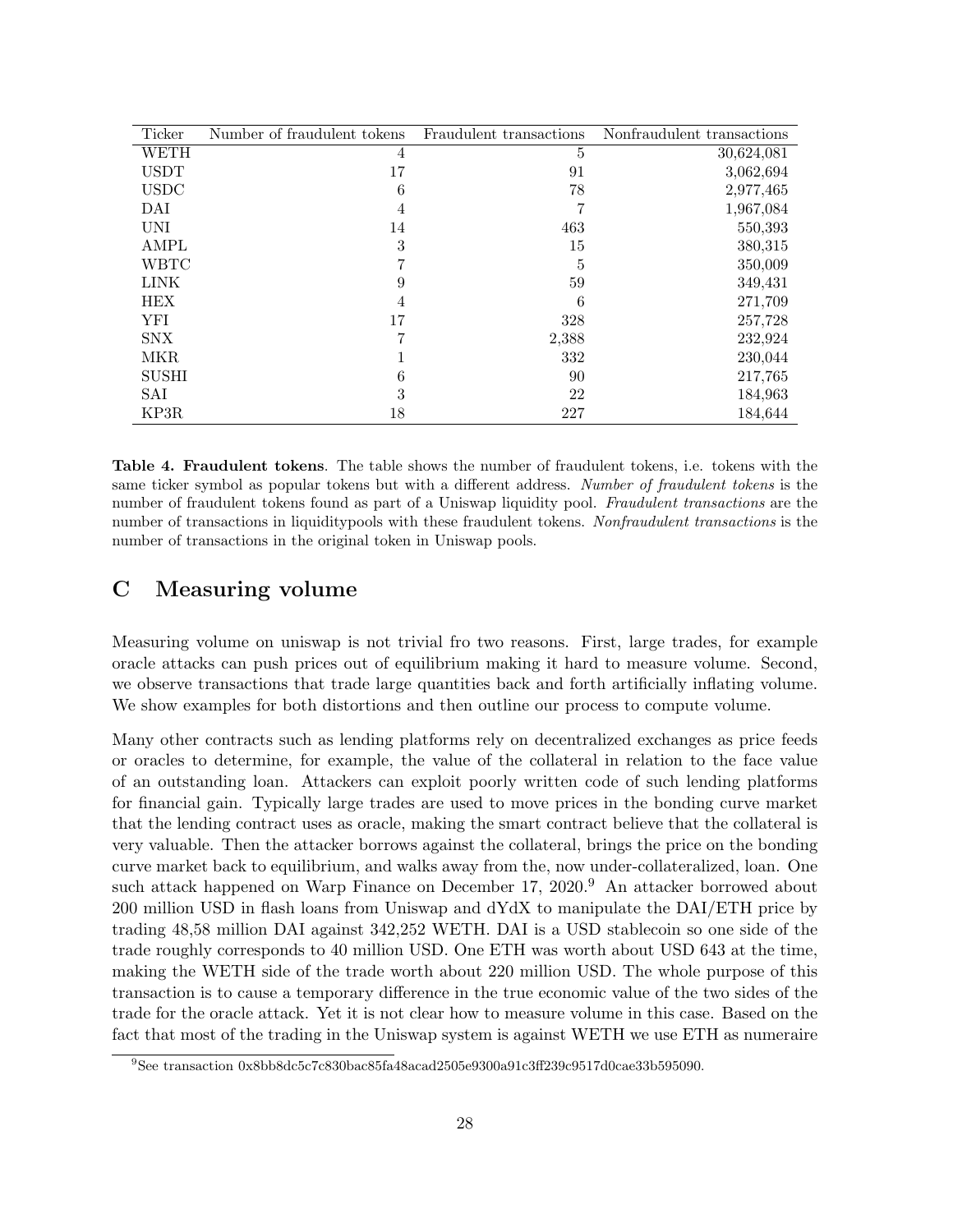for computing volume. We then use external data from Binance to convert the ETH to USD. Thus in the example above we would measure the volume as 220 million USD. Our approach does not systematically inflate volume because oracle attacks can happen in both directions and all trades that push prices out of equilibrium alos have an opposing trade that brings prices back to equilibrium.

We also observe some transactions that trade tokes back and forth without apparent reason. For example in one transaction on March 30, 2021 somebody created a new Uniswap exchange for a token named SCAMMY, borrowed WETH worth 220 million USD in a flash loan on dYdX, injected half as liquidity to the pool, and then traded 50 times the other half of the funds back and forth for a total volume of USD 5 billion.<sup>10</sup> The trader then withdrew the liquidity and repaid the flashloan. There is no obvious profit motive for this transaction. One possibility is that the trader tried to generate high fee revenue to place the token in a leading position at one of the yield farming websites in order to attract investment to this scam token (although naming the token scammy is not helpful for this purpose). We include such events in graphs and summary statistics. For our econometric analysis we windorize the data and thus eliminate such outliers.

Most pools trade against WETH. To compute volume we take the WETH part of the trade and convert it to USD using Binance minute by minute data. Most of the remaining pools trade against a USD stablecoin. For those pools we convert the amount traded in the stablecoin to USD. For all remaining pools we search for all pools where one of the tokens trades against WETH and convert using the prices from the pool with the highest volume.

### D Numerical Examples

Assume that the fair exchange rate for a token is 10 ETH/token and a sole liquidity provider contributed  $E = 100$  ETH and  $T = 10$  tokens to the liquidity pool for which he gets 100 liquidity tokens in return. Suppose that the fee is  $\kappa = 0.003$ .

**Example 1** A trader wants to buy tokens for  $e = 10$  ETH. He gets  $\frac{0.997eT}{0.997e+E} = \frac{0.997 \cdot 10 \cdot 10}{0.997 \cdot 10 + 100}$ 0.90661 tokens in return. The pool collects a fee of  $0.003e = 0.003 \cdot 10 = 0.03$  ETH. The new token balance post trade is  $10 - 0.90661 = 9.09339$  tokens.

The post trade ETH balance equals the old balance plus what the trader gave for tokens plus the fee revenue  $100 + 0.997e + 0.003e = 100 + 9.97 + 0.03 = 110$ . The average price the trader got is  $p = \frac{e}{T} + \frac{E}{(1-\kappa)T} = \frac{10}{10} + \frac{100}{(1-0.0003)10} = 11.0301$ 

Note that the invariant k as defined in Equation 1 is the same pre and post trade only without fees, i.e.  $10 \cdot 100 = 9.09339(100 + 0.997 \cdot 10) = 1000$ . Because the fee gets credited to the liquidity pool after the trade, the invariant increases to  $9.09339 \cdot 110 = 1000.27$ . The next trade will be priced based on this new invariant. The new mid-price is  $p^0 = 12.0967$ . In response to a buy order, the mid-price moved up.

<sup>10</sup>See transaction 0xa8c00a56cf2455241bbc4b5ef9e3f9e761cdbd7909847ab8274dcd9bd1dded6a.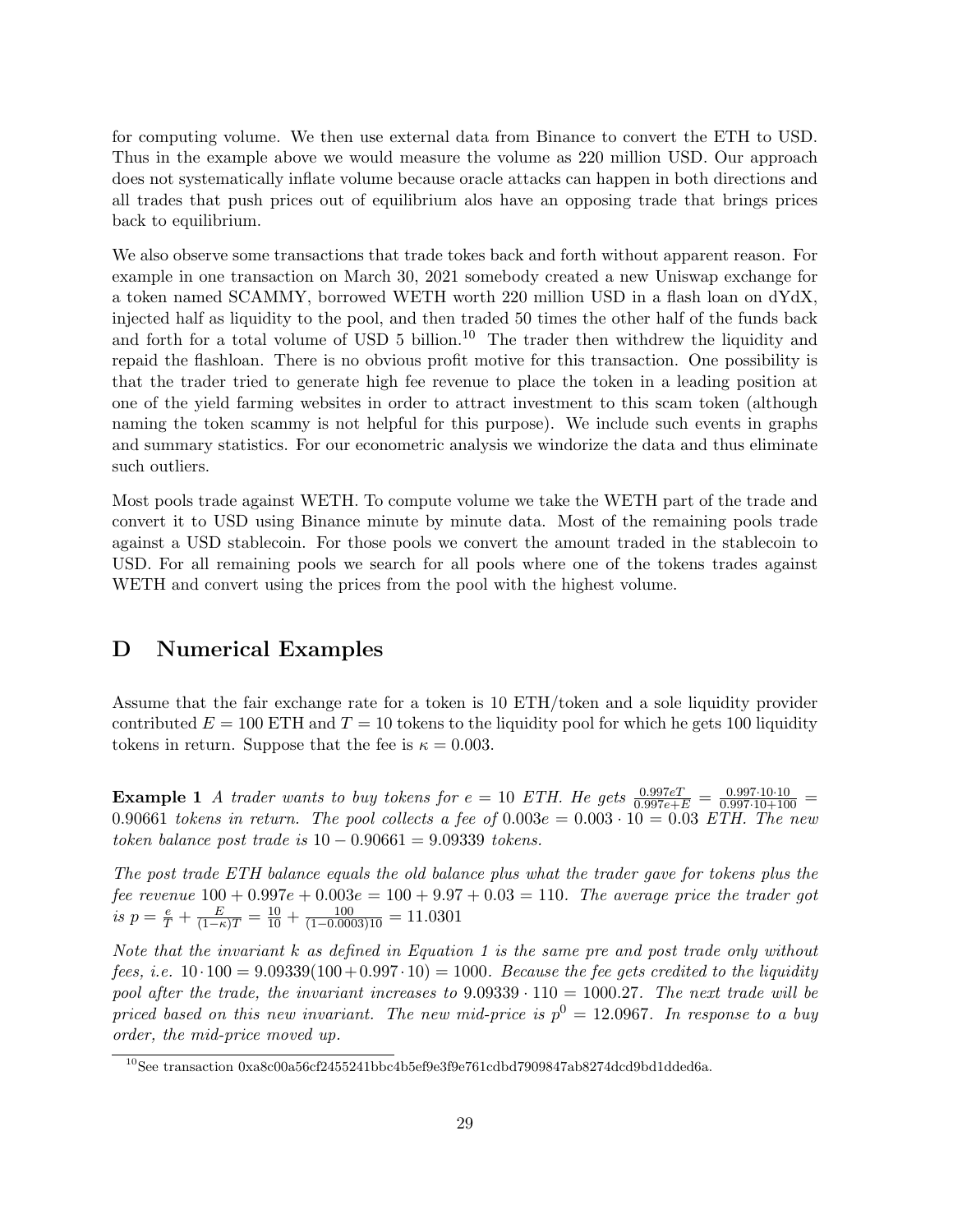When redeeming her liquidity tokens, the liquidity provider would receive whatever is in the pool, which is now 110 ETH and 9.09339 token.

Consider two cases:

(a) True price is 10 ETH/token Had she kept her initial investment of 100 ETH and 10 tokens in a private wallet it would now be worth  $100 + 10 \cdot 10 = 200$  ETH.

When she redeems the liquidity token, she would obtain a total of  $110 + 9.09339 \cdot 10 =$ 200.9339 ETH and makes a profit of 0.9339 ETH. This is the sum of the trading fee  $(\kappa e = 0.003 \cdot 10 = 0.03)$  and the gain from selling to the trader at an average price above the true price.

(b) True price is 12.0967 ETH/token Had she kept her initial investment of 100 ETH and 10 tokens in a private wallet it would now be worth  $100 + 10 \cdot 12.0967 = 220.0967$ 

When she redeems the liquidity token she gets  $110 + 9.09339 \cdot 12.0967 = 220$ . She loses 0.0967 ETH, in which the gain from the trading fee is more than offset by the loss from the exchange selling tokens at stale prices.

As with any passive liquidity provider, the Uniswap pools present a free option to the market. That is if the quantities in the pool are such that the terms of trade differ from the true value, arbitrageurs are more likely to pick off stale liquidity. This logic is reflected in the previous example. However, liquidity demanding trades are always valuable. The liquidity suppliers receive a fee for the liquidity demanding order and also receive a fee when equilibrium is replenished by arbitrage traders. They only face potential losses if there has been a permanent value change in the token.

If the price of a token moves away from the fundamental value because of a large order, an arbitrageur will initiate an offsetting trade and bring the mid-price of the exchange back to the fundamental value. Such short term deviations from the fundamental price of a token are beneficial to liquidity holders. In a pool without fees liquidity-providers will gain zero on such a trading pattern. Trades are always priced in such a way that the amount of ETH and tokens are on the bonding curve before and after any trade (see Equation 1). Thus a move from  $(E, T)$  to  $(E',T')$  and then back to  $(E,T)$  will leave the liquidity providers at exactly the same point they started from. Many crypto-traders refer to gains or losses while the pool is off equilibrium at value  $(E', T')$  as *impermanent loss*. With positive fees liquidity traders benefit from such short term deviations as they collect a proportional fee for both trades. In our empirical analysis we will estimate such short term deviations from a fundamental value as reversals.

Finally, even though arbitrageurs replenish the liquidity pool after a large, they pay a fee for doing it. This differs from a traditional limit order book in which liquidity is replenished by rivalrous liquidity suppliers.

Example 2 Continue Example 1, case (a) and suppose that an arbitrageur brings back the price closer to the fundamental value. Assume that the arbitrageur can buy tokens at the fundamental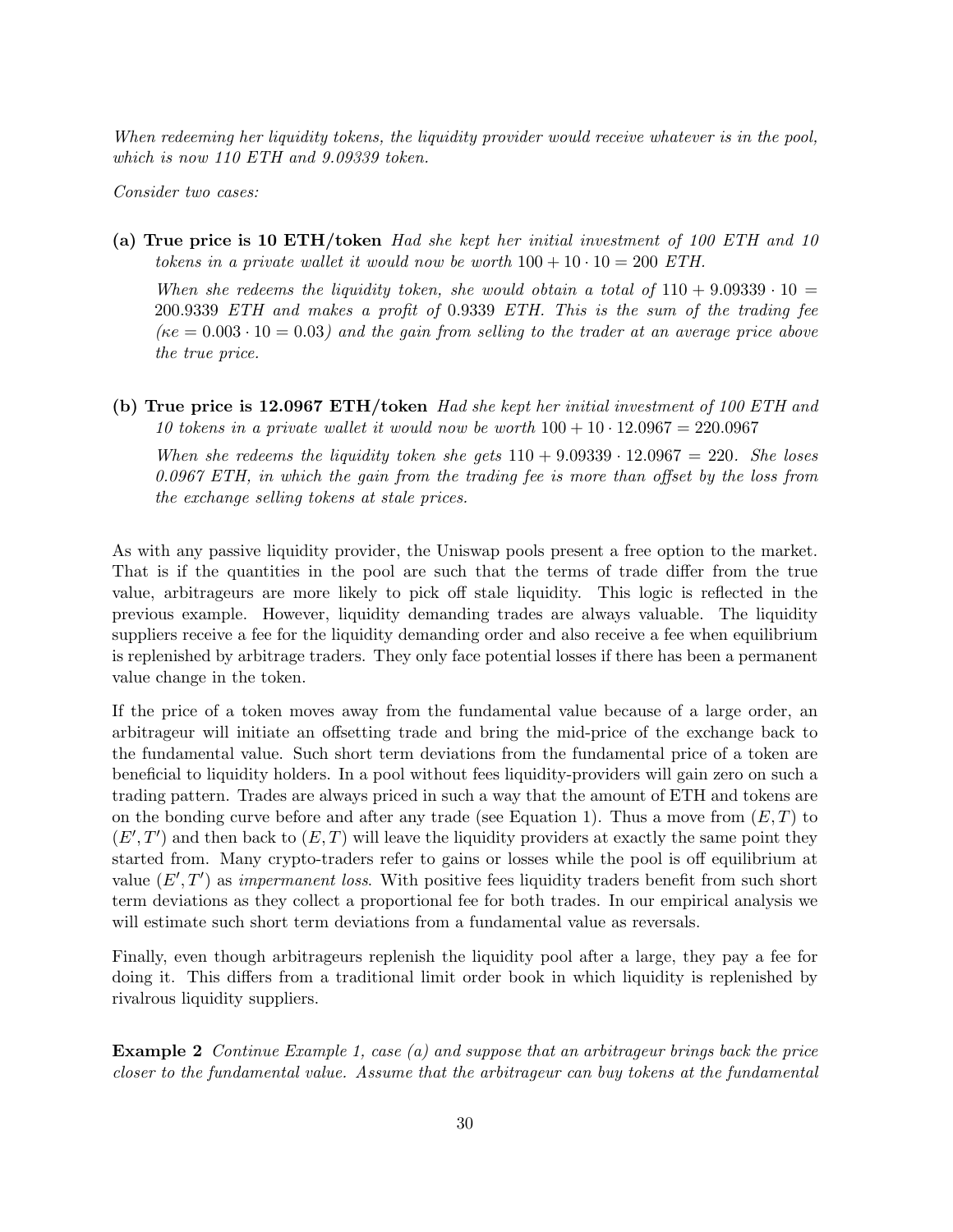value of 10, sells them to the pool at price  $p(t)$ , and chooses the optimum amount of tokens t to sell to the pool to maximize profit,  $\pi = t(p(t) - 10)$ . By sending t tokens to the pool he will obtain  $e = \frac{(1-\kappa)tE'}{T'+t(1-\kappa)} = \frac{0.997 \cdot t \cdot 110}{9.09339 + 0.99}$  $\frac{0.997 \cdot t \cdot 110}{9.09339 + 0.997t}$  ETH in return, resulting in a price  $p(t) = e/t$ . Solving for the optimal t that maximizes the arbitrageur's profit we find  $t = 0.895648$  which is smaller then the amount of token sold by the pool in Example 1 because  $(i)$  the invariant k has changed after the first trade due to the fee revenue and (ii) fees make it optimal for the arbitrageur to sell a smaller amount back to the pool. It is easy to verify that without fees, i.e.  $\kappa = 0$ , the invariant does not change after the first trade and the arbitrageur would sell exactly the same amount of tokens back to the pool that the pool sold in the previous trade, and the new mid-price of the pool would exactly equal the fundamental value. With fees, however, the arbitrageur optimally sells  $t = 0.895648$  tokens to the pool for which he receives 9.836 ETH, leaving the pool with a new balance of 100.164 ETH and 9.98904 token. The new pool mid-price is 10.0274, which deviates slightly from the fundamental value of 10. Liquidity providers value their token holdings at the fundamental value of 10 and hold a total of  $100.164 + 99.8904 = 200.054$  which is higher than their initial investment of 200.

### E Proofs

#### Proof of Lemma 1

If the liquidity supplier is alone in the market, and posts at prices p at which he buys and  $\bar{p}$  at which he sells, with  $p < \bar{p}$  then

- i. With probability  $(1 \alpha)$  a noise trader arrives. If the noise trader is a buyer, the liquidity supplier sells to him at  $\bar{p}$  and obtains a payoff of  $(\bar{p} - p_0)$ . Symmetrically, if the noise trader is a seller, the liquidity supplier buys from him at p and obtains a payoff of  $(p_0 - p)$ .
- ii. With probability  $\alpha$  there is an information event. If the informed trader buys, the liquidity supplier obtains a payoff  $\bar{p} - (p_0 + \sigma)$  and if the informed trader sells, he obtains a payoff of  $(p_0 - \sigma) - p$ .

His overall profit is then

$$
(1 - \alpha) \left[ \frac{1}{2} (\bar{p} - p_0) + \frac{1}{2} (p_0 - \underline{p}) \right] + \alpha \left[ \frac{1}{2} \bar{p} - (p_0 + \sigma) + \frac{1}{2} (p_0 - \sigma) - \underline{p} \right]
$$
(17)

П

Clearly, he will post a sell price at which to sell of  $\bar{p} = p_0 + \sigma$ , and a price at which to buy of  $p = p_0 - \sigma$ , to obtain a profit of  $(1 - \alpha)\sigma$ .

### Proof of Lemma 2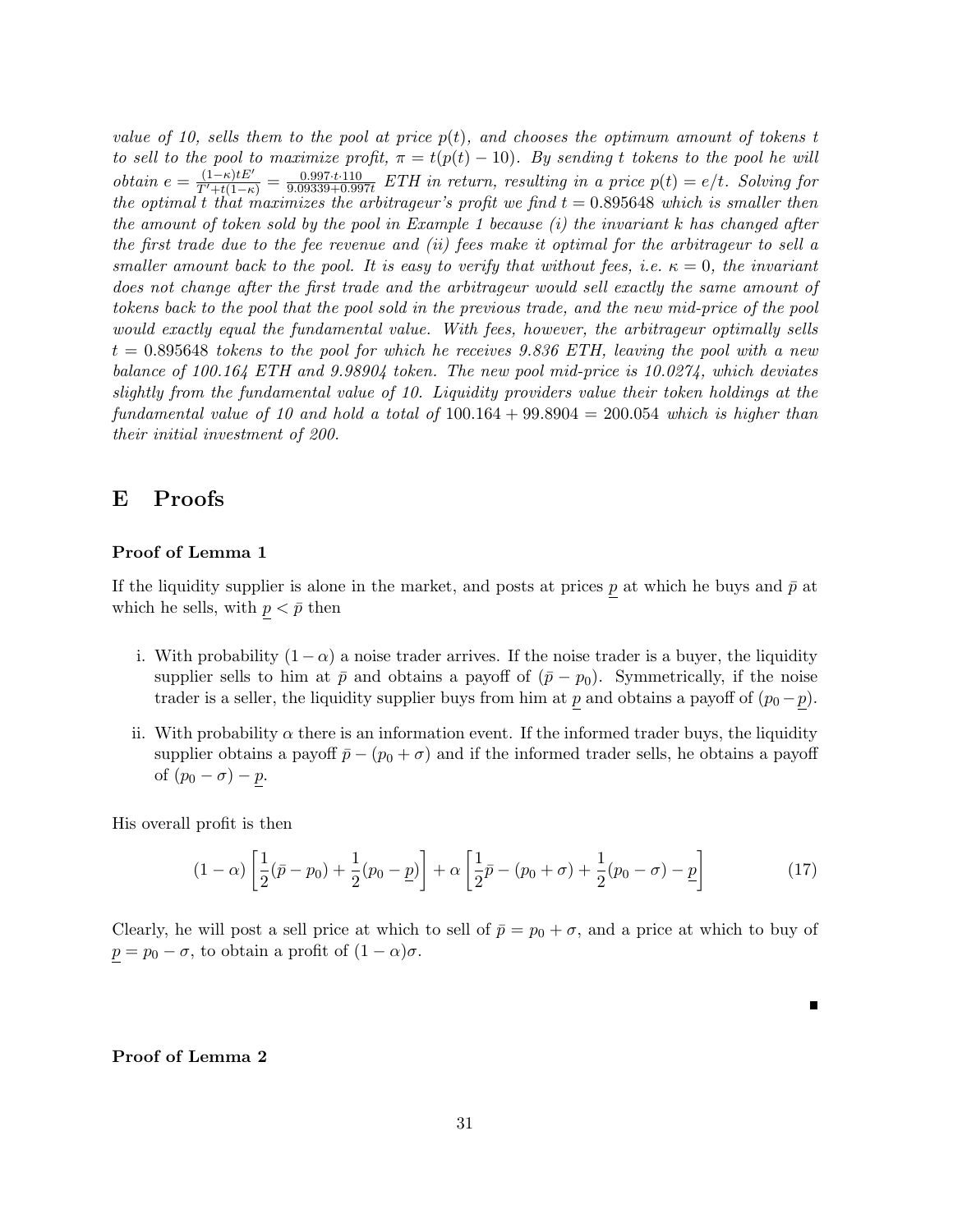A limit order submitter in competition chooses a sell price  $p_i$  to maximize his expected profits, which comprises:

- i. With probability  $(1 \alpha)$  the noise trader arrives. Limit order *i* gets his sell order filled with probability  $\frac{1}{2}(1 - F_j(p_i))$  and obtains a payoff of  $(p_i - p_0)$
- ii. With probability  $\frac{\alpha}{2}$  there is an information event in which the asset value jumps up. Trader i will trade with the informed trader for a payoff of  $(p_i - p_0 - \sigma) \leq 0$ .

The expected profit for the liquidity provider upon posting a sell order with price  $p_i$  is then

$$
\pi_i(p_i) = \frac{(1-\alpha)}{2}(1 - F_j(p_i))(p_i - p_0) + \frac{\alpha}{2}(p_i - p_0 - \sigma).
$$

In equilibrium, it has to be that each price is offered with some probability and it is not optimal to deviate from that price. So, the first order condition for any optimal price satisfies

$$
\frac{\alpha}{2} + \frac{(1-\alpha)}{2}(1 - F_j(p)) - \frac{(1-\alpha)}{2}(p - p_0)F'_j(p) = 0.
$$
 (18)

We can solve the differential equation in (18) with the boundary condition  $F^s(p_0 + \sigma) = 1$ , to get the symmetric equilibrium schedule:

$$
F^{s}(p) = \frac{(p-p_0) - \alpha \sigma}{(p-p_0)(1-\alpha)}.
$$

The minimum price  $p_{min}^s$  that the limit order submitters are willing to offer can be solved from  $F(p_{min}^s) = 0$ , to obtain

$$
p_{min} = p_0 + \alpha \sigma \tag{19}
$$

By symmetry the schedule for the buy orders is given by

$$
F^{b}(p) = \frac{(p_0 - p) + \alpha \sigma}{(p_0 - p)(1 - \alpha)},
$$

where  $p_{min}^b = p_0 - \sigma$  and  $p_{max}^b = p_0 - \alpha \sigma$ 

#### Proof of Proposition 3

Е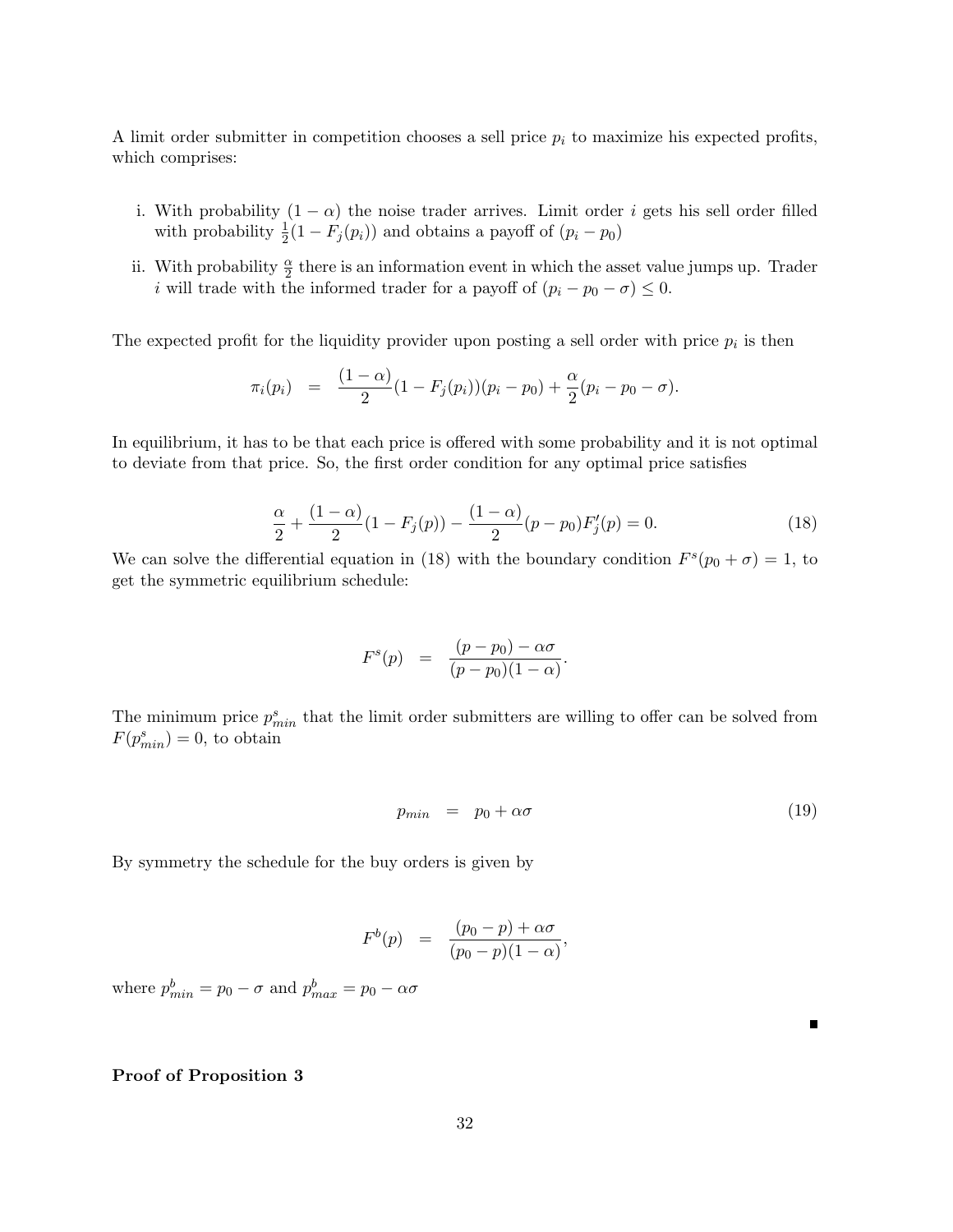The ex ante profit for the limit order trader is

$$
\gamma_i(1-\gamma_j)(1-\alpha)\sigma - I(\gamma)
$$

The optimality condition is

$$
(1 - \gamma_j)(1 - \alpha)\sigma - 2a\gamma_i = 0
$$

In symmetric equilibrium, each liquidity supplier will choose a level of monitoring intensity of

$$
\gamma^* = \frac{(1-\alpha)\sigma}{2a + (1-\alpha)\sigma}
$$

### Proof of Lemma 4

The fees accruing to the liquidity providers from accommodating the liquidity trader follows from the text, and are  $\tau e^s_\ell$  and  $\tau e^b_\ell$ ,

where

$$
e_{\ell}^{s} = \frac{E_{0}T_{0}}{T_{0} - q} - E_{0}
$$

$$
e_{\ell}^{b} = E_{0} - \frac{E_{0}T_{0}}{T_{0} + q}.
$$

The arbitrageur reverses the trade and pays the same fee in Eth. The overall expected fee revenue is then

$$
= 2\tau \left( \frac{1}{2} \frac{E_0 T_0}{T_0 - q} - \frac{1}{2} \frac{E_0 T_0}{T_0 + q} \right)
$$
  

$$
= \tau E_0 T_0 \left( \frac{T_0 + q - (T_0 - q)}{(T_0 - q)(T_0 + q)} \right)
$$
  

$$
= 2\tau p_0 T_0 \left( \frac{q}{T_0^2 - q^2} \right),
$$

where the last line uses the fact that  $p_0 = \frac{E_0}{T_0}$  $\frac{E_0}{T_0}$  .

#### Proof of Lemma 5

The change in value to the liquidity providers if there is a positive asset innovation follows directly from the arguments in the text.

П

П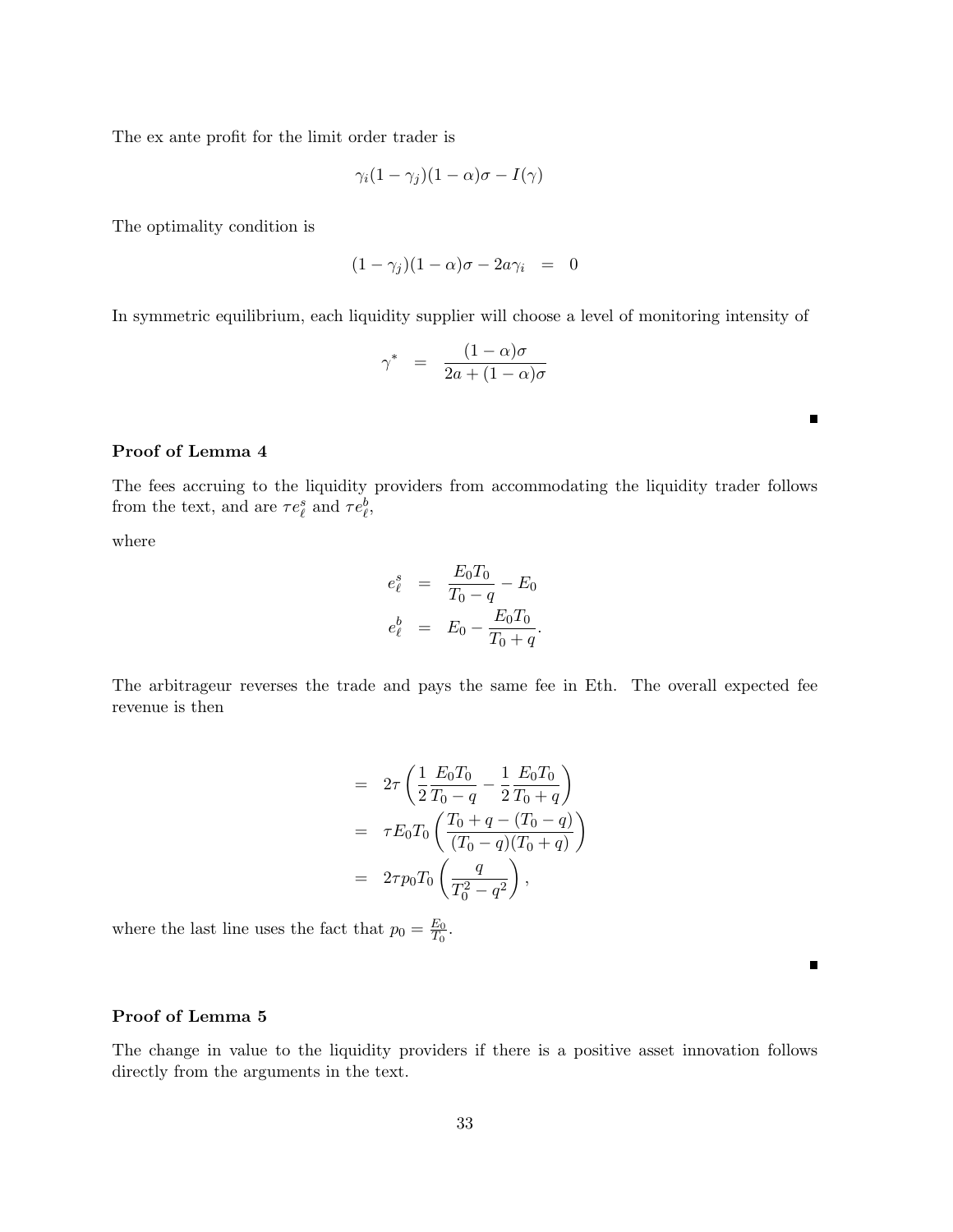If there is a negative asset innovation, the post innovation value of the committed capital is  $E_0 + T_0(p_0 - \sigma) = 2E_0 - \sigma T_0$ . If there is a negative asset innovation, then the informed trader sells up to the point of no arbitrage, and the trade occurs on the bonding curve, so

$$
(E_0 - e_I^s)(T_0 + t^s) = E_0 T_0.
$$
\n(20)

$$
e_I^s = E_0 - \frac{E_0 T_0}{T_0 + t^s} \tag{21}
$$

The profits of the informed trader are given by

$$
\pi_I^s = (1+\tau)e_I^s - (p_0 - \sigma)t^s \tag{22}
$$

$$
= (1+\tau)\left(E_0 - \frac{E_0 T_0}{T_0 + t^s}\right) - (p_0 - \sigma)t^s.
$$
\n(23)

The first order condition is

$$
(1+\tau)\frac{E_0 T_0}{(T_0+t^s)^2} - (p_0 - \sigma) = 0.
$$
\n(24)

Thus, we obtain

$$
t^{s} = \sqrt{\frac{(1+\tau)E_{0}T_{0}}{p_{0}-\sigma}} - T_{0}
$$
  

$$
e_{I}^{s} = E_{0} - \sqrt{\frac{E_{0}T_{0}(p_{0}-\sigma)}{1+\tau}}.
$$

Hence, the value of the committed capital after the asset value has dropped and the informed trader has traded is

$$
E_0 - e_I^s + (T_0 + t^s)(p_0 - \sigma) = \left(\frac{2+\tau}{\sqrt{1+\tau}}\right) \sqrt{E_0 T_0 (p_0 - \sigma)}.
$$

Thus, the change in total value of the committed capital is

$$
\left(\frac{2+\tau}{\sqrt{1+\tau}}\right)\sqrt{E_0T_0(p_0-\sigma)} - 2E_0 + \sigma T_0.
$$
\n(25)

The liquidity cost is  $\tau\left(E_0-\sqrt{\frac{E_0T_0(p_0-\sigma)}{1+\tau}}\right)$  $1+\tau$ ), so the total payoff to liquidity provision if the asset value drops is

$$
\left(\frac{2+\tau}{\sqrt{1+\tau}}\right)\sqrt{E_0T_0(p_0-\sigma)} - 2E_0 + \sigma T_0 + \tau\left(E_0 - \sqrt{\frac{E_0T_0(p_0-\sigma)}{1+\tau}}\right) \tag{26}
$$

$$
= \left(\frac{2+\tau}{\sqrt{1+\tau}}\right)\sqrt{T_0^2p_0(p_0-\sigma)} - 2p_0T_0 + \sigma T_0 + \tau\left(T_0p_0-\sqrt{\frac{T_0^2p_0(p_0-\sigma)}{1+\tau}}\right) \tag{27}
$$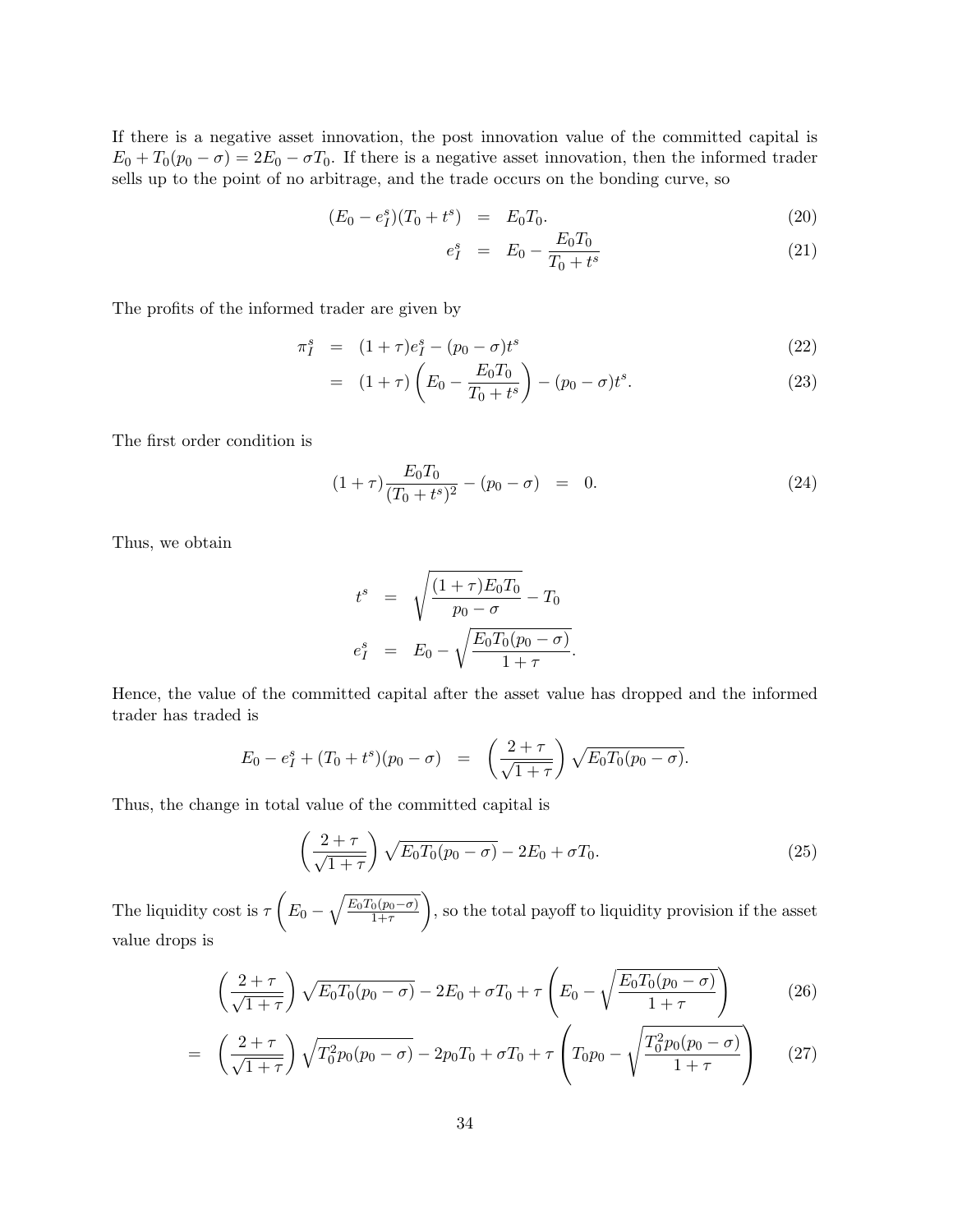### Proof of Proposition 6

From Lemmas 4 and 5, the overall payoff to liquidity provision (for the entire pool) is

$$
(1 - \alpha)2\tau E_0 T_0 \left(\frac{q}{T_0^2 - q^2}\right)
$$
  
+ 
$$
\frac{\alpha}{2} \left(\frac{2 + \tau}{\sqrt{(1 + \tau)}} \sqrt{T_0 E_0 (p_0 + \sigma)} - E_0 - (p_0 + \sigma) T_0 + \tau \left(\sqrt{\frac{E_0 T_0 (p_0 + \sigma)}{(1 + \tau)}} - E_0\right)\right)
$$
  
+ 
$$
\frac{\alpha}{2} \left(\frac{2 + \tau}{\sqrt{1 + \tau}} \sqrt{E_0 T_0 (p_0 - \sigma)} - 2E_0 + \sigma T_0 + \tau \left(E_0 - \sqrt{\frac{E_0 T_0 (p_0 - \sigma)}{1 + \tau}}\right)\right)
$$

 $\blacksquare$ 

Using the fact that  $p_0 = \frac{E_0}{T_0}$  $\frac{E_0}{T_0}$ , we obtain

$$
(1 - \alpha)2\tau p_0 T_0^2 \left(\frac{q}{T_0^2 - q^2}\right)
$$
  
+ 
$$
\frac{\alpha}{2} \left(\frac{2 + \tau}{\sqrt{(1 + \tau)}} \sqrt{T_0^2 p_0 (p_0 + \sigma)} - 2p_0 T_0 - \sigma T_0 + \tau \left(\sqrt{\frac{p_0 T_0^2 (p_0 + \sigma)}{(1 + \tau)}} - p_0 T_0\right)\right)
$$
  
+ 
$$
\frac{\alpha}{2} \left(\frac{2 + \tau}{\sqrt{1 + \tau}} \sqrt{p_0 T_0^2 (p_0 - \sigma)} - 2p_0 T_0 + \sigma T_0 + \tau \left(p_0 T_0 - \sqrt{\frac{p_0 T_0^2 (p_0 - \sigma)}{1 + \tau}}\right)\right)
$$
  
= 
$$
\frac{(1 - \alpha)2\tau p_0 T_0^2 q}{T_0^2 - q^2} + T_0 \alpha \left\{\frac{2 + \tau}{\sqrt{(1 + \tau)}} \left[\frac{\sqrt{p_0 (p_0 + \sigma)} + \sqrt{p_0 (p_0 - \sigma)}}{2}\right] - 2p_0
$$
  
+ 
$$
\frac{\tau}{2} \left(\sqrt{\frac{p_0 (p_0 + \sigma)}{(1 + \tau)}} - \sqrt{\frac{p_0 (p_0 - \sigma)}{1 + \tau}}\right)\right\}
$$
(28)

The liquidity suppliers have deep pockets with a zero opportunity cost of capital, and are indifferent between committing extra value when the value to liquidity provision is zero. Thus, the equilibrium size of the liquidity pool is implicitly defined by setting Equation 28 equal to zero, which yields,

$$
0 = (1 - \alpha)2\tau p_0 T_0 \left(\frac{q}{T_0^2 - q^2}\right) + \alpha \omega, \qquad (29)
$$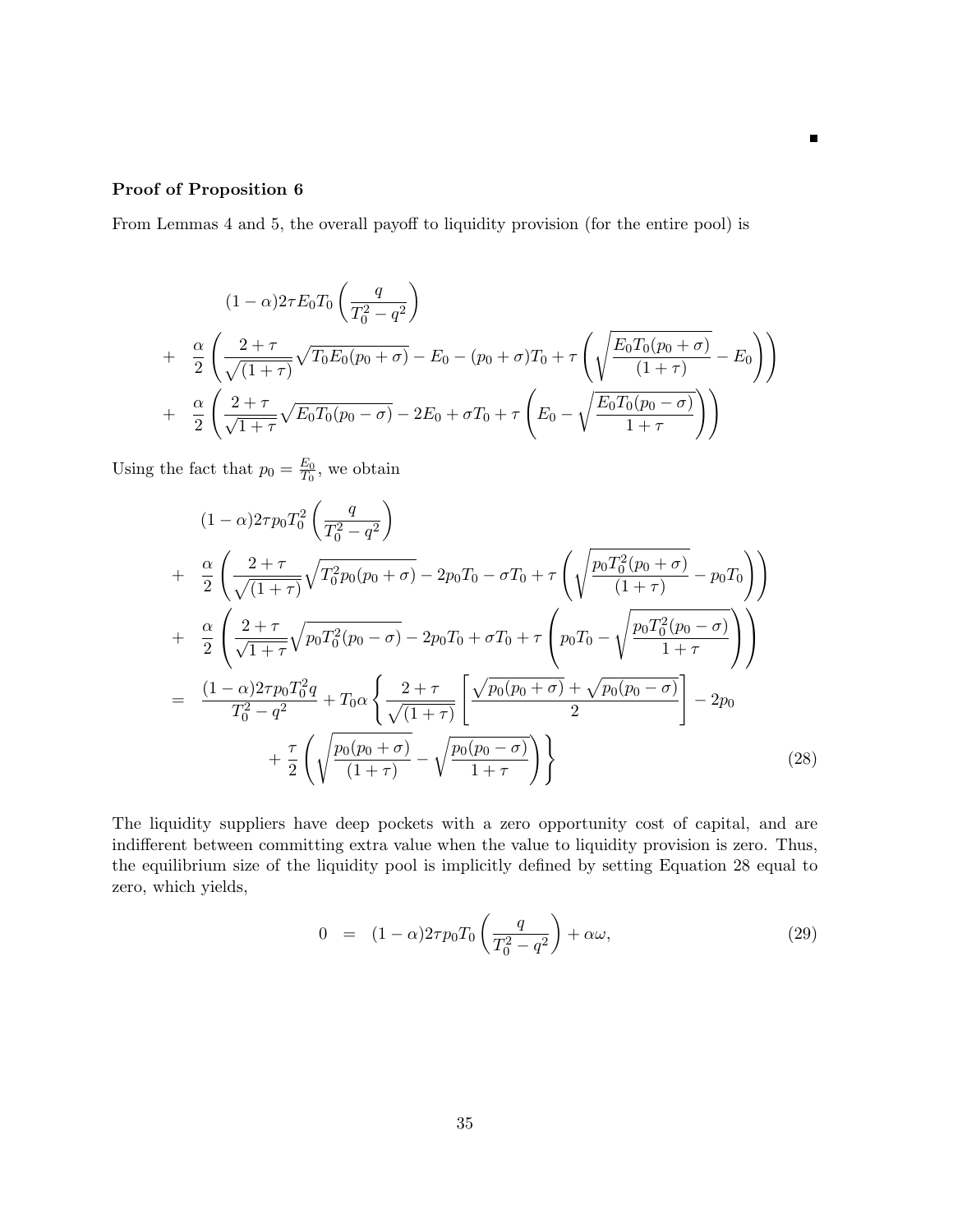where

$$
\omega = \frac{2+\tau}{\sqrt{(1+\tau)}} \left[ \frac{\sqrt{p_0(p_0+\sigma)} + \sqrt{p_0(p_0-\sigma)}}{2} \right] - 2p_0 + \frac{\tau}{2} \left( \sqrt{\frac{p_0(p_0+\sigma)}{(1+\tau)}} - \sqrt{\frac{p_0(p_0-\sigma)}{1+\tau}} \right)
$$
  
= 
$$
\frac{2+\tau}{\sqrt{(1+\tau)}} \left[ \frac{\sqrt{p_0(p_0+\sigma)} + \sqrt{p_0(p_0-\sigma)}}{2} \right] - 2p_0 + \frac{\tau}{2\sqrt{1+\tau}} \left( \sqrt{p_0(p_0+\sigma)} - \sqrt{p_0(p_0-\sigma)} \right)
$$
  
= 
$$
\sqrt{p_0(p_0+\sigma)(1+\tau)} + \sqrt{\frac{p_0(p_0-\sigma)}{1+\tau}} - 2p_0
$$

Thus,

$$
T_0 = q \left[ \sqrt{1 + \frac{(1 - \alpha)^2 \tau^2 p_0^2}{\alpha^2 \omega^2}} - \frac{(1 - \alpha)\tau p_0}{\alpha \omega} \right].
$$
 (30)

 $\blacksquare$ 

A finite pool trades off the fee revenue against the picking off risk, else pool size is infinite. It also has to be large enough so that  $T_0 > q$ . Clearly,  $T_0 > q$ , if and only if  $\omega < 0$ . For a finite pool size, greater than q, we require that  $\omega < 0$ . Clearly,  $\frac{d\omega}{d\tau} > 0$ . Define  $\bar{\tau}(\sigma)$ , as the maximum fee so that  $\omega < 0$ . Or,

$$
\bar{\tau} = \max_{\tau} | \omega < 0
$$

### Proof of Corollary 1

[i.] Immediate.

[ii.]

$$
\frac{dT_0}{d\omega} = q \left[ \frac{(1-\alpha)p_0\tau}{\alpha\omega^2} - \frac{(1-\alpha)^2p_0^2\tau^2}{\alpha^2\omega^3\sqrt{\left(\frac{(1-\alpha)^2p_0^2\tau^2}{\alpha^2\omega^2} + 1\right)}} \right]
$$
(31)

Notice that

$$
\frac{(1-\alpha)p_0\tau}{\alpha\omega^2} > \frac{(1-\alpha)^2p_0^2\tau^2}{\alpha^2\omega^3\sqrt{\left(\frac{(1-\alpha)^2p_0^2\tau^2}{\alpha^2\omega^2}+1\right)}},
$$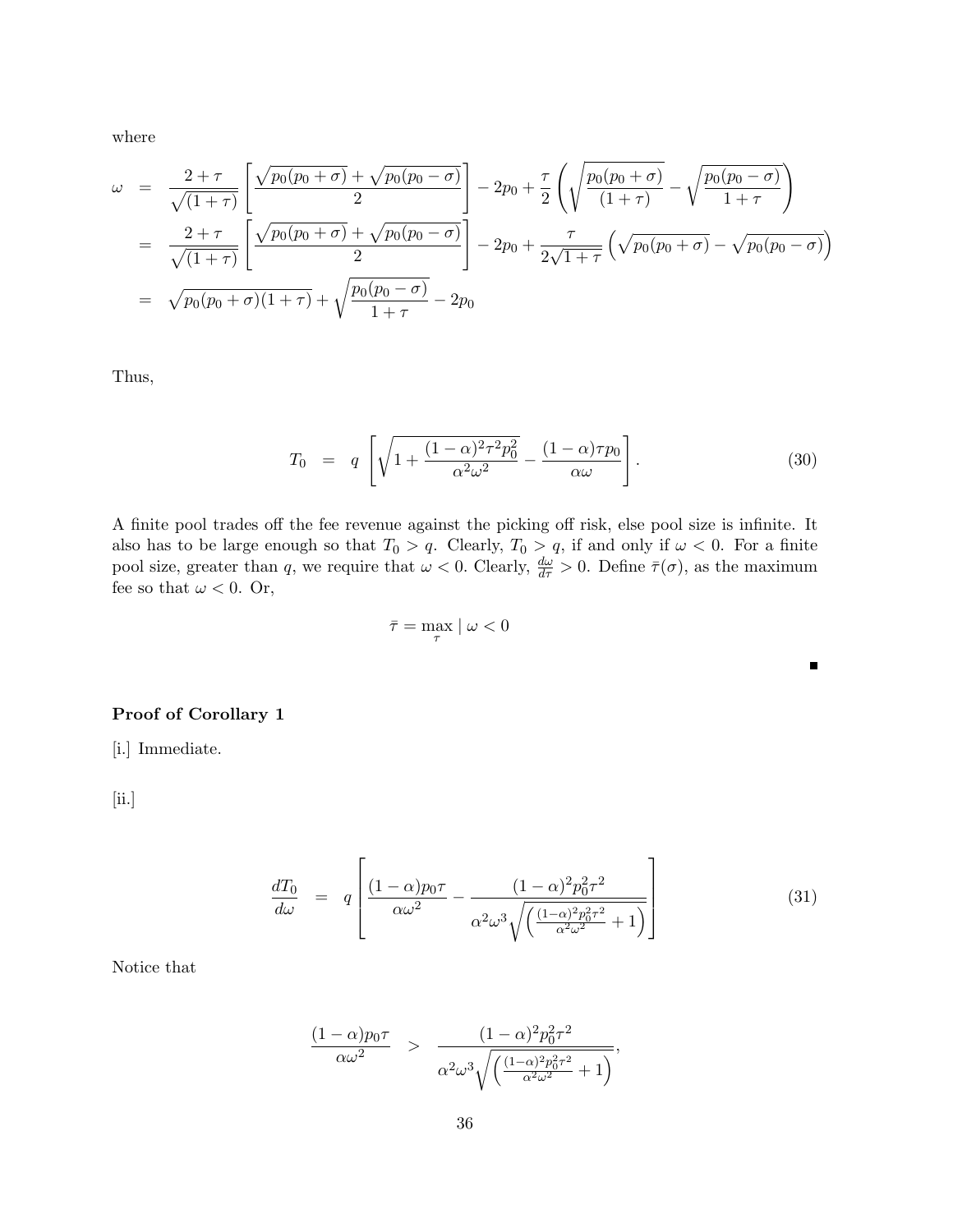so  $\frac{dT_0}{d\omega} > 0$ . Further,

$$
\frac{d\omega}{d\sigma} = \frac{1}{2} \left[ \frac{\sqrt{p_0(1+\tau)}}{\sqrt{(p_0+\sigma)}} - \frac{\sqrt{p_0}}{\sqrt{(1+\tau)(p_0-\sigma)}} \right].
$$
\n(32)

$$
\frac{d\omega}{d\sigma} < 0 \text{ if } (1 + \tau) < \sqrt{\frac{p_0 + \sigma}{p_0 - \sigma}}.
$$
\n[iii.]

$$
\frac{dT_0}{d\alpha} = \frac{p_0 \tau \left(1 + \frac{p_0 \tau (1 - \alpha)}{\sqrt{p_0^2 (1 - \alpha)^2 \tau^2 + \alpha^2 \omega^2}}\right)}{\alpha^2 \omega} < 0,
$$

as  $\omega < 0.$ 

### Proof of Lemma 7

If two traders are in the market, and the liquidity trader buys, the distribution over the lower of the two prices is given by

$$
F_{min}(p) = 1 - Pr(p > x)
$$
  
= 1 - Pr(p<sub>i</sub> > x, p<sub>j</sub> > x)  
= 1 - Pr(p<sub>i</sub> > x) Pr(p<sub>j</sub> > x)  
= 1 - [1 - F<sup>s</sup>(p)]<sup>2</sup>

Where the last two lines follow from the fact that the distributions are independent and identical in symmetric equilibrium. Thus, the cumulative distribution of the minimum price is given by

$$
F_{min}(p) = 1 - \left(1 - \frac{(p - p_0 - \alpha \sigma)}{(p - p_0)(1 - \alpha)}\right)^2
$$

Given the distribution of the minimum prices, the expected transaction price (cost to buy) is

 $\blacksquare$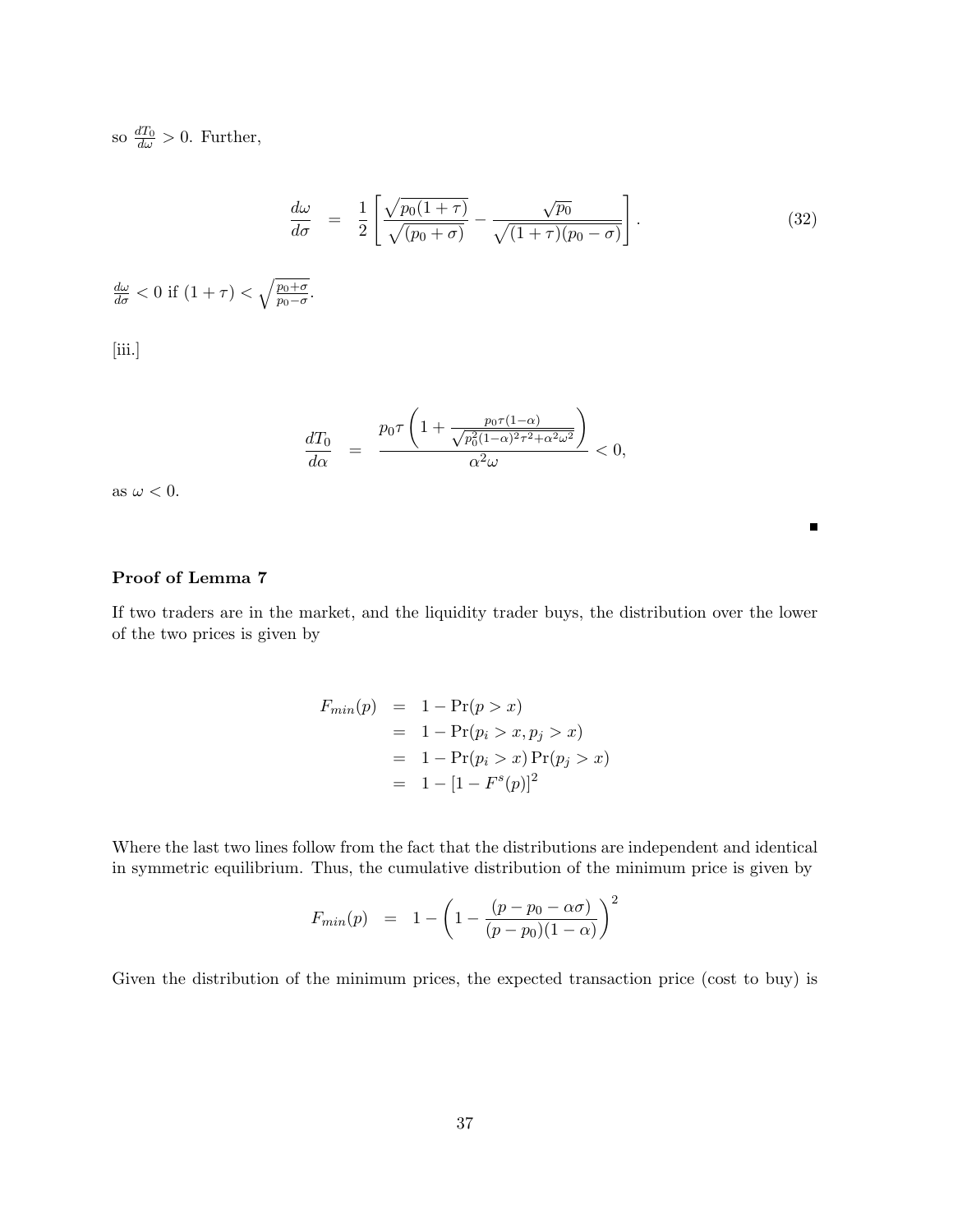determined as:

$$
Ec^{b}(q) = \int_{p_{min}}^{p_{0}+\sigma} 1 - F_{c}(p)dp
$$
  
= 
$$
\int_{p_{min}}^{p_{0}+\sigma} \left(\frac{\alpha(p-p_{0}-\sigma)}{(p-p_{0})(1-\alpha)}\right)^{2} dp
$$
  
= 
$$
\left(\frac{\alpha}{(1-\alpha)}\right)^{2} \int_{p_{min}}^{p_{0}+\sigma} \left(1 - \frac{\sigma}{(p-p_{0})}\right)^{2} dp
$$
  
= 
$$
\frac{\alpha}{(1-\alpha)^{2}} \Gamma(\alpha, \sigma)
$$
  

$$
\Gamma(\alpha, \sigma) = \sigma \left[1 - \alpha^{2} + 2\alpha \ln(\alpha)\right]
$$

 $E(\Delta_p^{limit}) = \frac{\alpha}{(1-\alpha)^2} \Gamma(\alpha, \sigma) - p_0$ . A symmetric expression holds for the other side of the market.

If there is a sole liquidity supplier, he places orders at  $p_0 - \sigma$  and  $p_0 + \sigma$ . The transaction cost is therefore  $\sigma$ .

 $\blacksquare$ 

### Proof of Proposition 8

Following from Lemma 7, and the fact that the two sides of the market are symmetric, the expected cost to the liquidity trader in a limit order market is

$$
E(c^{limit}) = \gamma^2 Ec(q) + (1 - \gamma^2)(p_0 + \sigma)
$$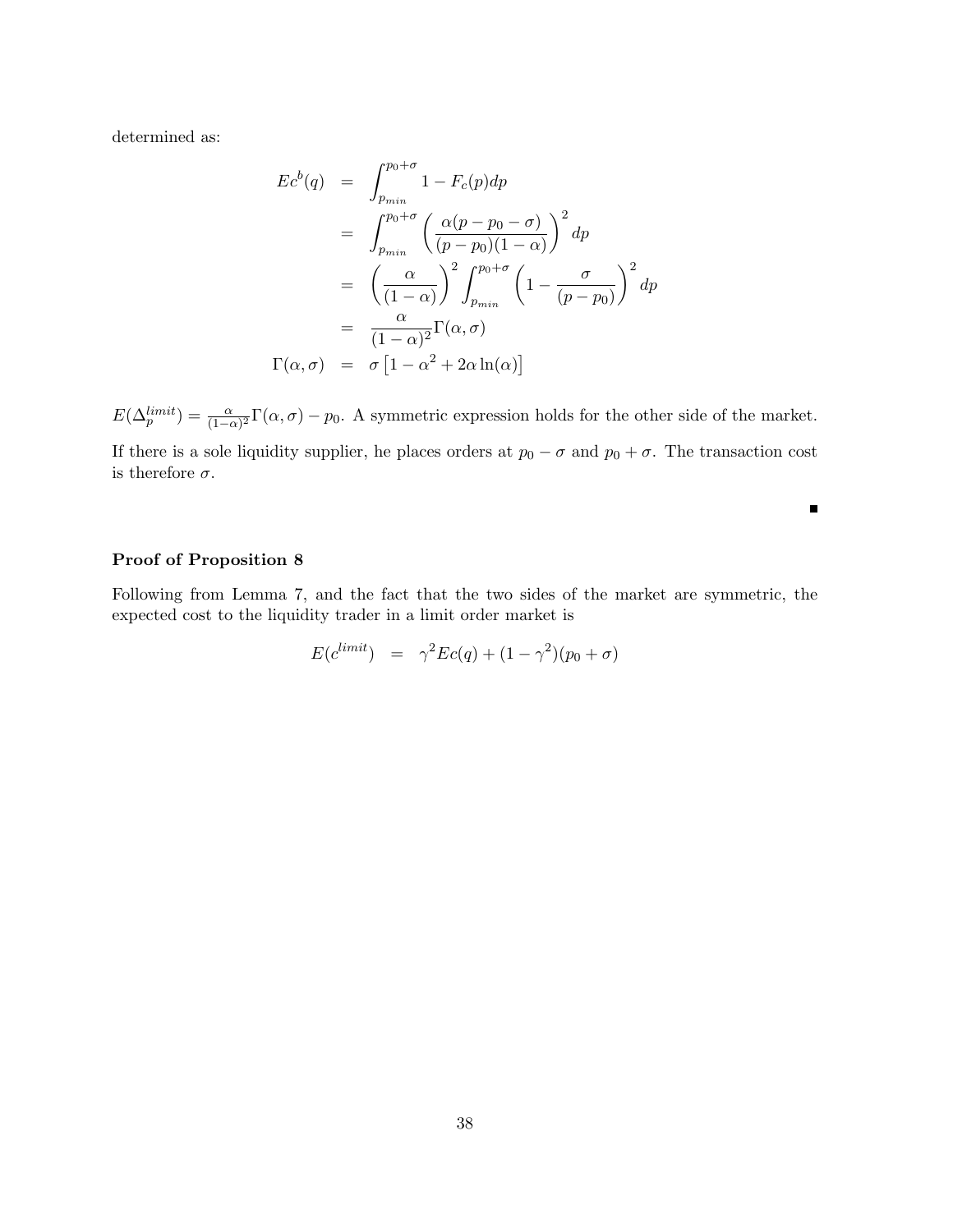In the AMM:

$$
e_{\ell}^{b} = \frac{E_{0}T_{0}}{T_{0}-q} - E_{0}
$$
\n
$$
= \frac{p_{0}T_{0}^{2}}{T_{0}-q} - p_{0}T_{0}
$$
\n
$$
= \frac{p_{0} \left(q \left[\sqrt{1 + \frac{(1-\alpha)^{2}\tau^{2}p_{0}^{2}}{\alpha^{2}\omega^{2}}} - \frac{(1-\alpha)\tau p_{0}}{\alpha\omega}\right]\right)^{2}}{q \left[\sqrt{1 + \frac{(1-\alpha)^{2}\tau^{2}p_{0}^{2}}{\alpha^{2}\omega^{2}}} - \frac{(1-\alpha)\tau p_{0}}{\alpha\omega}\right] - q} - p_{0} \left(q \left[\sqrt{1 + \frac{(1-\alpha)^{2}\tau^{2}p_{0}^{2}}{\alpha^{2}\omega^{2}}} - \frac{(1-\alpha)\tau p_{0}}{\alpha\omega}\right]\right)
$$
\n
$$
= p_{0}q \left[\frac{\left[\sqrt{1 + \frac{(1-\alpha)^{2}\tau^{2}p_{0}^{2}}{\alpha^{2}\omega^{2}}} - \frac{(1-\alpha)\tau p_{0}}{\alpha\omega}\right]^{2}}{\sqrt{1 + \frac{(1-\alpha)^{2}\tau^{2}p_{0}^{2}}{\alpha^{2}\omega^{2}}} - \frac{(1-\alpha)\tau p_{0}}{\alpha\omega} - 1} - \left[\sqrt{1 + \frac{(1-\alpha)^{2}\tau^{2}p_{0}^{2}}{\alpha^{2}\omega^{2}}} - \frac{(1-\alpha)\tau p_{0}}{\alpha\omega}\right]\right]
$$
\n
$$
= p_{0}q \left[\frac{\sqrt{1 + \frac{(1-\alpha)^{2}\tau^{2}p_{0}^{2}}{\alpha^{2}\omega^{2}}} - \frac{(1-\alpha)\tau p_{0}}{\alpha\omega}}{\alpha\omega} - 1}\right]
$$
\n
$$
= p_{0}q\lambda^{b}
$$

Here,

$$
\lambda^b \quad = \quad \left[ \frac{\sqrt{1+\frac{(1-\alpha)^2\tau^2p_0^2}{\alpha^2\omega^2}}-\frac{(1-\alpha)\tau p_0}{\alpha\omega}}{\sqrt{1+\frac{(1-\alpha)^2\tau^2p_0^2}{\alpha^2\omega^2}}-\frac{(1-\alpha)\tau p_0}{\alpha\omega}-1} \right]
$$

In addition, the liquidity trader also pays the liquidity fee of  $\tau$  per Eth. Thus, the total payment is  $p_0q_0(1+\tau)\lambda$ . Hence, the per unit cost of trading q units is  $(1+\tau)\lambda - 1$ .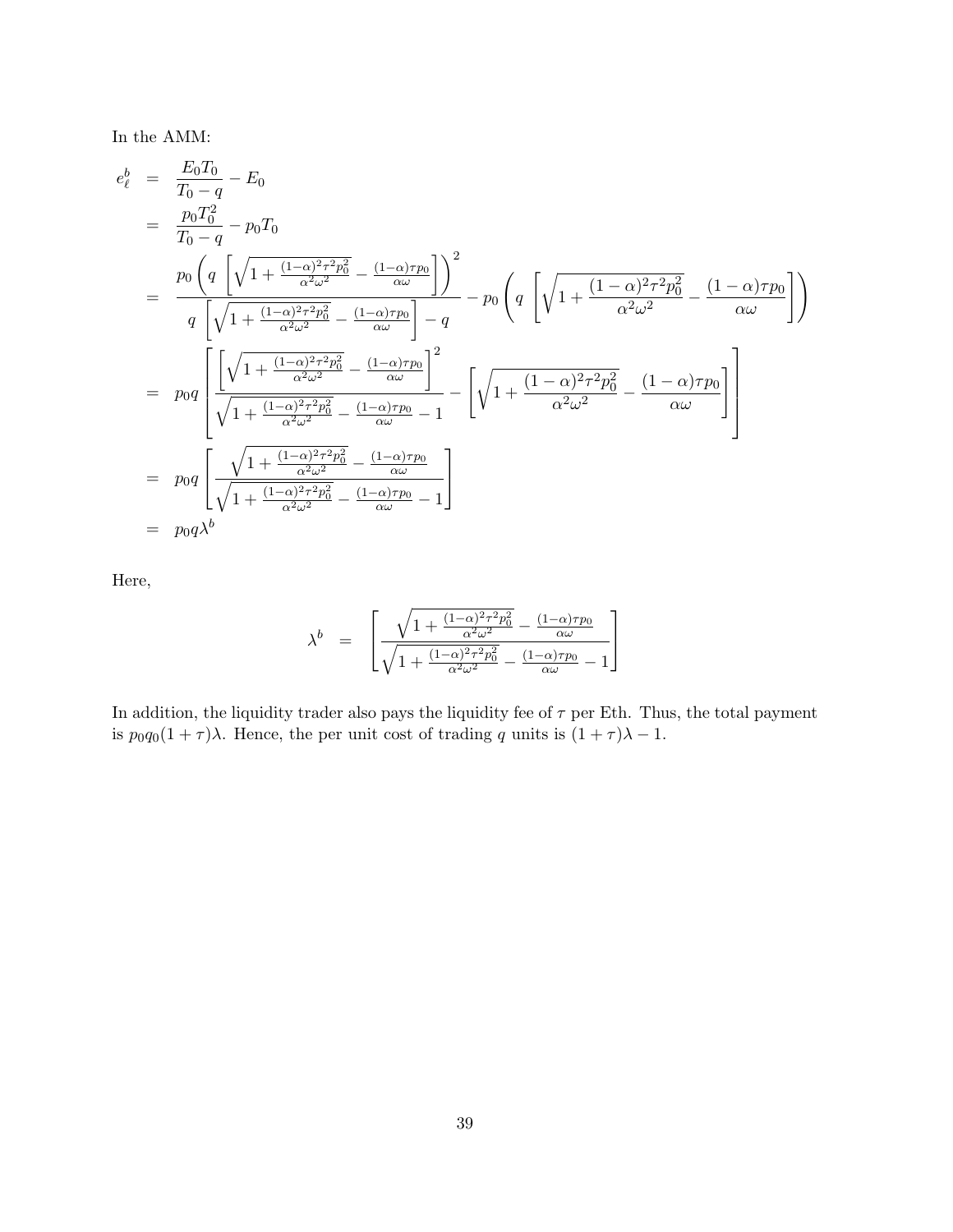$$
e_{\ell}^{s} = E_{0} - \frac{E_{0}T_{0}}{T_{0}+q}
$$
\n
$$
= p_{0}T_{0} - \frac{p_{0}T_{0}^{2}}{T_{0}+q}
$$
\n
$$
= p_{0} \left( q \left[ \sqrt{1 + \frac{(1-\alpha)^{2}\tau^{2}p_{0}^{2}}{\alpha^{2}\omega^{2}}} - \frac{(1-\alpha)\tau p_{0}}{\alpha\omega} \right] \right) - \frac{p_{0} \left( q \left[ \sqrt{1 + \frac{(1-\alpha)^{2}\tau^{2}p_{0}^{2}}{\alpha^{2}\omega^{2}}} - \frac{(1-\alpha)\tau p_{0}}{\alpha\omega} \right] \right)^{2}}{\left( q \left[ \sqrt{1 + \frac{(1-\alpha)^{2}\tau^{2}p_{0}^{2}}{\alpha^{2}\omega^{2}}} - \frac{(1-\alpha)\tau p_{0}}{\alpha\omega} \right] \right) + q}
$$
\n
$$
= p_{0}q \left[ \sqrt{1 + \frac{(1-\alpha)^{2}\tau^{2}p_{0}^{2}}{\alpha^{2}\omega^{2}}} - \frac{(1-\alpha)\tau p_{0}}{\alpha\omega} - \frac{\left( \sqrt{1 + \frac{(1-\alpha)^{2}\tau^{2}p_{0}^{2}}{\alpha^{2}\omega^{2}}} - \frac{(1-\alpha)\tau p_{0}}{\alpha\omega} \right)^{2}}{\sqrt{1 + \frac{(1-\alpha)^{2}\tau^{2}p_{0}^{2}}{\alpha^{2}\omega^{2}}} - \frac{(1-\alpha)\tau p_{0}}{\alpha\omega} + 1} \right]
$$
\n
$$
= p_{0}q \left[ \frac{\sqrt{1 + \frac{(1-\alpha)^{2}\tau^{2}p_{0}^{2}}{\alpha^{2}\omega^{2}}} - \frac{(1-\alpha)\tau p_{0}}{\alpha\omega}}{\alpha\omega} + 1} \right]
$$
\n
$$
= p_{0}q\lambda^{s}
$$

where

$$
\lambda^s \;\; = \;\; \left[ \frac{\sqrt{1+\frac{(1-\alpha)^2\tau^2p_0^2}{\alpha^2\omega^2}}-\frac{(1-\alpha)\tau p_0}{\alpha\omega}}{\sqrt{1+\frac{(1-\alpha)^2\tau^2p_0^2}{\alpha^2\omega^2}}-\frac{(1-\alpha)\tau p_0}{\alpha\omega}+1} \right]
$$

Thus, the expected Eth cost of trading tokens is

$$
= (1+\tau)\left(\frac{1}{2}p_0q\lambda^s + \frac{1}{2}p_0q\lambda^b\right)
$$
  

$$
= p_0q(1+\tau)\frac{\left[\sqrt{1 + \frac{(1-\alpha)^2\tau^2p_0^2}{\alpha^2\omega^2}} - \frac{(1-\alpha)\tau p_0}{\alpha\omega}\right]^2}{\left[\sqrt{1 + \frac{(1-\alpha)^2\tau^2p_0^2}{\alpha^2\omega^2}} - \frac{(1-\alpha)\tau p_0}{\alpha\omega}\right]^2 - 1}
$$

 $\blacksquare$ 

The trading costs are in excess of the the fundamental value of the asset,  $p_0$ .

Proof of Proposition 9